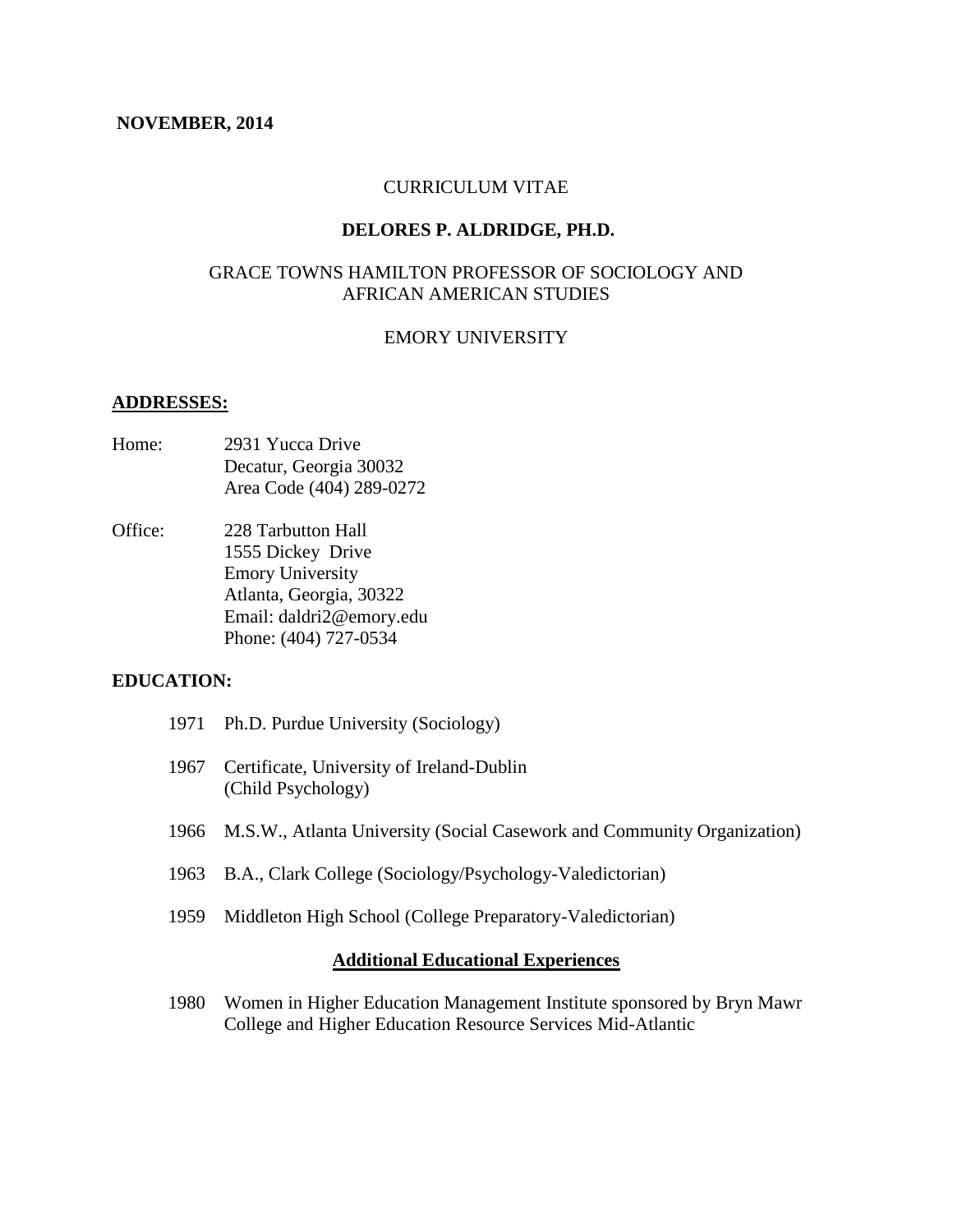- 1979 Postdoctoral Summer Educational Research Management Workshop sponsored by the National Academy of Education with a grant from the National Institute of Education, Georgetown University
- 1972 University of Ghana, Legon, Ghana Summer Session courses in African History, art, and politics
- 1968 University of Montreal, Canada in collaboration with General Hospital -- Participated in six week training institute on family treatment techniques. The institute had twenty participants from both the USA and other countries.

## **MAJOR WORK EXPERIENCES:**

## **Administrative Positions in Higher Education**

| 1971-2000 | Founding and Continuing Director of Black Studies, the first degree<br>granting program in the South, Emory University                                          |
|-----------|-----------------------------------------------------------------------------------------------------------------------------------------------------------------|
|           | 1975 - 1976 Co-Director of the Atlanta Summer Institute, "Interfacing Afro-American<br>and American Studies," Emory University                                  |
|           | 1976 - 1978 Coordinator of Black Studies and Associate Professor of the Graduate<br>Institute of Liberal Arts, Emory University                                 |
|           | 1978 - 1980 Coordinator of Black Studies and Associate Professor of Sociology,<br><b>Emory University</b>                                                       |
|           | 1980 - 1987 Director of African American and African Studies and Associate Professor<br>of Sociology, Emory University                                          |
|           | 1988 - 1990 Director of African American and African Studies and Professor of<br>Sociology, Emory University                                                    |
|           | 1988 - 1993 Administrator of Grants for the National Council for Black Studies                                                                                  |
|           | 1994 – 2000 Associate Director, Program in Women's Health Services Research,<br>Emory University School of Medicine, Center for Clinical Evaluation<br>Sciences |
| 1997 -    | Project Director, Project on Social and Economic Contributions of Women<br>of Georgia, State of Georgia                                                         |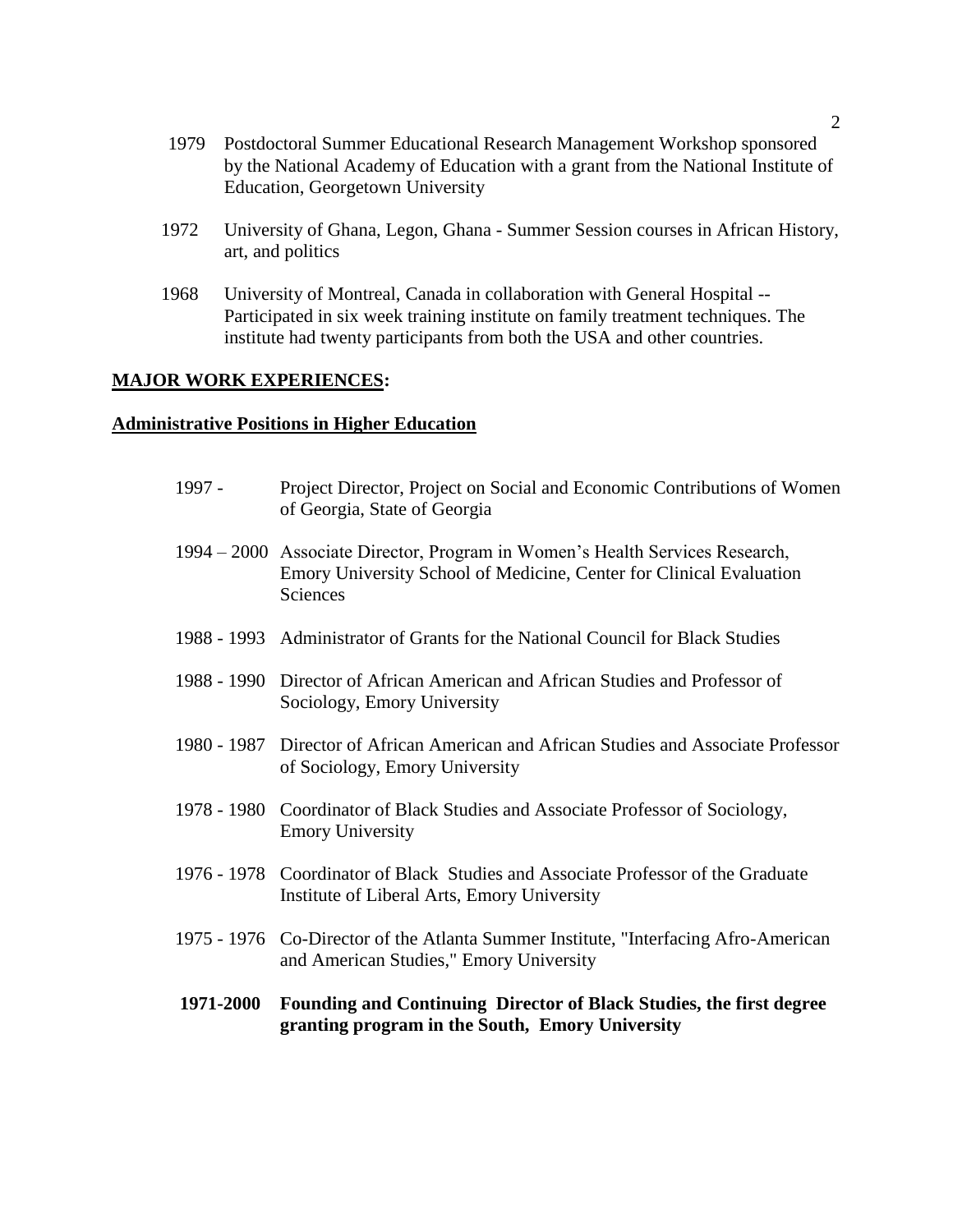## **Additional Administrative Experiences and Responsibilities in Higher Education**

Chaired or served on **countless committees** internationally**,** nationally, regionally and on campus which allowed for different types of management experiences.

Selected experiences on campus include (but are not limited to):

Advisory Board, Social and Behavioral Science Research Center (ABS-RC) Emory University

Faculty and Staff Assistance Program Advisory Committee, Emory University, 2000

Chair, Grievance Committee and Executive Committee, Emory College, 2003-2004

Campus Life Advisory Council, Emory University, 2002-

Chair, Race Initiative, Department of Sociology and Coordinator of Southeastern Undergraduate Sociological Symposium, 1998–2001

Advisory Board African American Collection, Woodruff Library, 2000 - 2009

Search Committees in Journalism, AAS, SOC., ILA, etc. 1996—

Emory's Scholars Selection Committee, 1996-

Emory's Honors Council, Faculty Advisor, 1995–

Emory's Minority Mentor Program, 1995-

Emory University Faculty Senate, 1991 - 1993

Advisory Committee for Adopt-A-School Program, 1987-1990

Search Committee for Associate Dean of Admissions, 1989

President's Advisory Committee on South Africa - Chaired one of three subcommittees, 1985

University Marshall, 1986-

Advisory Committee on Black Student Life for Office of Campus Life

University Research Committee, 1981-1982; 1982-1983; 1983-1984; 2004-2007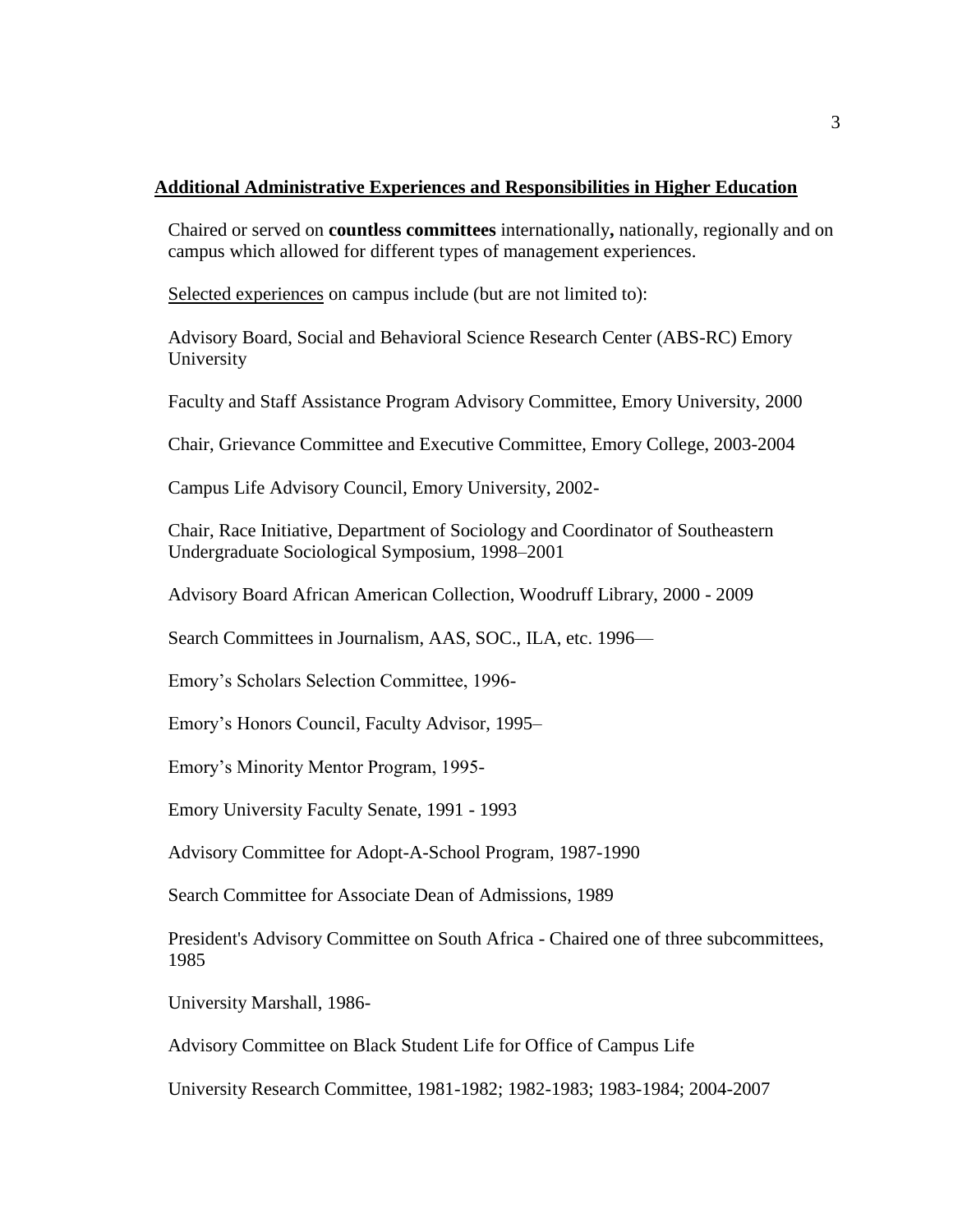Woodruff Scholars Committee, 1980 (11 member university committee) to determine criteria for expending a significant portion of a 100 million dollar gift to the university

The Committee on Undergraduate Education, 1980-1981

Chair, Admissions and Scholarships Committee, 1979-1982

Executive Committee of Emory College, 1979-1982

Search Committee for the Dean of Emory College, 1979; 1973-1974

Founder and Chairperson, Emory Black Caucus, 1977-1978; Chair of Black Faculty 1981- 1989, 1991-1992

Emory College Conduct Council, 1977

Executive Committee of the Graduate School of Arts and Sciences, 1977-1979

Subcommittee on Student Grievance of the Graduate School, 1977-1979

Search and Evaluation Committee for Institute of Liberal Arts, 1976-1977; 1984-1985

President's Commission for the Status of Women on Campus, 1976-1977

Committee on Bicentennial Celebration on Government - 200 Years of Change, 1976

Multidisciplinary Subcommittee on change in Liberal Arts Education, 1975

Institute of the Liberal Arts Executive Committee, 1975-1977; 1986-1987

Emory University Affirmative Action Executive Committee, 1975

Black Students Alliance Sponsor, 1971-1978; 1986 -1987

Emory Women's Alliance, Sponsor, 1974-1975

Martin Luther King Scholarship Committee, 1971-1974

College Curriculum Committee on Student Life, 1972-1978

Senate Committee on Student Life, 1972-1978

Institute of the Liberal Arts, Associate Faculty, 1972-1975; 1978 to present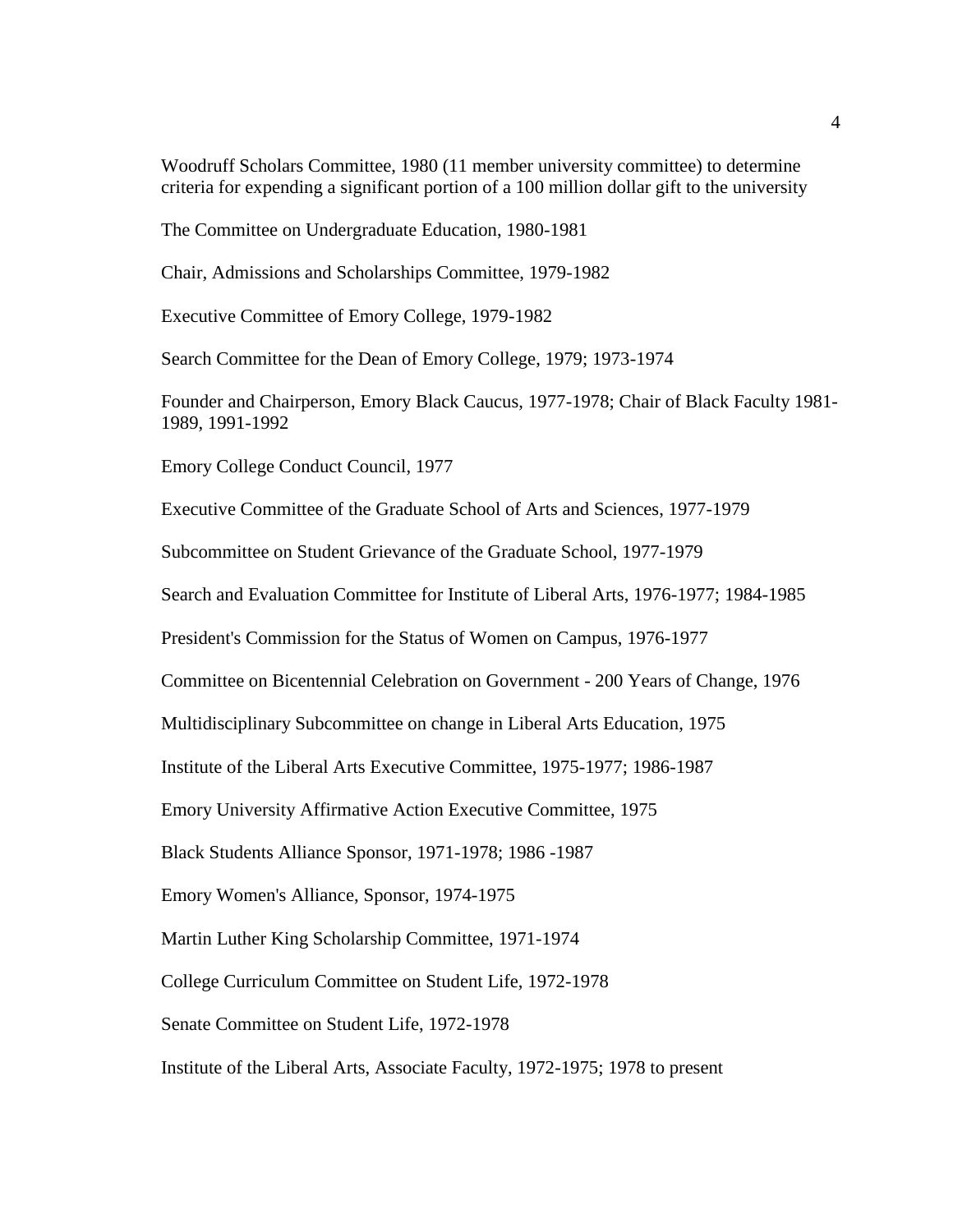College Nominating Committee, 1971; 1982-1983; 1989-1990 Emory Excellence Awards Selection Committee, 1983; 1984

Emory Selection Committee for Who's Who among Students in America, 1988-1989; 1989-1990

Thomas Jefferson Award Committee, Chair, 1993; member, 1994-2005

#### **Positions in Government**

1980 - 1981 Policy Analyst, USDA Forest Service, Policy Analysis, Washington **Office** 

#### **Positions in the Private Sector**

- 12/69 8/71 Administrative Coordinator (Executive Director) of Greater Lafayette Community Centers, Inc.
- 04/69 12/69 Director of Community Development Division for Greater Lafayette Community Centers, Inc., Lafayette, Indiana.
- 1967 1968 Acting Chief of Social Work, Comprehensive Community Mental Health Center, Winter Haven, Florida
- 1966 1967 Supervisor and Family Therapist, St. John of God Brothers Child Guidance Clinic, Dublin, Ireland.
- 1966 Associate Director, Tampa Urban League, Tampa, Florida

#### **Teaching/Research**

- 1997 Visiting Distinguished Professor, University of Ghana, Fall, 1997
- 1997 Project Director, Social and Economic Contributions of Women of Georgia, State of Georgia
- 1994 Associate Director of Program for Research in Women's Health Care of Emory University for Clinical Evaluation Services
- 1990 Grace Towns Hamilton Professor of Sociology and African American Studies
- 1988 1993 Director of Research Component of Grants to the National Council for Black Studies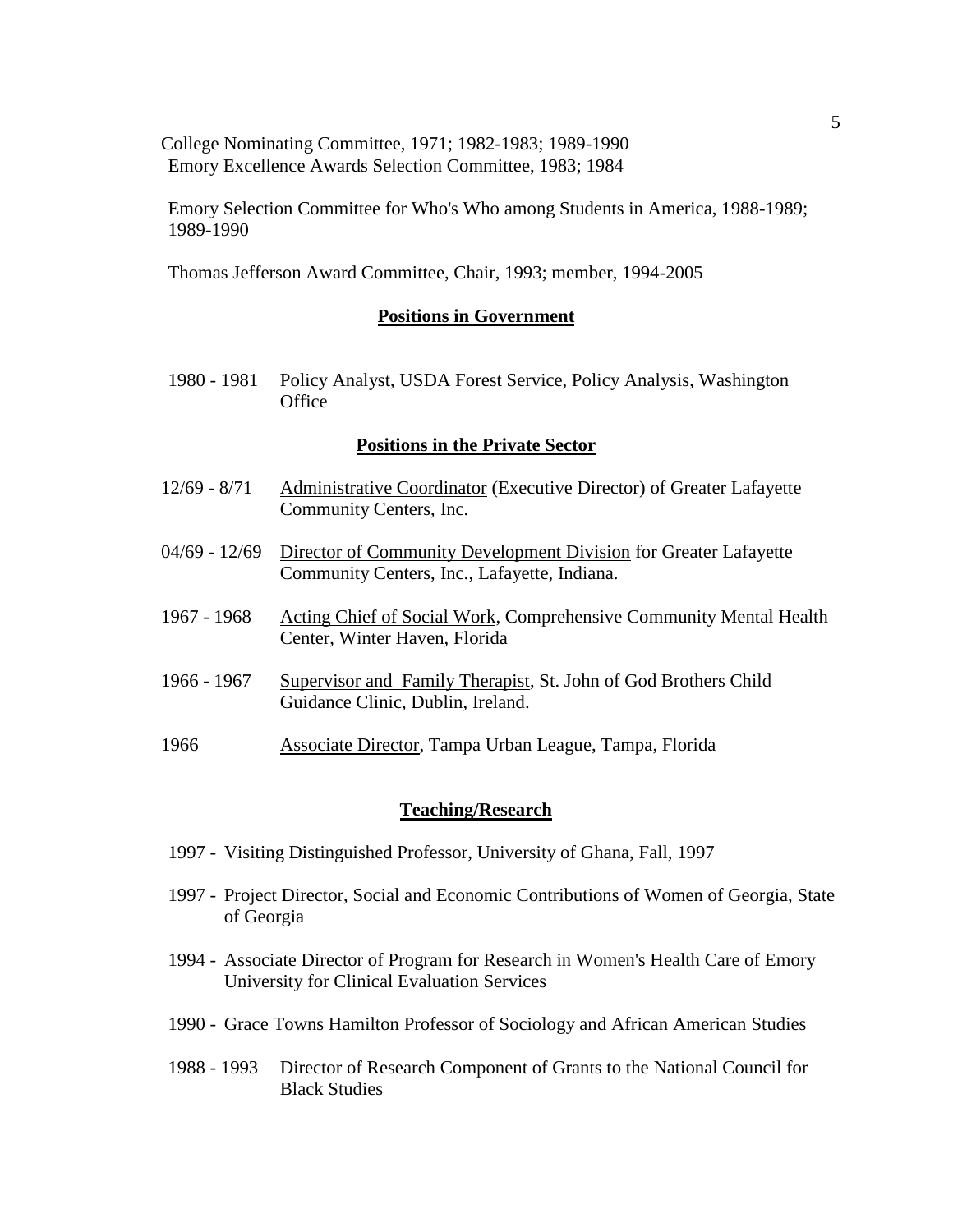1988 - Professor of Sociology

- 1978 1987 Associate Professor of Sociology, Emory University. Teaching has included the following courses: Comparative Family Systems; Social Change and Social Movements; Ethnic Families and Race and Ethnic Relations; Graduate Seminars in Intergroup Relations; Race Gender, and Sociological Theory; Sociology of the Black Community; Seminar in African American Studies; Internships.
- 1977 1985 Research Associate, Center for Research and Social Change, Emory University
- 1976 1978 Associate Professor of the Graduate Institute of Liberal Arts, Emory University. Teaching included the following courses: Childhood and Youth in Western Cultures; Critical Methodologies: Approaches to the Social Sciences; Ethnic Minorities; and Race and Ethnic Relations.
- 1973 1975 Adjunct Professor, Institute of Liberal Arts, Emory University. Teaching included the following courses: Childhood and Youth in Western Culture; Critical Methodologies: Approaches to the Social Sciences; Ethnic Minorities; and Race and Ethnic Relations.
- 1971 1975 Assistant Professor of Black Studies. Teaching included following courses: Dynamics of the Black Community; Black Women in America; 20th Century Southern Black Life.
- 1972 1974 Visiting Lecturer in Department of Sociology, Spelman College, Atlanta, Georgia. Courses included: Sociology of the Family and Research Methodology.
- 1972 1974 Training seminars for development of research instruments and analysis of data for the socio-economic-political-health status of Blacks in Appalachia for the Southern Regional Council. Inside Black Appalachia was one result of this seminar.
- 1968 1970 Teaching Assistant in Department of Sociology, Purdue University. Teaching included introductory level courses in sociology.

#### **CONSULTANTSHIPS**

Consulted with over **90** foreign governments, US federal agencies, social agencies, educational institutions and foundations as well as corporate entities. Foreign governments include China, South Africa, Tanzania, Ghana, Senegal, and the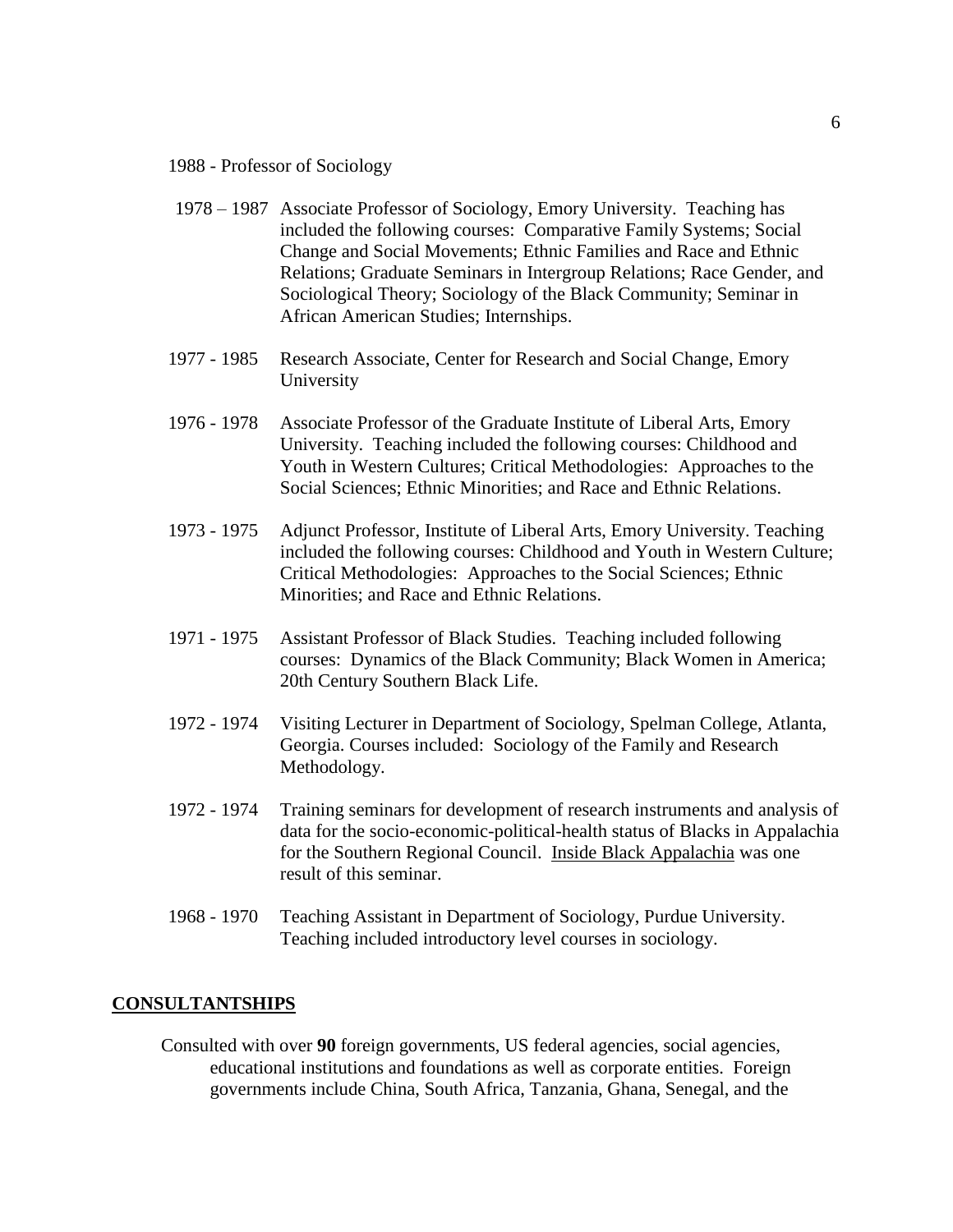Gambia; federal agencies include the U.S. Office of Education, National Endowment for the Humanities, National Science Foundation; institutions include the Atlanta University Center, South Carolina State College, University of Virginia At Charlottesville, Jackson State University, University of Nebraska, Paine College, Brown University, Cornell University, Yale University, Temple University, California State University-Los Angeles, Portland State University, Indiana University, and University of North Carolina at Charlotte; and organizations include the National Center for Black Family Life, Southern Regional Education Board and the Southern Education Foundation. For a more complete listing, refer to addendum pp. 47– 49.

## **SPECIAL HONORS** (Selected List from more than **100** including entry into more than **25 directories**)

- Grand Marshall for the 2014 Clark Atlanta University Homecoming Parade.
- Delores P. Aldridge Auditorium in the Thomas C. Cole Building at Clark Atlanta University, dedicated October 23, 2014.
- Delores P. Aldridge Sociology Award inaugurated at Clark Atlanta University, May, 2014.
- Portrait unveiled at the Dobb University Center (DUC) , Emory University, April,
- Recipient of the Marguerite R. Howie Distinguished Service Award, Association of Social and Behavioral Scientists, Atlanta, Georgia, March 21, 2014.
- Founding Member of Phi Kappa Phi Honorary Society, Clark Atlanta University, April, 2013.
- Delta Torch Award, Delta Sigma theta Alumnae Chapter, 2013.
- Graduate Student Research Award inaugurated, Association of Social and Behavioral Scientists, 2012.
- Delores P. Aldridge Graduate Fellowship, Emory University, established September, 2011.
- Medallion and Certificate as one of 175 individuals who was most influential in Emory University's 175 years of existence, 2011.
- Distinguished Community Service Award, 100 Black Women, March, 2011, Atlanta, Georgia.

Recipient of the Cox, Johnson, Frazier Lifetime Achievement Award, American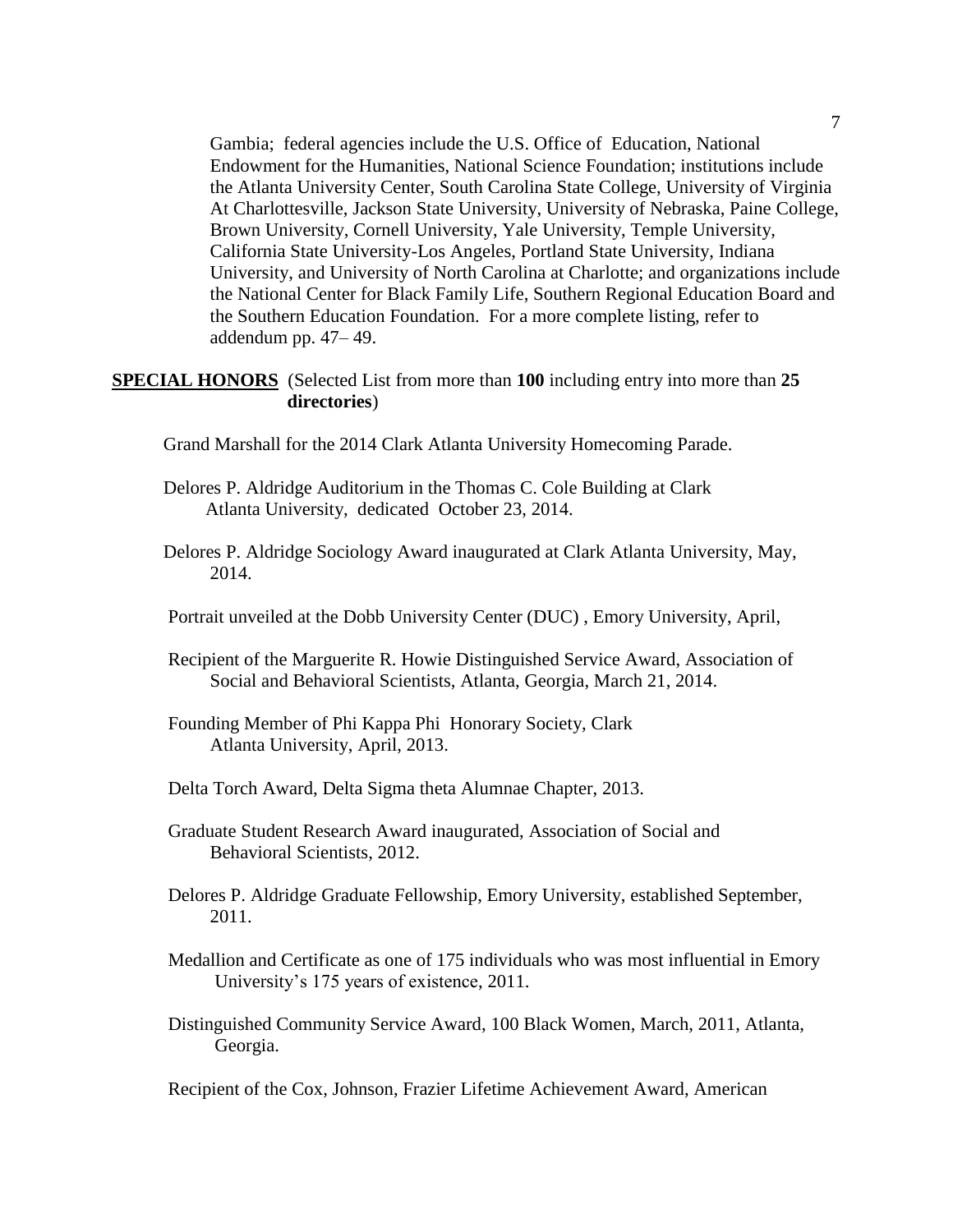Sociological Association, August 15, 2010, Atlanta, GA.

- Delores P. Aldridge Academic Achievement Award inaugurated in March, 2010 by The National Black Herstory Task Force, Atlanta, GA.
- Recipient of theTrailblazer Award, Association of Social and Behavioral Scientists, March, 2010, Charlotte, N.C.
- Trustee Award as Founding Trustee for Clark Atlanta University (1988), 20<sup>th</sup> Anniversary Celebration, March 19, 2009
- Recipient of Benjamin E. Mays Lecturer Award, Morehouse College, January, 2009.
- Life Time Charter Member, National Council for Black Studies, March, 2008.
- Special Session Honoring the Scholarship and Mentoring of Delores P. Aldridge in Africana Studies, National Council for Black Studies, March 22, 2008.
- Southern Sociological Society's Charles S. Johnson Award for professional and scholarly achievement on Race and the South, 2006.
- African American Culture and Philosophy Award, presented by the African American Studies and Research Center, Purdue University, September 2004.
- Life Time Charter Member, Association of Black Sociologists, August, 2004.
- Charter member of Ankh Maat Wedjau Honor Society of The National Council for Black Studies, March 20, 2004.
- Delores P. Aldridge Excellence Awards at Emory University inaugurated April 3, 2003 by the Office for Multicultural Affairs.
- A. Wade Smith Award for Teaching, Mentoring, and Service from the Association of Black Sociologists, August, 2003.
- World Lifetime Achievement Award from the Governing Board of Editors of the American Biographical Institute, 2003.

Honored by Emory's Mortar Board for Teacher Excellence, November, 2001.

Genevieve T. Hill Award for Outstanding Leadership and Promotion of Cultural Competence in Higher Education, October, 2000.

Emory United Way Leader, 2001.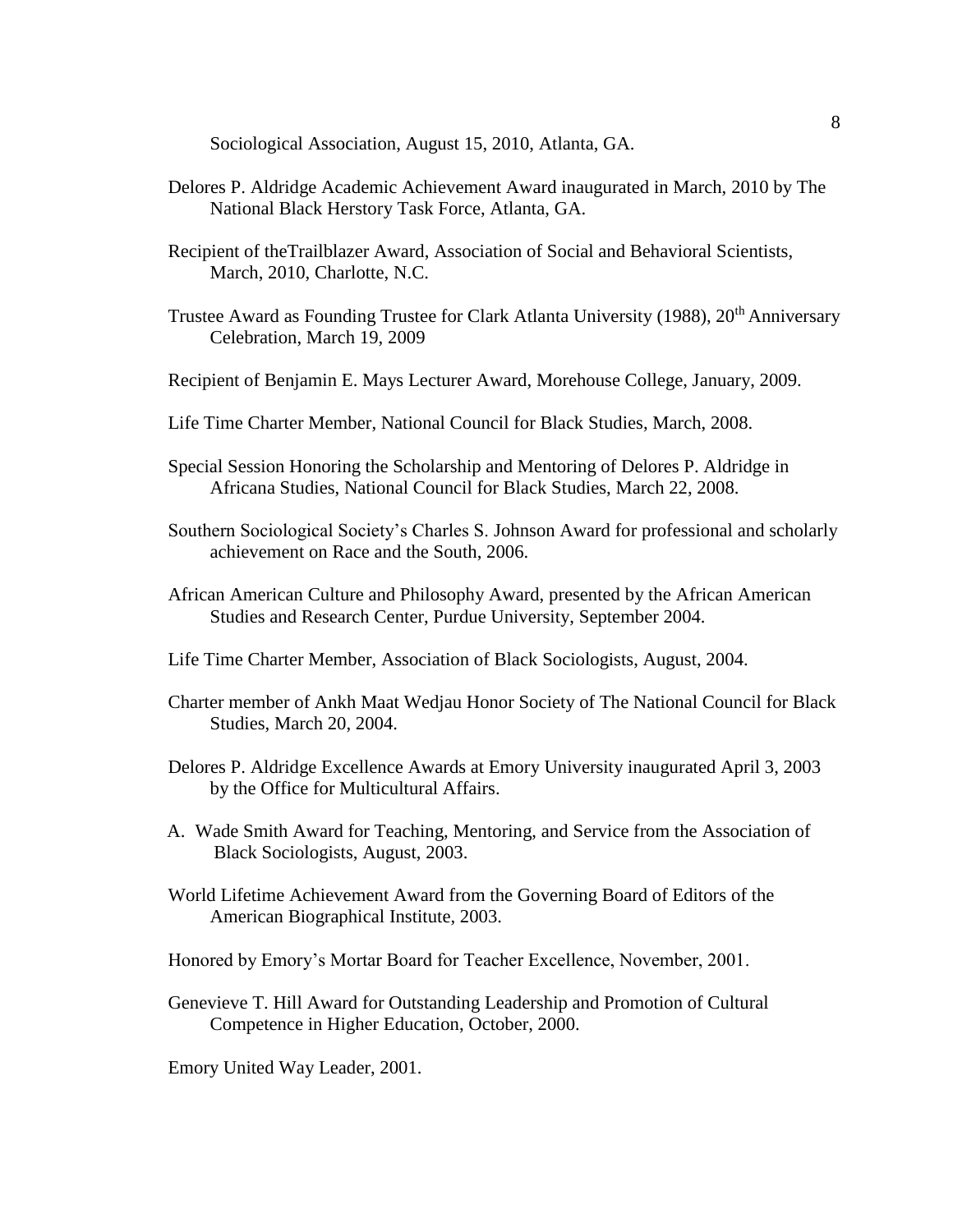National Council for Black Studies Leadership Award, 2001.

- Delores P. Aldridge Eldridge McMillan Achievement Award for Faculty/Staff Excellence in Teaching, Research and/or Service, Clark Atlanta University's **premier** award, Inaugurated 2000.
- National Council for Black Studies, Mary McLeod Bethune-Carter G. Woodson Scholarship/Leadership Award, 2000.

University of Nebraska-Omaha, Race and Culture Award, 1999.

International Black Women's Congress, Outstanding Leadership Award, 1999.

Morris Brown College, Black Studies Pioneer Award, 1999.

Association of Social and Behavioral Scientists, Inc. Presidential Award, 1999.

- Phi Beta Kappa Honoree inducted into Georgia Chapter/Morehouse College, May,1998
- The Southern Conference on African American Studies Appreciation Award for Keynote Address given at the Annual Conference, 1997
- The Delores P. Aldridge Impact Award created by Caucus of Emory Black Alumni, (CEBA), 1997
- The Delores P. Aldridge Award created by the Emory Chapter of the NAACP, 1996
- The Emory Black Student Alliance's Distinguished Faculty Award, 1995-1996.
- The Georgia Governor's Award in the Humanities, 1996
- Two plenary sessions named for Delores P. Aldridge at National Council for Black Studies Annual Conference, Oakland, California, May 31 - June 4, 1995.
- Award for Outstanding Teacher of theYear, Department of Sociology, May, 1995.
- Morehouse College Research Institute's VISION Award, 1995 given at Annual National Research Conference, Atlanta, Georgia, April, 1995.
- Certificate of Appreciation, Association of Afro-American Life and History, 79th Annual Meeting, Atlanta, Georgia, October, 1994

Metropolitan Atlanta YWCA Women of Achievement Award, 1994

Listed in Lisa Birnbach's College Book. New York: Simon and Schuster, 1993 as one of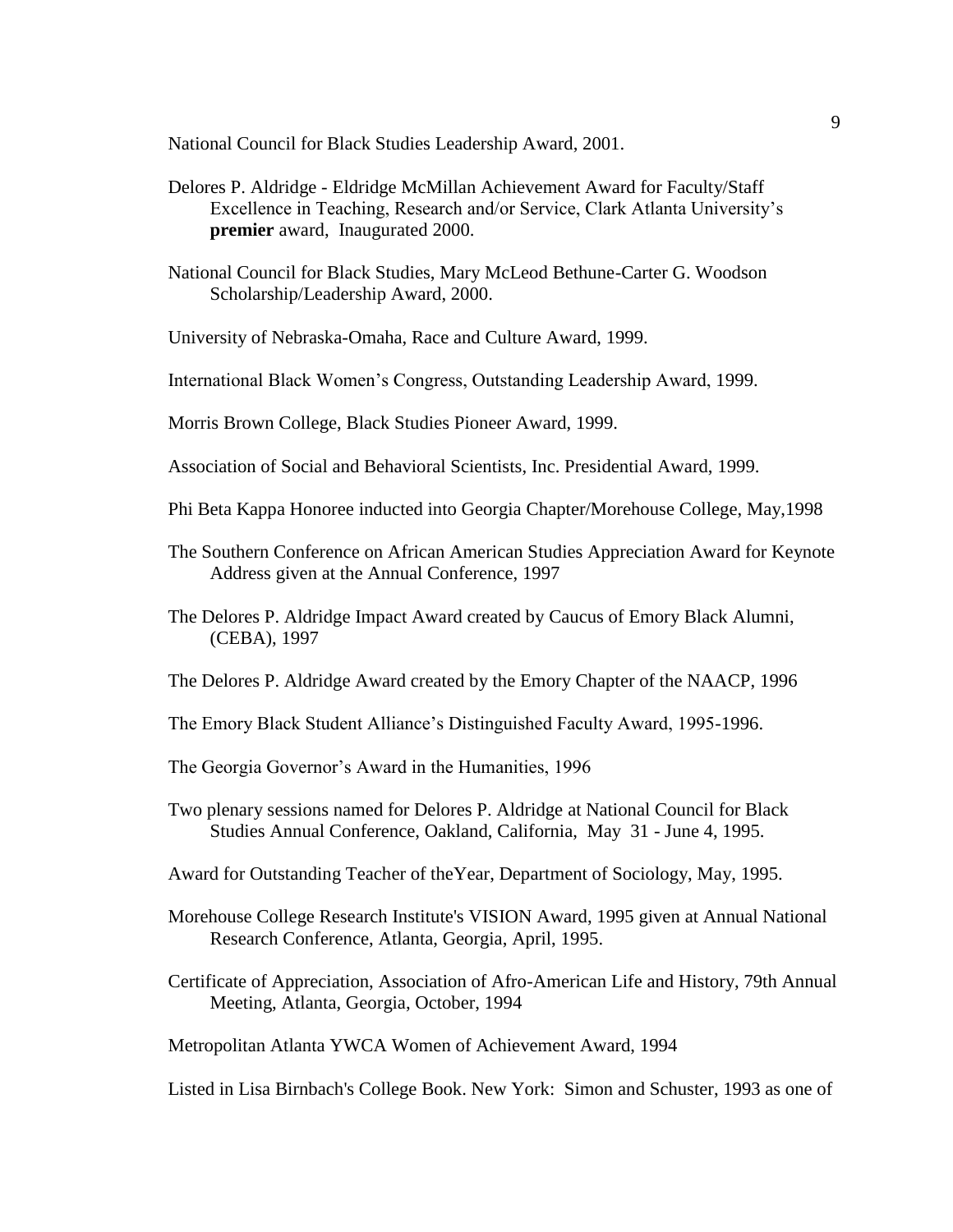Emory's three best professors

Listed in the Nineteenth Edition of Who's Who of Intellectuals, 1994

- Listed in Sixth Edition of Two Thousand Notable American Women. American Biographical Institute, 1994
- Listed in Special Index of the 49th Edition of Who's Who in America, 1995
- Elected for inclusion in Five Hundred Leaders of Influence in the Twentieth Century by the Board of Directors of the American Biographical Institute, 1994
- Listed in Fifth Edition of Two Thousand Notable American Women, American Biographical Institute, 1993
- Listed in Notable Black American Women, Book II, 1993/94
- Nominated for the American Biographical Institute's Lifetime Achievement Award, May, 1993
- Elected for the Most Admired Woman of the Decade by the American Biographical Institute's Board of International Research, June, 1993
- Thomas Jefferson Award, Emory University's **premier** award for long standing contributions to the life of the university, 1992
- Atlanta Business League's Education Award, September, 1992
- International Woman of the Year, 1992/1993, International Biographical Centre, Cambridge, England.
- Honored as one of eight individuals considered illustrative of Emory's Great faculty from 1836 to the present by the Delegate Assembly of the Emory National Alumni Association on November 14, 1992.
- Presidential Citation Award for Distinguished Achievement from the National Association of Equal Opportunity, Washington, D.C., March, 1991.
- Certificate of Merit for Outstanding Contributions, City of Atlanta, November 10, 1990.
- Oni Distinguished Achievement Award from the International Black Women's Congress, September, 1990.

Outstanding Service Award, Office of Campus Life, Emory University, April,1990.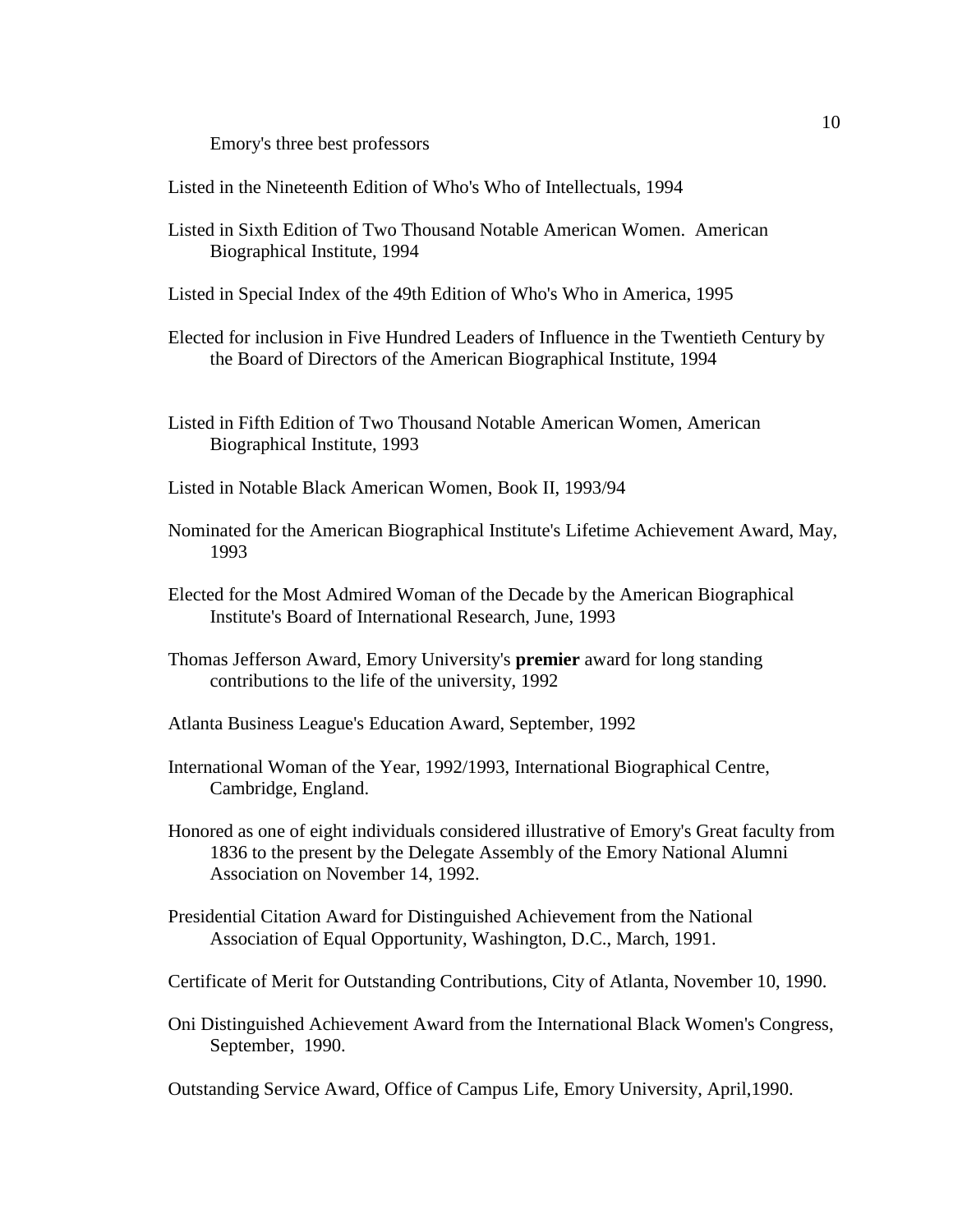- Recipient of The Presidential Award from the National Council for Black Studies given to the individual who has done the most to promote the field during the year, April, 1989.
- Nominated by Clark College to be the recipient of the distinguished alumni award given by the National Association for Equal Opportunity in Higher Education, April, 1989
- Selected for inclusion in the 9th Edition Directory of Who's Who in the World.
- Distinguished Alumni Award, Purdue University, April, 1988.
- Citation, City Council, City of Pennsylvania for Commendations in Leadership of the National Council for Black Studies, April 8, 1988.
- Acknowledged as Most Eminent Sociologist alumni of Purdue University, November 3, 1987.
- U.S. Delegate to the World Congress of Women, Soviet Union, June, 1987.
- Outstanding Leadership Award, National Council for Black Studies, April, 1987.
- Outstanding Service Award, International Black Women's Congress, September, 1986.
- W.E.B. DuBois Award (distinguished scholar, social activist, humanitarian), Association of Social and Behavioral Sciences, March, 1986.

Listed in Directory of International Who's Who of Intellectuals, 1984-1985; 1994 Who's Who in the World, 7th Edition, 1984-1985

Outstanding Faculty Award for Excellence in Teaching and Service, Emory University, 1983

Omicron XI, Delta Sigma Theta Excellence Award for Contributions to Emory University, 1983

Omicron Delta Kappa National Leadership Honorary Society, 1978

Alpha Kappa Mu National Honorary Society, President Southern Region, 1963

- Alpha Kappa Delta Sociological Honorary Society, 1963
- Persistence Award, Emory University, February, 1983. Award for Contribution to Minority Development on campus. Only 2 others have ever been given (including one to the President of the University).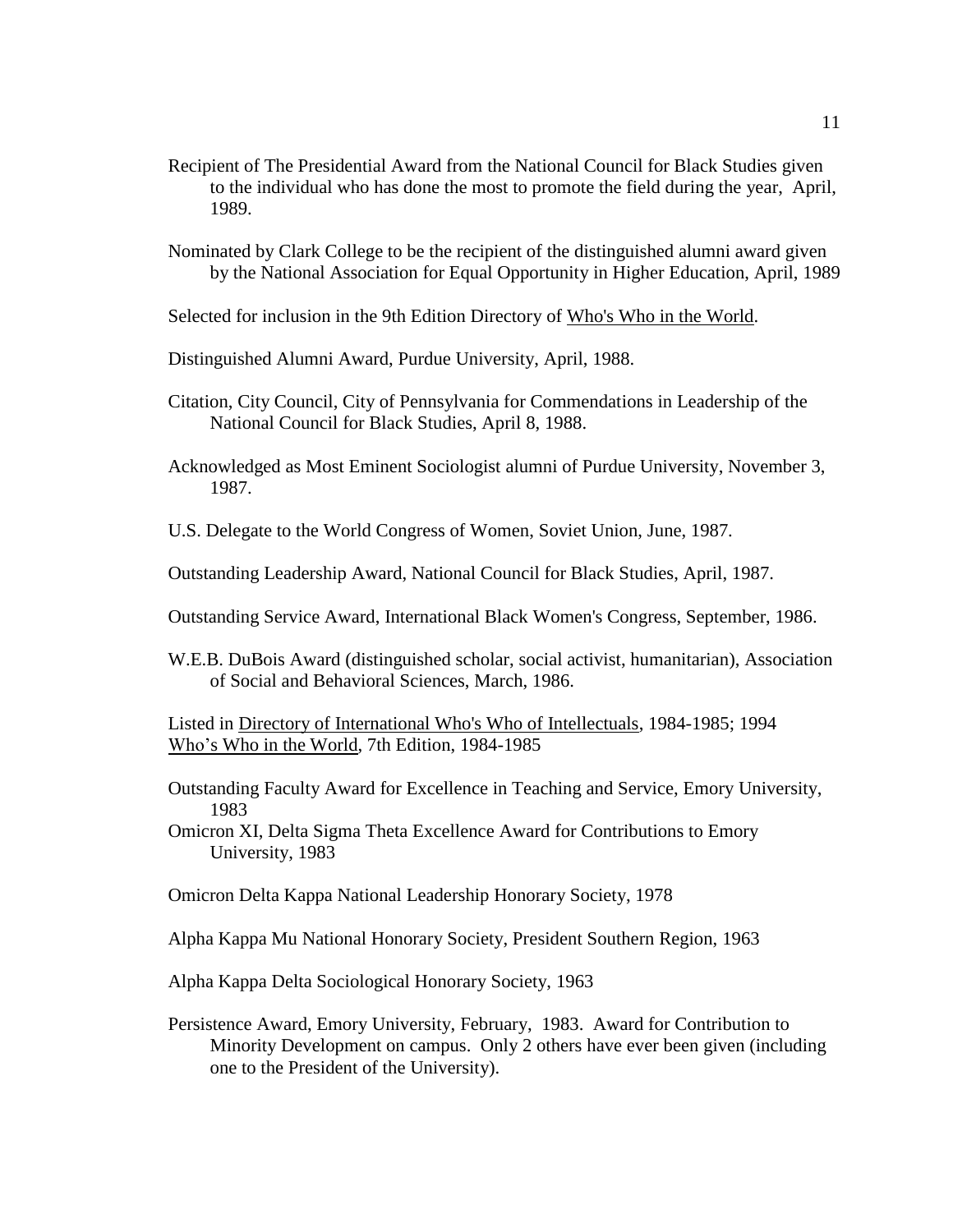Recognition Award for Contributions to the USDA Forest Service, August, 1981

Who's Who Among Black Americans, 1980, 1985

Men and Women of Science: Social and Behavioral Sciences, 1977 and 1979

Key to the City of Charlotte, North Carolina presented by the Mayor in 1979

Who's Who of American Women, 1976, 1979, 1982, 1984 and 1993-1994 editions

Who's Who of Women in Education, 1976

Outstanding Personalities of the South, 1975-1976; 1976-1977

Ralph Gabriel Prize Committee member, American Studies

World Who's Who of Women. Cambridge, England: Melrose Press Limited, 1975

Directory of Women in American Studies, 1974-1975

Outstanding Young Women of America, 1973 Edition

Men and Women of Science, 1973 Edition

American Forum for International Study Fellowship, 1972 (Ghana, West Africa)

Foremost Women of the 20th Century, 1985

Summer National Defense Educational Act Fellowship for dissertation research, 1969, Purdue University

Charles Merrill Award for Study and Travel Abroad for 1966-1967

National Institute of Mental Health Grant, 1964

Delta Sigma Theta Sorority for Outstanding Community Service Award, 1962

Who's Who in American Colleges and Universities in 1961-1962; 1962-1963

## **PRIMARY AREAS OF RESEARCH**

Theoretical and Empirical Issues in African American Studies; Stratification, Cultural Diversity and Gender Issues; Male-Female Relations; Intergroup Relations; Women's Health Issues and Families.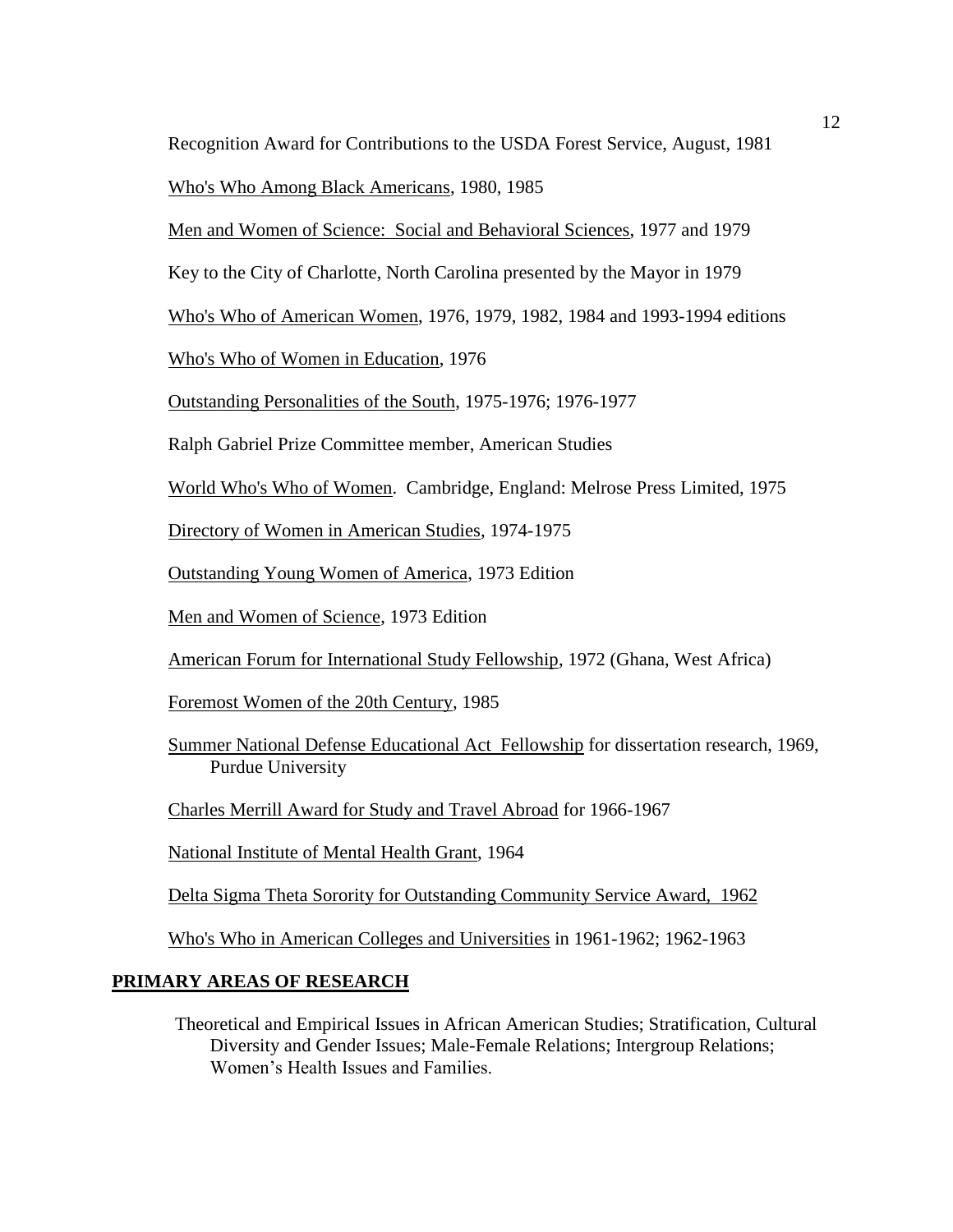#### **CURRENT RESEARCH**

Black Male-Female Relations; Women's Health Issues; Women in the Economic Marketplace and Social arena; Cultural Democracy with focus on the Role of Black Studies in American Higher Education

## **PUBLICATIONS (Selected)**

#### **Authored and Edited Books, Monographs, Pamphlets**

- IMAGINE A WORLD: PIONEERING BLACK WOMEN SOCIOLOGISTS. Lanham, Maryland: University Press of America, 2009.
- OUR LAST HOPE: BLACK MALE-FEMALE RELATIONSHIPS IN CHANGE. Bloomington, Indiana: Authorhouse, 2008.
- PHILOSOPHICAL PERSPECTIVES AND THEORETICAL PARADIGMS IN AFRICANA STUDIES. Pullman, Washington: University of Washington Press, 2007.
- RIVER OF TEARS: POLITICS OF BLACK WOMEN'S HEALTH ISSUES. Co-Edited with La Francis Rodgers-Rose. Newark, New Jersey: Traces Publishers, 1993. Revised 2004.
- Guest Editor, Special Issue of THE JOURNAL OF WESTERN BLACK STUDIES, Vol. 27, No. 3, Fall, 2003.
- OUT OF THE REVOLUTION: THE DEVELOPMENT OF AFRICANA STUDIES. Co-edited with Carlene Young. Lanham, Maryland: Lexington Books, 2000, 2nd edition, 2003.
- THE SOCIAL AND ECONOMIC CONTRIBUTIONS OF GEORGIA WOMEN. With Preface by Rosalynn Carter, former USA first lady, State of Georgia, (Short version, 1998).
- EVERY BLACK WOMAN SHOULD WEAR A RED DRESS: A HISTORY OF THE INTERNATIONAL BLACK WOMEN'S CONGRESS. Co-authored with La Francis Rodgers-Rose. Newark, NJ: Traces Publishers, 2003, 236 pages.
- LEADERSHIP FOR DIVERSITY: THE ROLE OF AFRICAN AMERICAN STUDIES IN A MULTICULTURAL WORLD. Atlanta, Georgia: Southern Education Foundation, 1994.
- FOCUSING: INSTITUTIONAL AND INTERPERSONAL PERSPECTIVES ON BLACK MALE-FEMALE RELATIONS. Third World Press: Chicago, Illinois,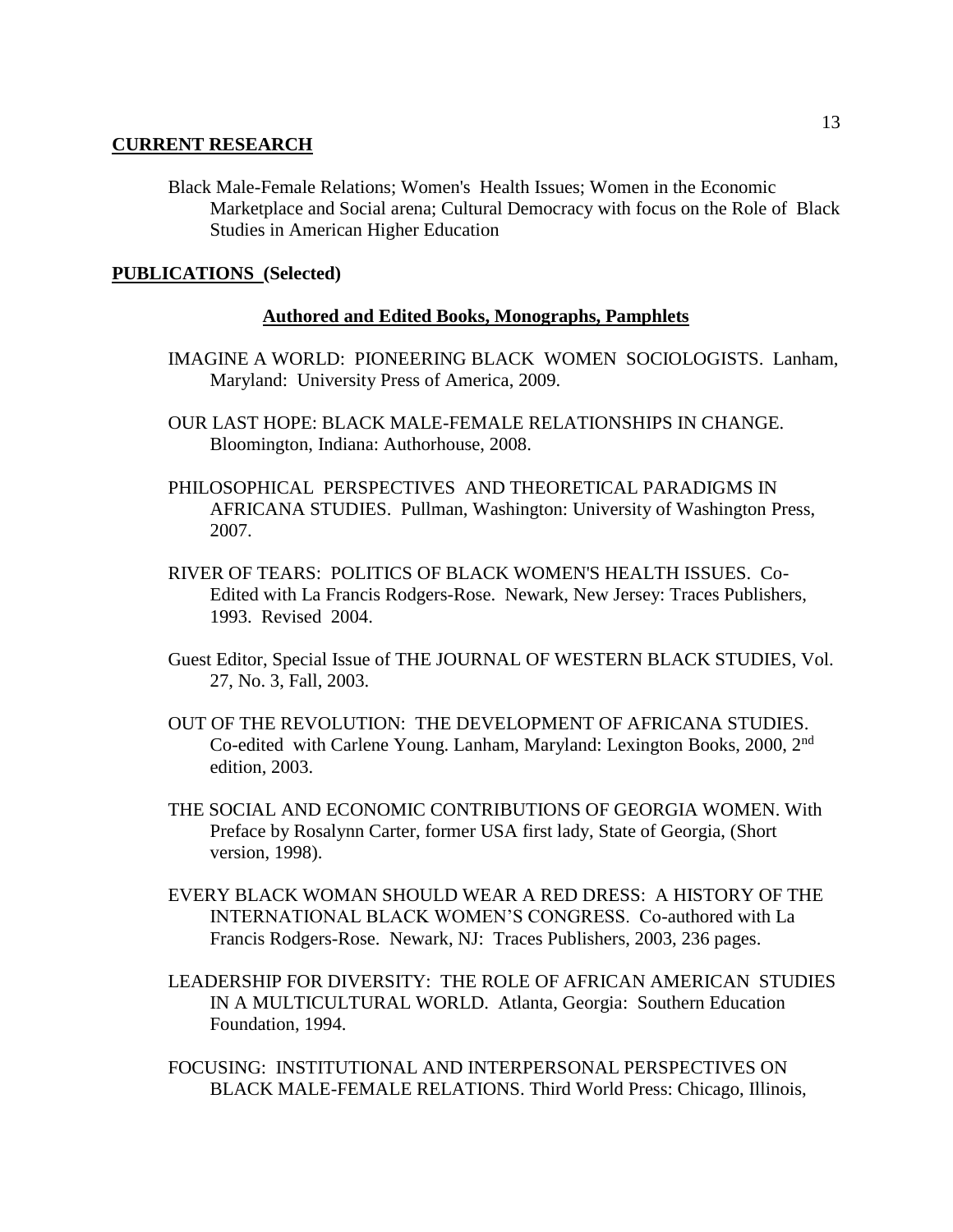1991. Revised edition with new chapters, 1995; Third printing, 1996.

- THE BLACK STUDIES ADVANCEMENT PROJECT: REPORT TO THE FORD FOUNDATION. Ford Foundation: New York, New York, 1992.
- BLACK STUDIES IN THE AMERICAN UNIVERSITY: LAST LECTURE SERIES. Emory University: Atlanta, Georgia, 1991.
- Guest Editor, PHYLON: A REVIEW OF RACE AND CULTURE, NEW PERSPECTIVES ON BLACK STUDIES, Vol. XLIX, Nos. 1, 2, 1992.
- Guest Editor, JOURNAL OF BLACK STUDIES: BLACK WOMEN IN THE AMERICAN ECONOMY, Vol. 20, No. 2, December, 1989.
- SOURCEBOOK ON BLACK MALE-FEMALE RELATIONSHIPS (EDITED VOLUME). Dubuque, Iowa: Kendall/Hunt Publishing Co., 1989.
- RACIAL ETHNIC. Atlanta, Georgia: Presbyterian Church USA,1987. ADOPTED as policy guide for the Church.
- COPING WITH CONFLICT: THE NATURAL RESOURCE AGENCY. WASHINGTON, D.C.: USDA Forest Service, Policy Analysis, 1983.
- OVERCOMING CONFLICT: THE PUBLIC AGENCY RESPONDS. WASHINGTON, D.C.: USDA Forest Service, Policy Analysis, 1983.
- CONFERENCE PLANNING MANUAL. Orangeburg, South Carolina. Association of Social and Behavioral Scientists, 1983.
- THE USE OF PESTICIDES A SOCIAL ISSUE. WASHINGTON, D.C.: USDA Forest Service, Policy Analysis, 1981.
- BEYOND THE LEGACY. Atlanta, Georgia: Clark College Publications, 1975.

#### **Contributing Author for Chapters in Books (Selected List)**

- "Blocked Opportunities and Gendered Power. Inability to Attain Preferred Gender Roles," Kathryn A. Sweeney in NOTIONS OF FAMILY: INTERSECTIONAL PERSPECTIVES Marla H. Kohlman, Dana B. Krieg and Bette J. Dickerson (Co eds.) Emerald Press, 2013, pp. 29-48.
	- "Preface," Melvin Rahming (Ed.), CRITICAL ESSAYS ON BARACK OBAMA: RE- AFFIRMING THE HOPE, RE-VITALIZING THE DREAM. Newcastle upon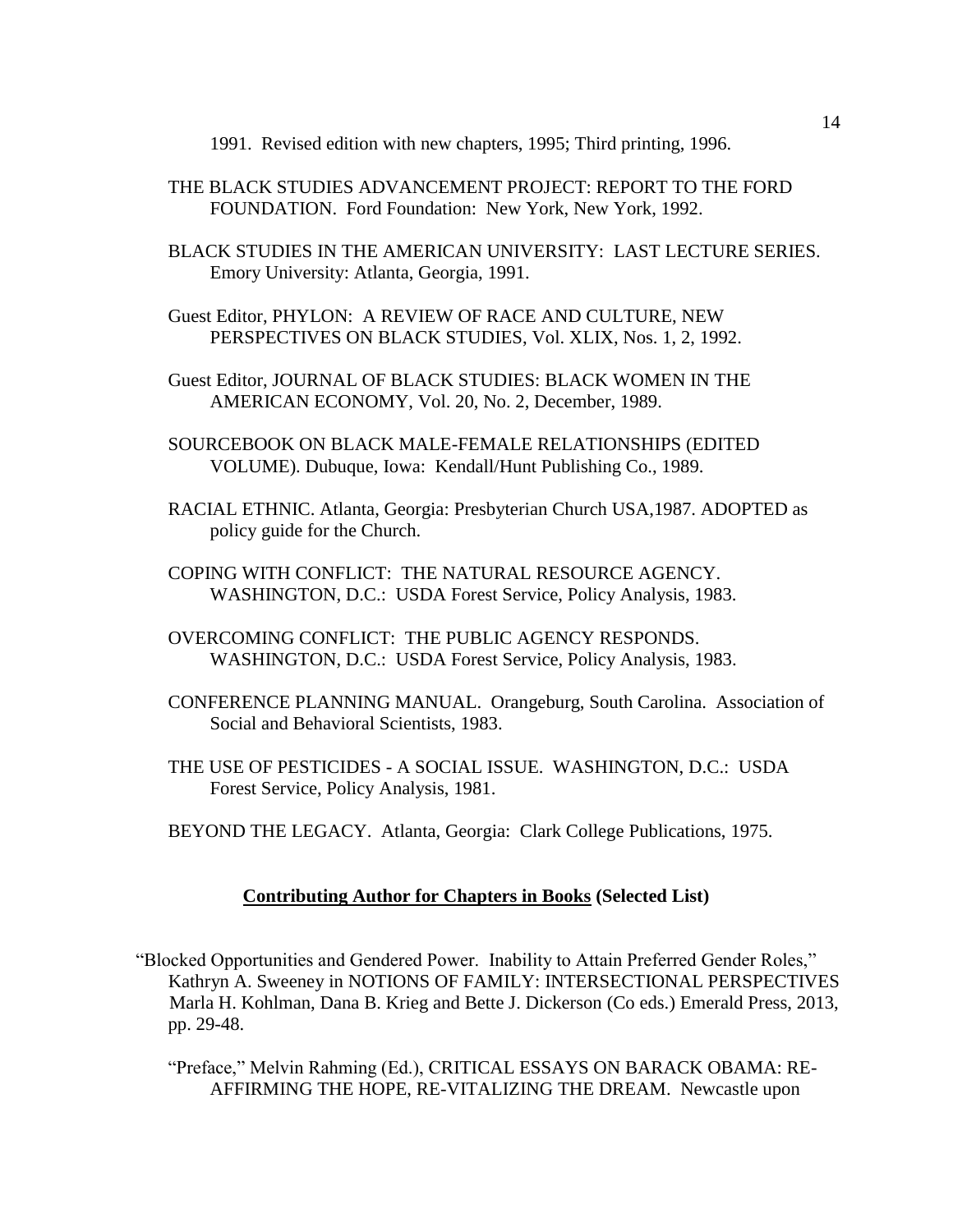Tyne, United Kingdom: Cambridge Scholars Publishing, 2012.

- "Foreword," Nagueyalti Warren, AN INTELLECTUAL BIOGRAPHY OF W.E.B. Du Bois INITIATOR OF BLACK STUDIES IN THE UNIVERSITY. Lewiston, New York: The Edwin Mellen Press, 2010.
- "What to the Slave Is your Fourth of July? (The Meaning of July Fourth for the Negro)." Julius E. Thompson, James L. Conyers, Jr. and Nancy J. Dawson (Eds.) in THE FREDERICK DOUGLASS ENCYCLOPEDIA. Oxford, England: Greenwood Press (ABC-CLIO), 2010, pp. 209-212.
- "African American Studies at Emory: A Model for Change" Gary Hauk and Sally Wolff King (Eds.) in WHERE COURAGEOUS INQUIRY LEADS: THE EMERGING LIFE OF EMORY UNIVERSITY. Atlanta, Georgia: Emory University, 2010, pp.173-186.
- "Africana Studies: Past, Present and Future," with Bruce Hare, James Stewart, and Alfred Young. (Eds.) Barry McGaw, Penelope Peterson and Eva Baker (Eds.) in the INTERNATIONAL ENCYLOPEDIA OF EDUCATION, 3rd Edition. Oxford England: Elsevier, 2010 .
- "African American Studies in American Higher Education," Kofi Lomotey (Ed.) in ENCYCLOPEDIA IN AFRICAN AMERICAN EDUCATION. Thousand Oaks, California: Sage Publishers (2009).
- "Black Studies in the United States." Carole Boyce Davies (Ed.) ENCYCLOPEDIA OF THE AFRICAN DIASPORA. New York, N.Y.: ABC-CLIO, Inc., 2009, pp 195 - 198.
- "Sociology and Feminism," in INTERNATIONAL ENCYCLOPEDIA OF THE SOCIAL SCIENCES, 2<sup>nd</sup> Edition, 2007.
- "Black Male-Female Relationships: The Africana Lens Model." Clenora Hudson-Weems (Ed.) in CONTEMPORARY AFRICANA THEORY AND THOUGHT. Trenton, N.J.: Africa World Press, 2007, pp. 59-74.
- "African American Women Since the Second World War: Intersections of Gender and Race," Alton Hornsby, Jr., (Ed.) Delores P. Aldridge, and Angela M. Hornsby (Associate Editors) in A COMPANION TO AFRICAN-AMERICAN HISTORY. Malden, MA: Blackwell Publishing, 2005, pp. 395–411.
- "Race, Gender, and Africana Theorizing," in AFRICANA STUDIES: A REVIEW OF SOCIAL SCIENCE RESEARCH. Rutgers, New Jersey: Transaction Books, Vol. 2, 2007, pp. 71–87.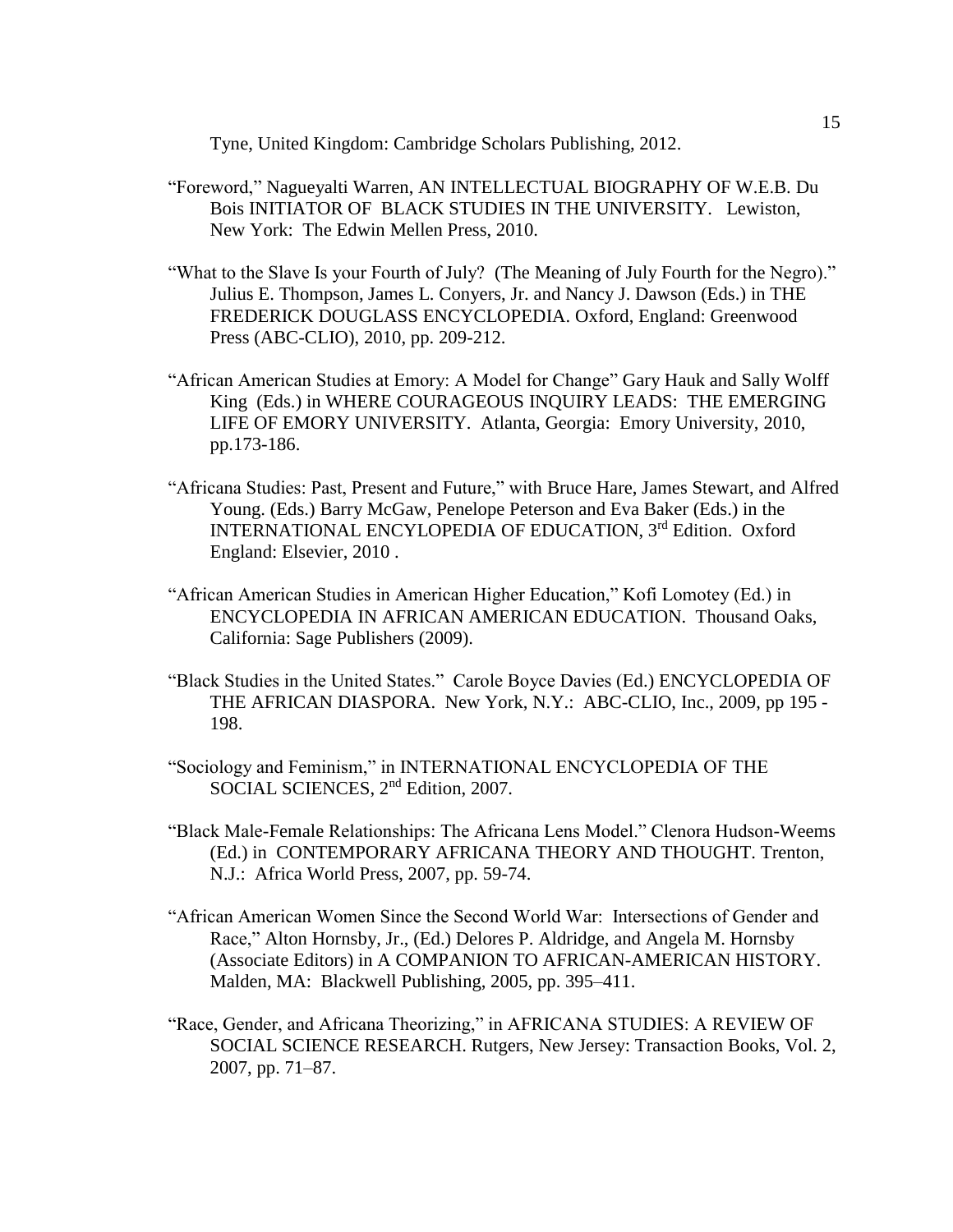- "Black Women and Their Scholarship in the Evolution of Africana/Black Studies," Darline Clark Hine (Ed.) in ENCYCLOPEDIA OF BLACK WOMEN IN AMERICA. New York: Oxford University Press, 2005.
- "Cultural Democracy and the 4<sup>th</sup> of July," James Conyers, Jr. (Ed.) PERSPECTIVES ON CULTURE AND FREDERICK DOUGLASS. Rutgers, N.J.: Transactions Books, 2005.
- "Women in the Development of Black Studies," Molefi K. Asante and Maulana Karenga (Eds.) in HANDBOOK OF BLACK STUDIES. Beverly Hills, Calif.: Sage Publications, 2005, pp. 51-66.
- "Preface," A CRITICAL LEGAL STUDY OF DOMESTIC VIOLENCE AMONG BLACK MALE-FEMALE COUPLES, Willa M. Hemmons. Lewiston, New York: The Edwin Mellen Press, 2001.
- "Womanist Issues in Black Studies: Towards Integrating Africana Womanism into Africana Studies," Nathaniel Norment, Jr. (Ed.) THE AFRICAN AMERICAN STUDIES READER, Durham, North Carolina: Carolina Academic Press, 2001, pp. 157 - 167. Reprint.
- "Toward a New Role and Function of Black Studies in White and Historically Institutions," Nathaniel Norment, Jr. (Ed.),THE AFRICAN AMERICAN STUDIES READER Durham, North Carolina: Carolina Academic Press, pp.484 - 490, 2001. Reprint.
- "Foreword," FLIGHT IN SEARCH OF VISION, James B. Stewart (ed.). Trenton, New Jersey: Africa World Press, 2004, pp. xi-xiii.
- "Foreword," AFRICANA WOMANIST LITERARY THEORY. Clenora Hudson-Weems, (Ed). Trenton, N.J.: Africa World Press, 2004, pp, xi-xiii.
- "Women in the Development of the Discipline of Africana Studies," ENGENDERING AFRICANA STUDIES. James Turner (ed.). Ithaca, NY: Cornell University Press, 2004.
- "The Role of Black Male-Female Relationships in Shaping Black Fathers," ARE BLACK FATHERS NECESSARY? Obie Clayton, and David Blankenhorn (ed.). New York: Russell Sage, 2002.
	- "The Structural Components of Violence in Black Male-Female Relationships," with Willa Hemmons, Letha A. (Lee) See (Ed.). VIOLENCE AS SEEN THROUGH A PRISM OF COLOR**,** Binghamton, New York: The Haworth Press, Inc., 2001, pp. 209-226.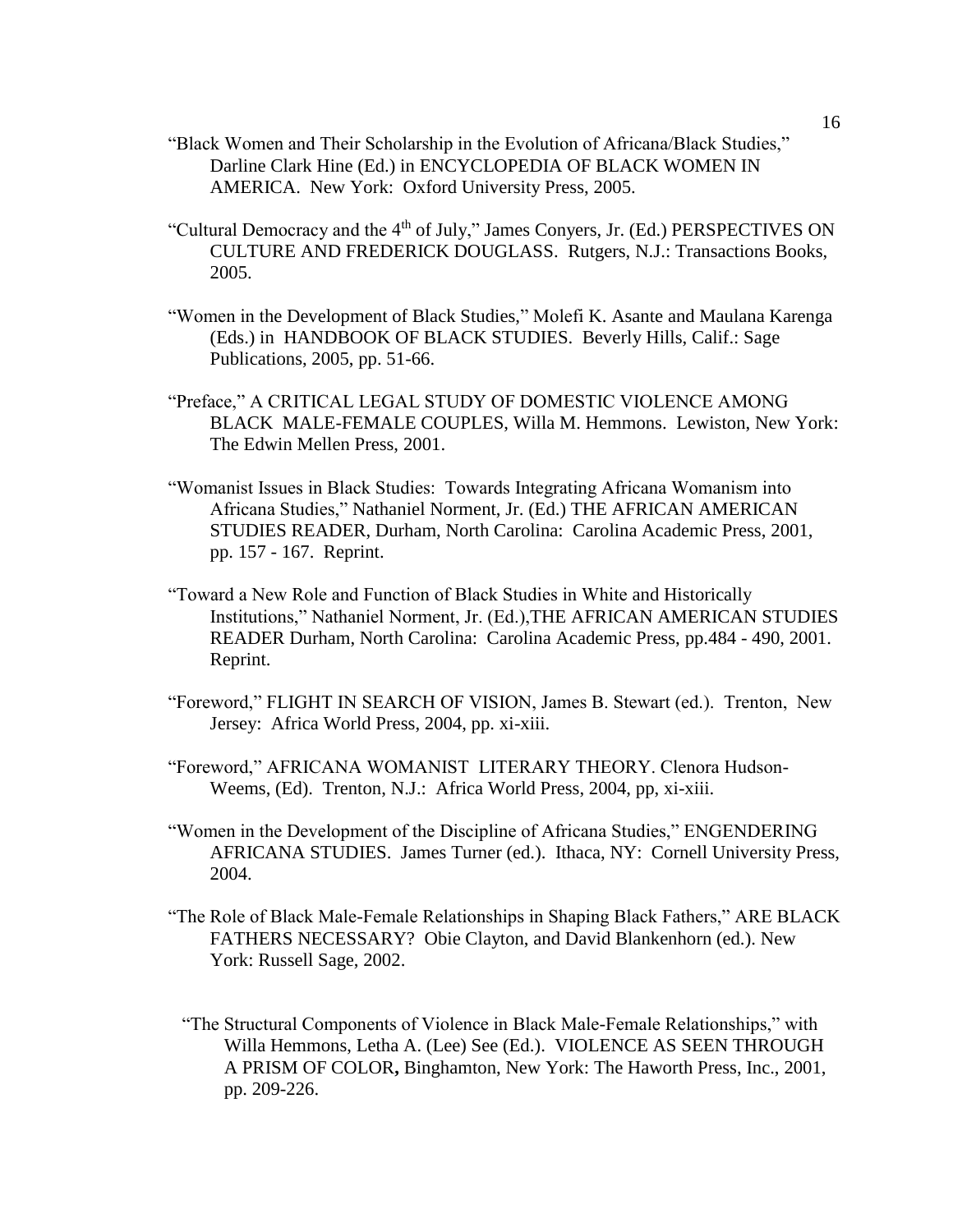- "Rethinking Womanist Issues: Toward Integrating Africana Women into Africana Studies," Delores P. Aldridge and Carlene Young (Eds.) OUT OF THE REVOLUTION: THE DEVELOPMENT OF AFRICANA STUDIES. Lanham, Maryland: Lexington Books, 2000, pp.191 - 204.
- "Status of Africana Studies in American Higher Education," Delores P. Aldridge and Carlene Young (Eds.) in OUT OF THE REVOLUTION: THE DEVELOPMENT OF AFRICANA STUDIES. Lanham, Maryland: Lexington Books, 2001, pp. 519 - 536.
- "Historical Development and Introduction to the Academy" with Carlene Young, Delores P. Aldridge and Carlene Young (Eds.) in OUT OF THE REVOLUTION: THE DEVELOPMENT OF AFRICANA STUDIES. Lanham, Maryland: Lexington Books, 2001, pp. 3 - 12.
- "Africana Studies, Past, Present, and Future," with Bruce R. Hare, James B. Stewart and Alfred Young, Robert M. Diamond and Broynwyn E. Adam (Eds.) in THE DISCIPLINES SPEAK: A CONTINUING CONVERSATION: REWARDING THE SCHOLARLY PROFESSIONAL AND CREATIVE WORK OF FACULTY. Washington, DC : The American Association of Higher Education, 2001, pp. 125 - 151.
- "On Matters of Race and Culture: Toward Cultural Democracy," James Conyers, Jr. (Ed.) in BLACK AMERICAN INTELLECTUALISM AND CULTURE: A SOCIAL STUDY OF AFRICAN AMERICAN SOCIAL AND POLITICAL THOUGHT. Stanford, CT: JAI Press, 1999, pp. 293-303.
- "Black Women and the New World Order: Toward a "Fit" in the Economic Marketplace," Irene Browne (Ed.) in LATINA AND AFRICAN AMERICAN WOMEN AT WORK: RACE, GENDER AND ECONOMIC INEQUALITY. New York: Russell Sage Foundation, 1998, pp. 357-379.
- "Womanist Issues in Black Studies: Towards Integrating Africana Womanism into Africana Studies," James Conyers (Ed.) in IDEOLOGICAL REPERTORIES IN AFRICANA STUDIES. Jefferson, N.C.: McFarland and Co., Inc., 1995.
- "Grace Towns Hamilton: The Quiet Pioneer," Darlene C. Hines (Ed.) in BLACK WOMEN IN AMERICA: AN HISTORICAL ENCYCLOPEDIA. New York: Carlson Publishing Co., 1997.
- "Henry Louis Gates' Black Demagogues and Pseudo Scholars: A Response." BLACK BOOKS BULLETIN**,** Fall/Winter, 1993. Third World Press.

"Black Women in the Evolution of Contemporary Black Studies," Darlene Clark Hines,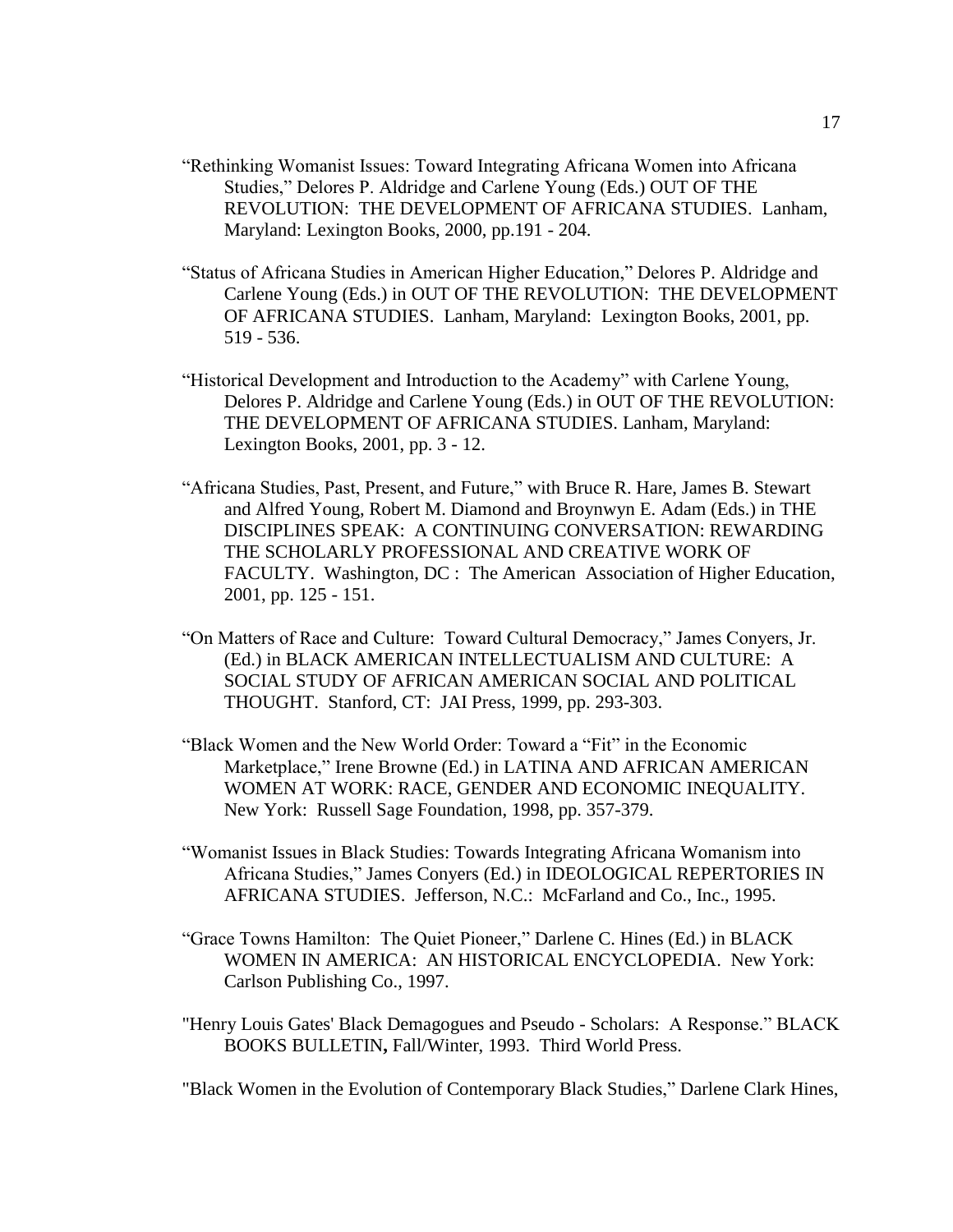et. al. (Eds.) in BLACK WOMEN IN AMERICA: AN HISTORICAL ENCYCLOPEDIA. Brooklyn, NY: Carlson Publishing, Inc., 1993.

- "Grace Towns Hamilton, 1907 1992," Darlene Clark Hines, et. al. (Eds.) in BLACK WOMEN IN AMERICA: AN HISTORICAL ENCYCLOPEDIA**.** Brooklyn, NY: Carlson Publishing, Inc., 1993.
- "Male-Female Relations Among African Americans," In Vivian V. Gordon (Ed.) in BLACK FAMILIES. Chicago: Third World Press, 1996.
- "Black Studies: Gift to Multiculturalism and the American Academy," BLACK BOOKS BULLETIN. Chicago: Third World Press, 1993.
- "Health and Health Care Issues for Women of African Descent," Delores P. Aldridge and La Francis Rogers-Rose (Eds.) in RIVER OF TEARS: BLACK WOMEN'S HEALTH ISSUES**.** Traces Publications: Newark, NJ, 1993.
- "Black Women in the Economic Marketplace," Darlene Clark Hine et. al. (Eds.) in BLACK WOMEN IN UNITED STATES HISTORY. Vol. 9-l0. New York: Carlson Publishing, Inc., 1990.
- "Toward An Understanding of Black Male-Female Relationships,"Talmadge Anderson (Ed.) in BLACK STUDIES: THEORY, METHOD AND CULTURAL PERSPECTIVES. Pullman, Washington: Washington State Press, 1990.
- "Foreword" IN SEARCH OF THE NEW SOUTH: THE BLACK EXPERIENCE IN AN ERA OF CHANGE. Robert D. Bullard. Tuscaloosa, Alabama: University of Alabama Press 1989.
- "Preface" THE FIELD AND FUNCTION OF BLACK STUDIES: TOWARD AN ASSESSMENT OF THE STATE OF BLACK STUDIES. James B. Stewart. Bloomington, Indiana: National Council for Black Studies, 1988.
- "Foreword" Johnnie H. Scott (Ed.) in VOICES OF OPPORTUNITY. Northridge, California: University of California-Northridge Press, 1987.
- "Preface" LEST WE FORGET IMAGES FROM THE BLACK CIVIL RIGHTS MOVEMENT, Illustrated by Robert Templeton and edited by Jontyle Robinson. Atlanta, Georgia, Emory University, 1986.
- "Current Approaches, Needed Directions: Teaching About Black Families". Douglas Davison, Howard Dodson, and Susan Ross (Eds.) in TEACHING BLACK STUDIES: CRITICAL REVIEWS IN SELECTED SOCIAL SCIENCES, HUMANITIES, AND THE ARTS Washington, D.C.: University Press of America, 1983.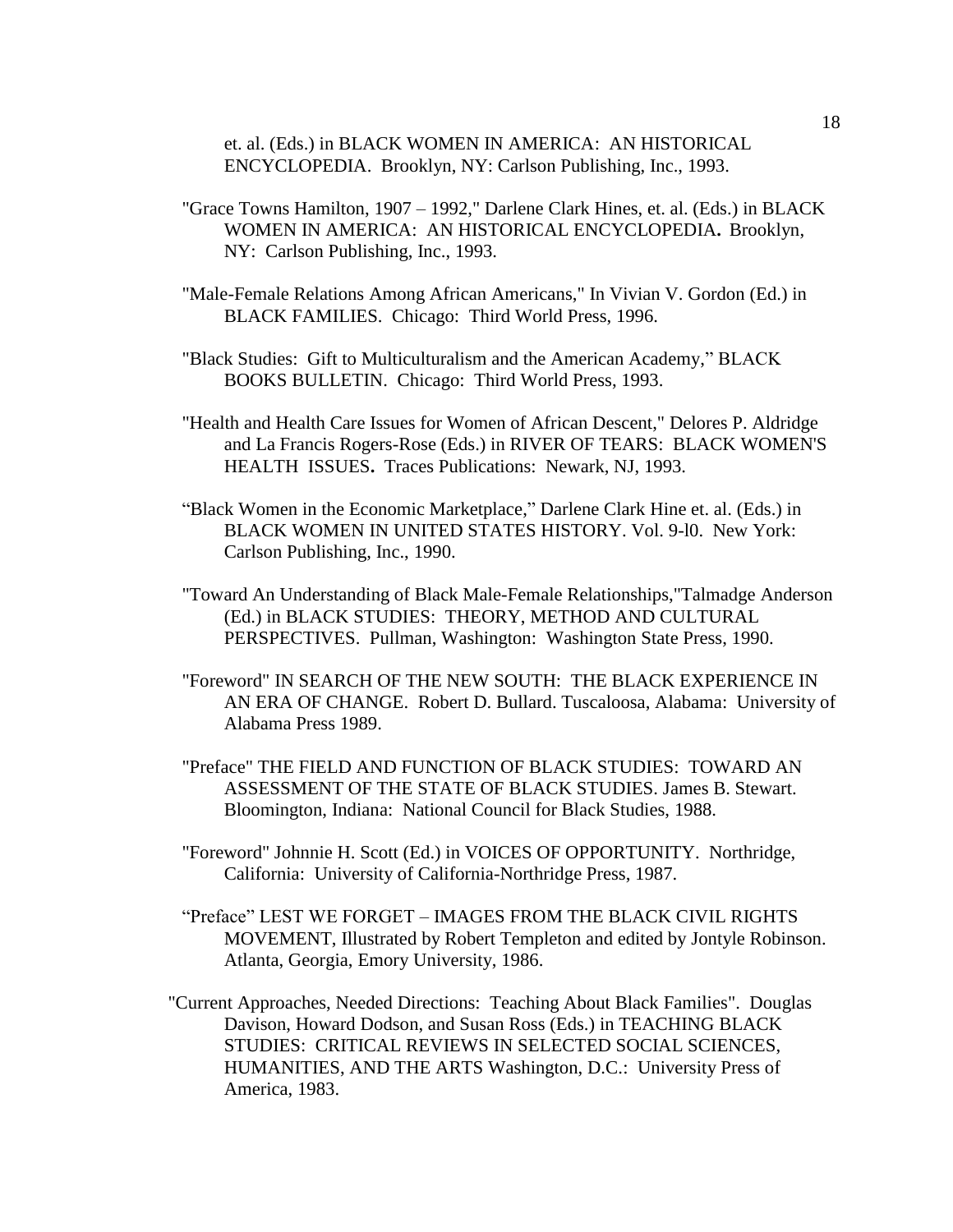- "Black Female Suicide: Is the Excitement Justified?" La Francis Rodgers-Rose (Ed.) in THE BLACK WOMAN: CURRENT RESEARCH AND THEORY**.** San Francisco, California: Sage Publications, 1980.
- "Bridging the Gap: The Challenge of Interfacing American and Afro American Studies" with Peter Dowell. John Hague (Ed.) in CHARACTER AND CULTURE IN A CHANGING WORLD. 2nd Edition. Westport, CT: Greenwood Press, 1979.
- "Problems and Approaches to Black Adoptions," Sallie Churchill, Bonnie Carlson, and Lynn Nybell (Eds.) in NO CHILD IS UNADOPTABLE: A READER ON ADOPTION OF CHILDREN WITH SPECIAL NEEDS. Los Angeles, California: Sage Publications, 1979, pp. 32-37.
- "The Changing Nature of Interracial Marriage in Georgia A Research Note," David H. Olson and Nancy S. Dahl (Eds.) INVENTORY OF MARRIAGE AND FAMILY LITERATURE. St. Paul, Minnesota: University of MN, 1975.

#### **Selected Governmental and Institutional Reports**

- AFRICAN AMERICAN STUDIES AT INDIANA UNIVERSITY with Robert Stepto and James Stewart, April, 1985.
- A DECADE OF STRUGGLE: OPTIONS FOR AFRO-AMERICAN STUDIES IN THE FUTURE. Atlanta, Georgia: Emory University, October, 1981.
- OPPORTUNITIES AND LIMITATIONS OF INSTITUTIONAL ANALYSIS IN FOREST RESOURCE MANAGEMENT FROM A SOCIOLOGICAL PERSPECTIVE. Washington, D.C.: USDA Forest Service, Policy Analysis, 1981.

A LONG-TERM PLAN FOR INTEGRATING SOCIOLOGY INTO THE FOREST SERVICE. Washington, D.C.: USDA Forest Service, Policy Analysis, 198l.

DIRECTORY OF FOREST SERVICE NETWORK FOR SOCIAL ANALYSIS. Washington, D.C.: USDA Forest Service, Policy Analysis, 1981.

SOCIAL ANALYSIS OF PROGRAMS, RESOURCE PLANS, AND PROJECTS: PROPOSED POLICY, FEDERAL REGISTER, May 27, 198l.

IDENTIFICATION OF BARRIERS TO ACCOMPLISHMENT OF SOCIAL REQUIREMENTS OF THE NATIONAL FOREST MANAGEMENT ACT AND RENEWABLE RESOURCE PLANNING ACT (NFMA/RPA). Washington,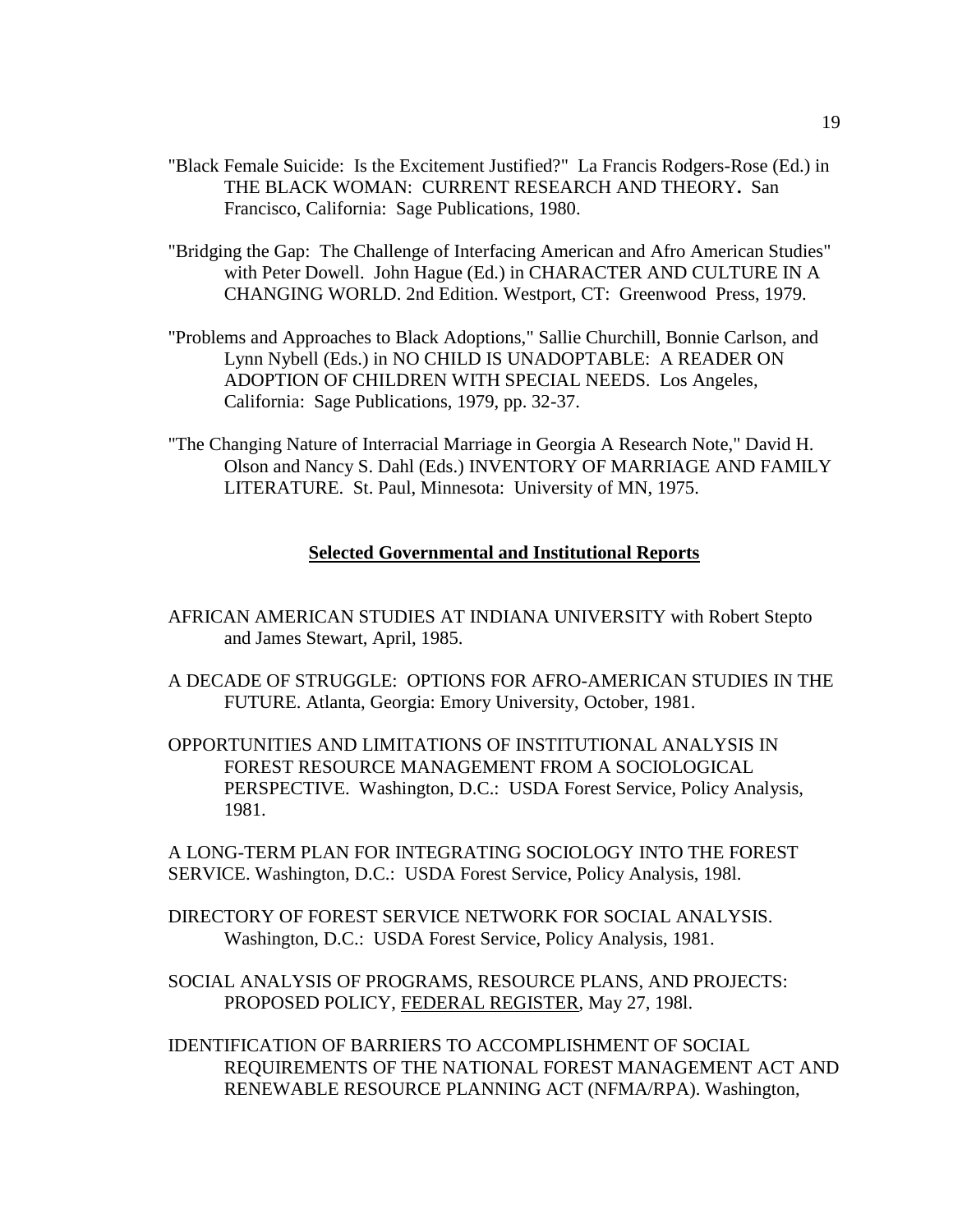DC.: USDA Forest Service, Policy Analysis, 1981.

- CIVIL RIGHTS IN THE EARLY STAGES OF ENVIRONMENTAL ANALYSIS. Washington, D.C.: USDA Forest Service Policy Analysis, 198l.
- ANNUAL REPORTS ON THE STATUS OF BLACK STUDIES AT EMORY FROM 1971-1981 with exception of 1980-1981.
- "Interfaces of American and Afro-American Studies" with Peter Dowell. Report to NATIONAL AMERICAN STUDIES FACULTY, Deland , Florida, Summer, 1975.
- HOME ECONOMICS IN THE ATLANTA UNIVERSITY CENTER: A REAPPRAISAL with Edwards, Pfeifer, Frederick, Prothro. Atlanta, Georgia, July, 1974.
- WHERE THE PAVEMENT ENDS A STUDY OF PLANNED INTEGRATION. Atlanta, Georgia: Human Relations Commission, 1966

#### **Articles in Journals and Proceedings (Selected List)**

- "Race, Gender, and Africana Theorizing." AFRICANA STUDIES: A REVIEW OF SOCIAL SCIENCE RESEARCH, May, 2006.
- "Africana/Black Studies and Gender Relations in the Twenty First Century." JOURNAL OF WESTERN BLACK STUDIES, Vol. 27, No. 3, Fall, 2003, pp. 186-193.
- "Beyond Eurocentrism, Afrocentricity and Multiculturalism: Toward Cultural Democracy in Social Work Education, with M. Akinyele. JOURNAL OF RACE, GENDER AND CLASS. 2003, Volume 10, No. 2, pp.1-14.
- "The State of Africana Studies," with Bruce R. Hare, James B. Stewart, and Alfred Young, INTERNATIONAL JOURNAL OF AFRICANA STUDIES, Summer 2002, Vol. 8, No. 1, pp 1-26.
- "NCBS Steps Out Front: The Black Studies Advancement Project," INTERNATIONAL JOURNAL OF AFRICANA STUDIES, Special Issue, Summer, 2001, pp. 5 - 21.
- Burning of Black Churches: Toward an Assault on Martin Luther King Jr.'s Vision Of Religion and Race, JOURNAL OF SOCIAL AND BEHAVIORAL SCIENCES, Spring 2001, Vol. 38, No. 2, pp. 161-167.
- "The Structural Components of Violence in Black Male-Female Relationships" with Willa Hemmons. JOURNAL OF HUMAN BEHAVIOR IN THE SOCIAL ENVIRONMENT, Spring, 2001, Vol. 4, No. 4, pp. 209-226.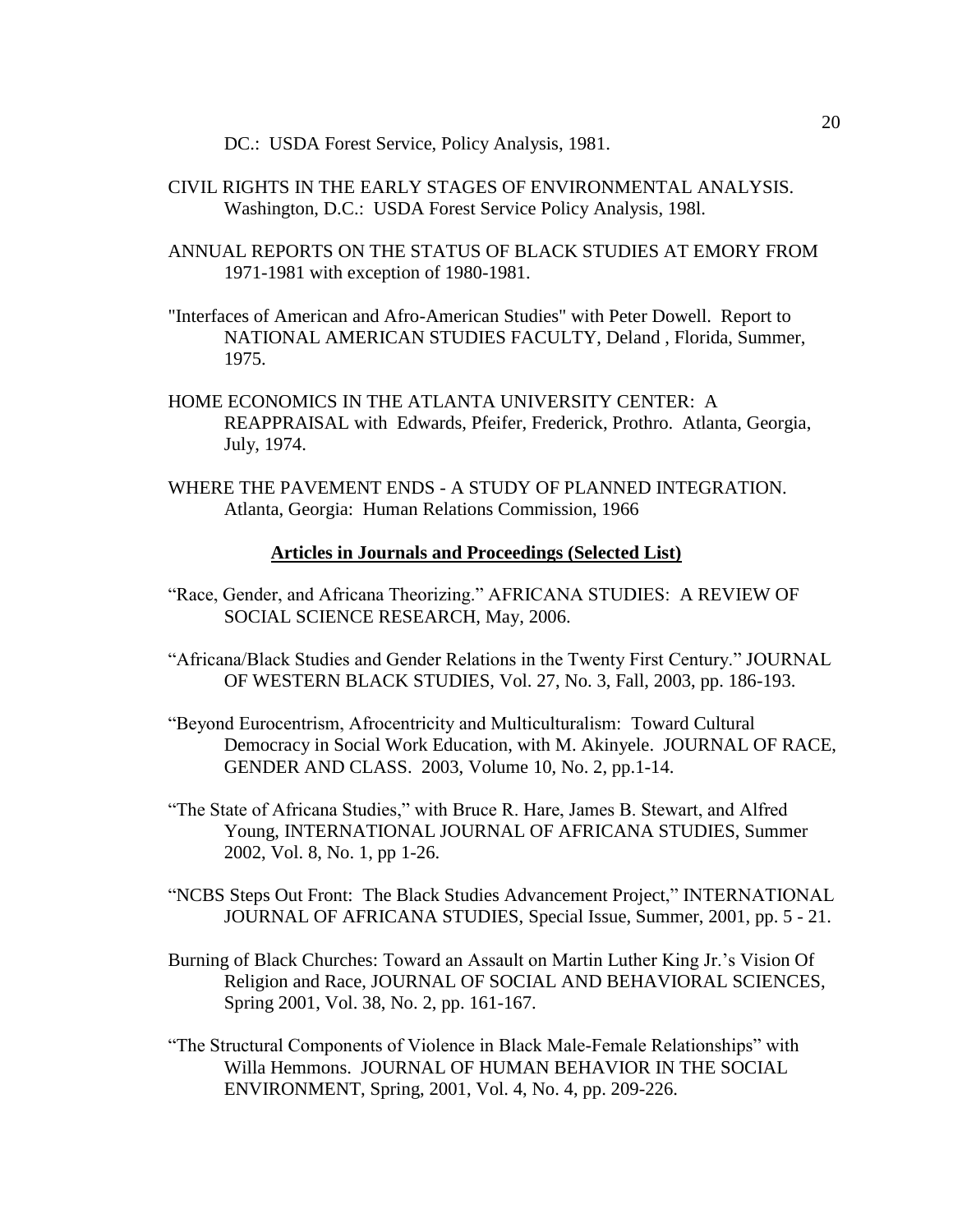- "On Race and Culture: Beyond Afrocentrism, Eurocentrism to Cultural Democracy," SOCIOLOGICAL FOCUS, Vol. 33, February, 2000, pp. 95-107.
- "Diversity in Higher Education and the Role of Historically Black Colleges and Universities," CHALLENGE: A JOURNAL OF RESEARCH ON AFRICAN AMERICAN MEN, December, 1995, Vol. 6, No. 2.
- "Leadership for Diversity: The Role of African American Studies in a Multicultural World," CHALLENGE: A JOURNAL OF RESEARCH ON AFRICAN AMERICAN MEN, December, 1994, Vol. 5, No. 2.
- "Strategies for Healthy Male Female Relations,"Special Issue on Male Female Relationships, SSR SHOOTING STAR REVIEW: BLACK LITERARY QUARTERLY, Issue 27, Vol. 7, No. 3, pp. 8 - 9, 1994.
- **"**Womanist Issues in Black Studies: Towards Integrating Africana Women into Africana Studies," THE AFRO-CENTRIC SCHOLAR: THE JOURNAL OF THE NATIONAL COUNCIL FOR BLACK STUDIES, May 1992, Vol. 1, No. l.
- "Reflections on Twenty Years in Black Studies," WORD: A BLACK CULTURE JOURNAL Inaugural Issue, Vol. 1, No. l, Spring, 1991.
- "African American Women in the Economic Marketplace: A Continuing Struggle" in SOCIOLOGICAL ABSTRACTS, 1990.
- "New Perspectives on Black Studies," PHYLON: REVIEW OF RACE AND CULTURE, Vol. XLIX, Nos. 1, 2.
- "The Kitchen's Filled--But Who Are the Cooks?" What It Takes to Teach Black Studies, "PHYLON: REVIEW OF RACE AND CULTURE, Vol. XLIX, Nos. 1, 2.
- "The African American Woman: Complexities in the Midst of a Simplistic World View," JOURNAL OF BLACK STUDIES, Vol. 20, No. 2, December, 1989.
- "Black Women in the Economic Marketplace: A Continuing Struggle," JOURNAL OF BLACK STUDIES. Vol. 20, No. 2, December, 1989.
- "Health and Health Care Issues for Women of African Descent. "PROCEEDINGS OF THE INTERNATIONAL BLACK WOMEN'S CONGRESS, September, 1989.
- Special feature article detailing my work in news-letter, ONI, International Black Women's Congress, Vol. 1, Nos. l-2, Winter-Spring, 1988.

"The Role of the Black Social and Behavioral Scientist in the 21st Century," JOURNAL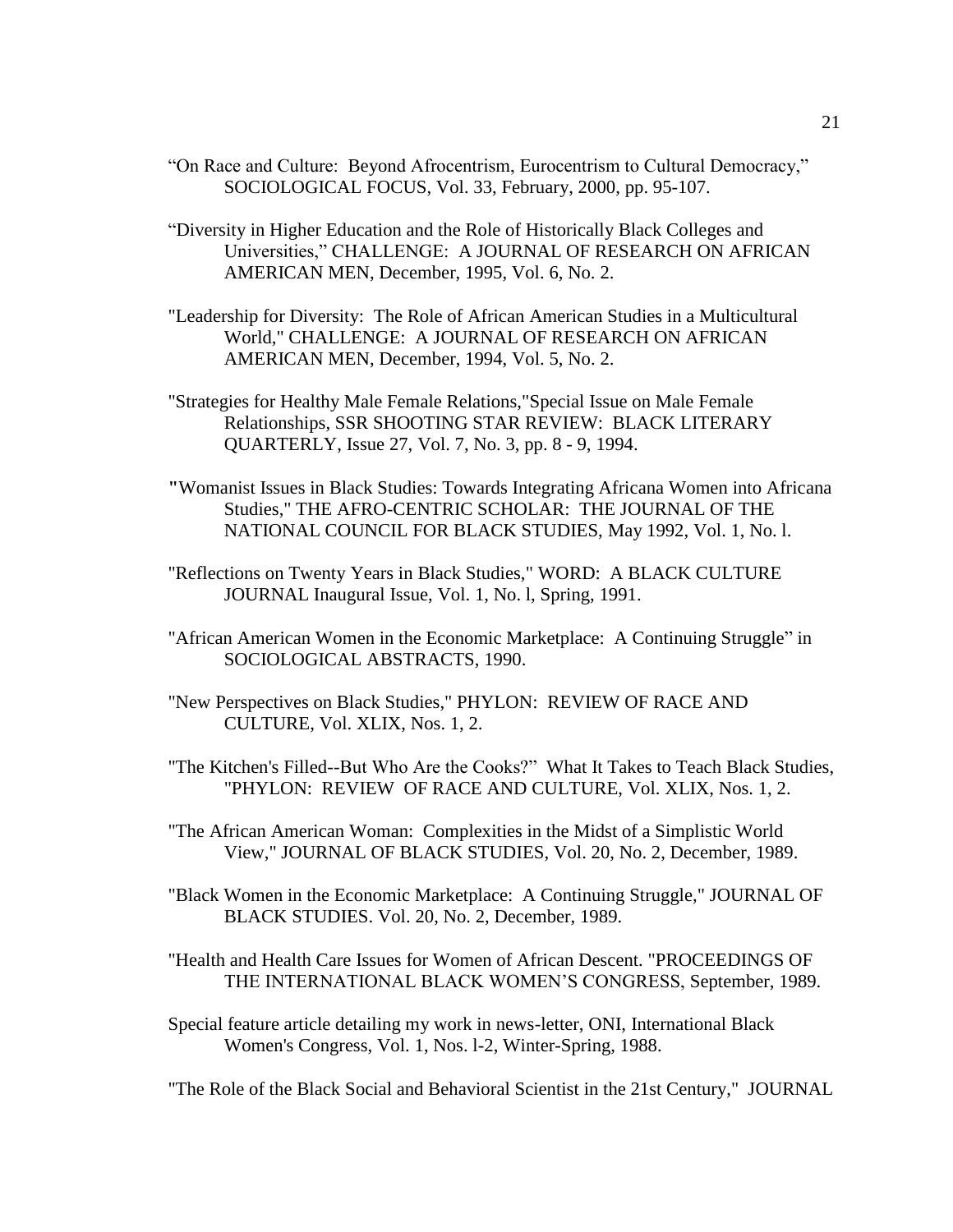OF SOCIAL AND BEHAVIORAL SCIENCES. Vol. 33, No. l, Winter, 1987.

- "Foreword," The Struggle for Black Minds: Toward An Understanding of Afro-Centric Thought for the NATIONAL COUNCIL FOR BLACK STUDIES, 1987.
- "Black America, Black Studies, NCBS: Brown to Reagan and Beyond," PROCEEDINGS OF THE NATIONAL COUNCIL FOR BLACK STUDIES, March, 1985.
- "Toward An Understanding of Black Male/Female Relationships," JOURNAL OF WESTERN BLACK STUDIES, Vol. 8, No. 4, Winter, 1984, pp. 184-191.
- "Future Role and Function of Black Studies in White Historically Black Institutions," JOURNAL OF NEGRO EDUCATION, Vol. 53, No. 3, Summer, 1984.
- "Interracial Marriages: Empirical and Theoretical Considerations," JOURNAL OF BLACK STUDIES, Vol. 8, No. 3, March 1978, pp. 355-368.
- "Teaching About Black American Families," JOURNAL OF SOCIAL EDUCATION, Vol. 4l, No. 6, October, 1977.
- "Trends in Criminal Deviance Among Women," PROCEEDINGS OF AMERICAN SOCIOLOGICAL ASSOCIATION, September, 1977.
- "Family Planning and the Black Community," PROCEEDINGS OF THE INSTITUTE ON FAMILY PLANNING, Spelman, June, 1976.
- "Needed: A National Center for the study of Black Family Life," JOURNAL OF THE SOCIETY OF ETHNIC AND SPECIAL STUDIES, WINTER, 1975.
- "Family Planning and the Black Family," PROCEEDINGS OF THE INSTITUTE OF FAMILY PLANNING, Spelman College, June l6, 1974.
- "The Black Panther Party: Revolution, Rebellion or Revision," UMOJA: A SCHOLARLY JOURNAL OF BLACK STUDIES, Vol. No. 3, Winter, 1974.
- "Problems and Approaches to Black Adoptions," FAMILY COORDINATOR JOURNAL, Vol. 23, No. 4, October, 1974, pp. 407-410.

Francisco, California, June, 1972.

"The Changing Nature of Interracial Marriage in Georgia: A Research Note," JOURNAL OF MARRIAGE AND THE FAMILY, Vol. 35, No. 4, November, 1973. "The Afro: Acquired Trichonneuresis Nodosa," with A.C. Brown, M.D., PROCEEDINGS OF THE AMERICAN MEDICAL ASSOCIATION. San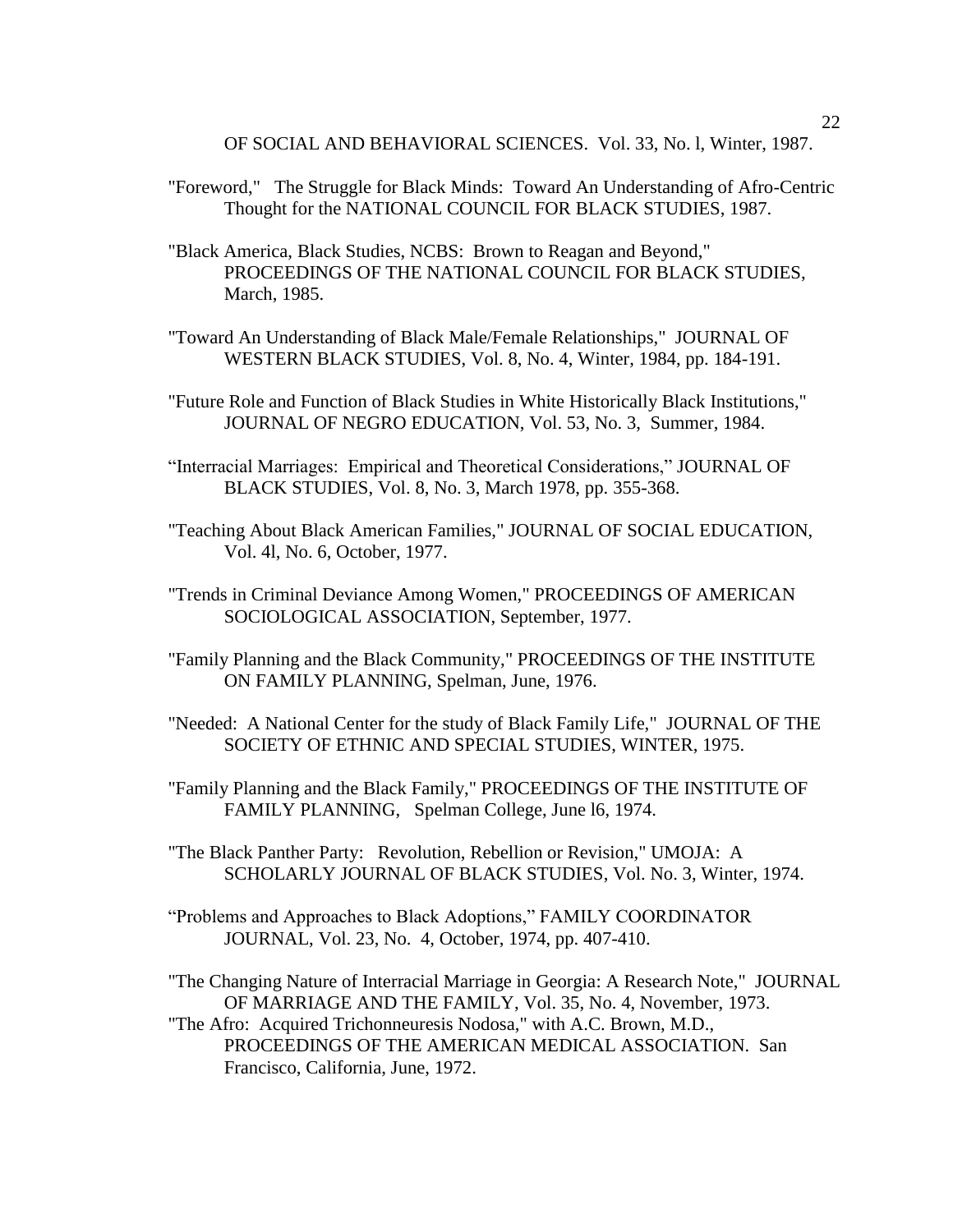"Litigation and Education of Blacks: Another Look at the U.S. Supreme Court," THE JOURNAL OF NEGRO EDUCATION, Vol. XLVII, No. l, Winter, 1978.

"Black Women in the Economic Marketplace: A Battle Unfinished," JOURNAL OF SOCIAL AND BEHAVIORAL SCIENCES, Vol. 2l, No. l, Winter, 1975.

#### **Book Reviews**

- THE BLACK ELITE by Lois Benjamin. Lanham, Maryland: Rowan and Littlefield, 2005.
- DEATH AND REMEMBRANCE IN THE AFRICAN AMERICAN SOUTH: THE TRANSITION OF MAYOR MAYNARD HOLBROOK JACKSON, JR. by Alton Hornsby, Jr. Atlanta, Ga.: Advance Publishing, 2005.
- TO SERVE THE COMMUNITY AND FOSTER HARMONIOUS RACE RELATIONS: THE ATLANTA URBAN LEAGUE, 1920-2000, by Alton Hornsby, Jr., and Alexa Benson Henderson (editors). Mellen Press, 2004.
- IN AND OUT OF OUR RIGHT MINDS: THE MENTAL HEALTH OF AFRICAN AMERICAN WOMEN, by Diane R. Brown and Verna M. Keith (editors). New York: Columbia University Press, 2003.
- A SHORT HISTORY OF BLACK ATLANTA 1847-1990, by Alton Hornsby, Jr. Apex Museum, Atlanta, Georgia, 2003.
- TRIPPING ON THE COLOR LINE by Heather M. Dalmage, CONTEMPORARY SOCIOLOGY: A JOURNAL OF REVIEWS, 2002.
- "I WILL WEAR NO CHAIN!": A SOCIAL HISTORY OF AFRICAN AMERICAN MALES by Christopher B. Booker, GREENWOOD PUBLISHING GROUP, 2002.
- AFRICANA WOMANISM: RECLAIMING OURSELVES by Clenora Hudson-Weems, JOURNAL OF WESTERN BLACK STUDIES, Spring, 2002.
- Commentaries for recent books/monographs include: In the Vineyard: Working in African American Studies by Perry Hall, 1999; Black Male Socialization by Lena W. Myers, 1999; and Turning the Corner on Father Absence in America by Obie Clayton and David Blankenhorn, 1999.
- "The Africans," a review article of the PBS Series, The Africans, FINE TUNING. Georgia Public Television, October, 1986.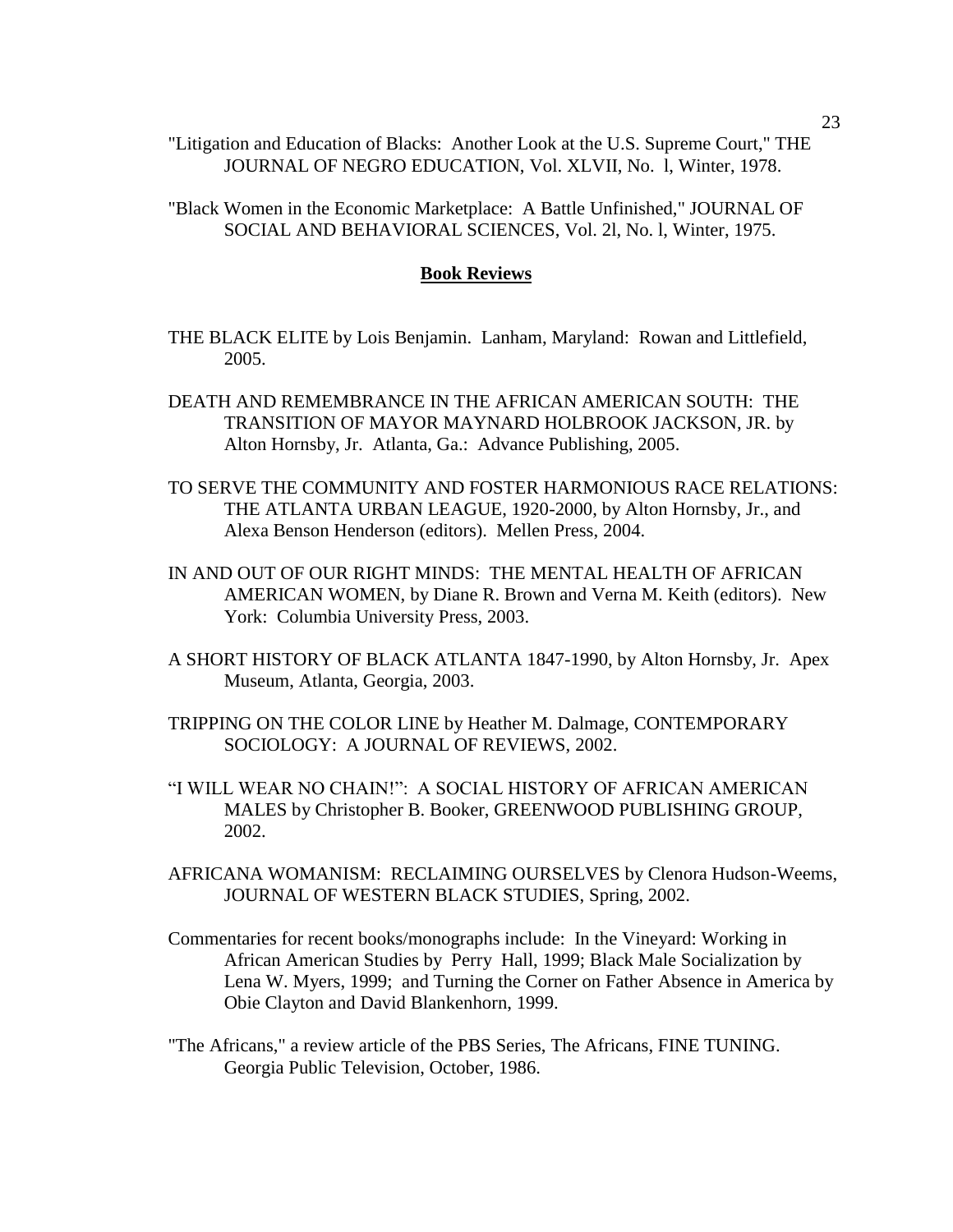- THE AFRO-AMERICAN FAMILY: ASSESSMENT, TREATMENT, AND RESEARCH ISSUES by Barbara A. Bass, Gail E. Wyatt, Gloria J. Powell. Grune and Stratton, Inc., 1982. Reviewed in JOURNAL OF MARRIAGE AND THE FAMILY, May, 1983.
- SCIENCE, MYTH, REALITY: THE BLACK FAMILY IN ONE-HALF CENTURY OF RESEARCH by Eleanor Engram. Westport, Connecticut. Reviewed in JOURNAL OF MARRIAGE AND THE FAMILY, May, 1983.

#### **Selected Papers Presented at Conferences, Symposia, etc.**

- "Black Studies," organized and presided over the first ever general session on Black Studies at the American Sociological Association's Annual Meeting, Philadelphia, PA., August, 2005.
- "Gender and Health Issues: Public Health Concerns," Atlanta, Georgia, November 1, 2004. Invited talk to representatives of the Governments of South Africa, Tanzania's Departments of Home Affairs and Health, and the Director of HIV/AIDS of the USA CDC in Tanzania.
- "Intellectual Issues and Perspectives in Black Studies/Africana Studies," National Council for Black Studies, Annual Conference, Washington, D.C., November, 1996.
- "Black Women, Health Issues and Social Policy, Association of Applied Sociology, Atlanta, Georgia, October 18, 1996.
- "Assessment of the Status of Africana Studies in American Higher Education, ASALH, Annual Conference, Charleston, SC., October, 1996.
- "Violence as a Health Issues for Black Women," International Black Women's Congress Annual Conference, Philadelphia, Pennsylvania, September, 1996.
- "Beyond Eurocentrism and Afrocentrism: Toward Cultural Democracy in Social Work," University of North Carolina, Chapel Hill, March, 1996.
- "Moving Forward, Standing Still: Race, Color, Sex, Bigotry," University of North Carolina, Chapel Hill, March, 1996.
- "A Sociological Analysis of the Black or Africana Studies Movement," Association of Black Sociologists Annual Meeting, Pittsburgh, Pennsylvania, August, 1992.
- "Womanist's Issues and the Field of Africana Studies," National Council for Black Studies Annual Meeting, Los Angeles, California, April, 1990.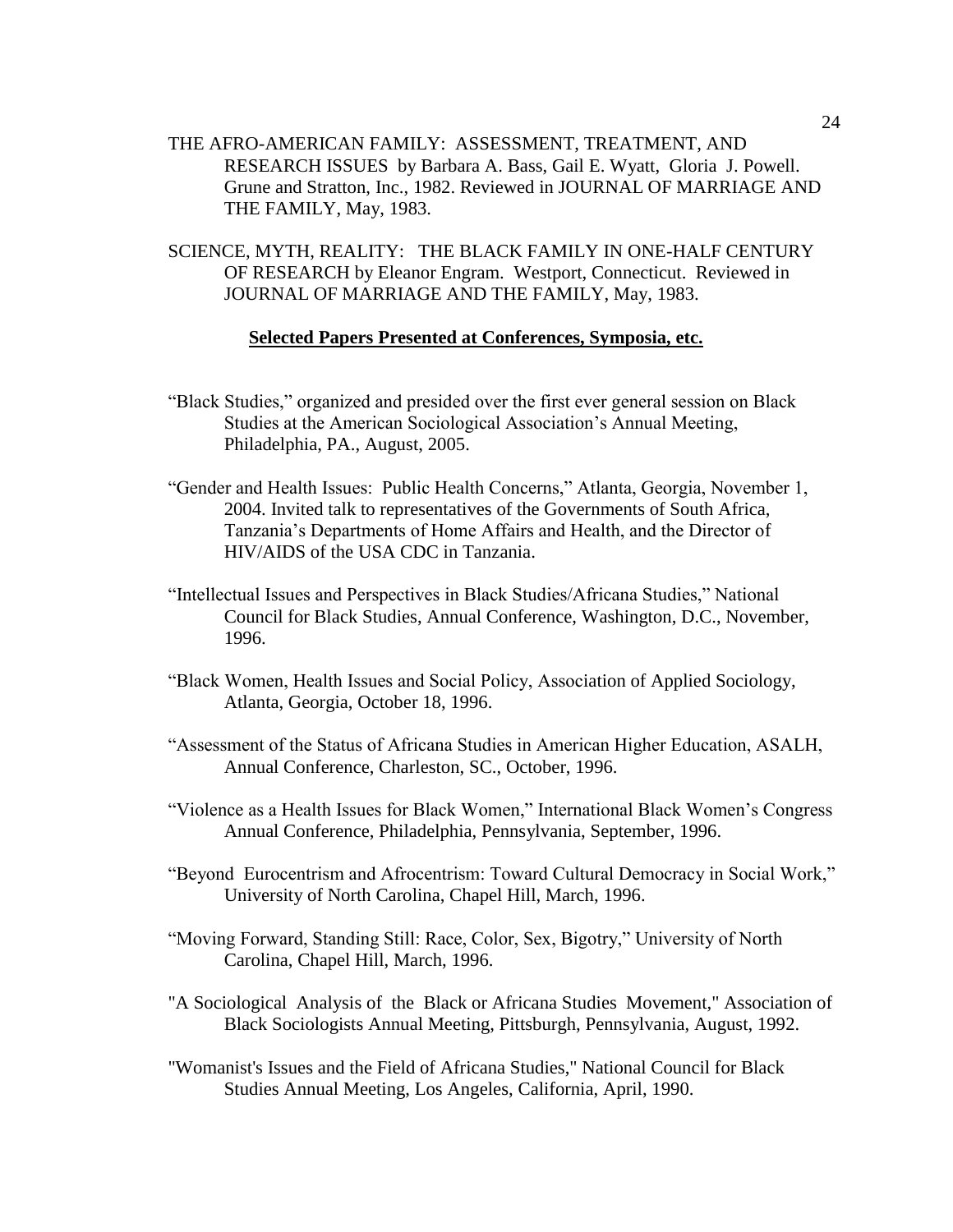- "Theoretical Perspectives on Race, Class, and Gender," American Sociological Association, August, 1988.
- "Race and Sex: Contradictions and Conflicts," Society for the Study of Social Problems and Association of Black Sociologists, August, 1988.
- "Black Women and Development," presented as U.S. Delegate to the World Congress on Women, Moscow, Russia, 1987.
- "Black Women in the Economic Marketplace: A Continuing Struggle" presented at the annual meeting of the International Black Women's Congress, Oakland, California. October, 1987.
- "The Status of Black Studies in Higher Education," Annual Meeting of the Association for the Study of African American Life and History, Texas, October, 1987.
- "Educating Blacks and Other Ethnic Minorities: Issues, Trends and Future Directions." Address at National Council Black Studies, Pacific Northwest Conference. Spokane, Washington, February, 1987
- "Black Women in Agriculture: Implications for Change." Association for the Study of Afro-American Life and History, Washington, D.C., October 20, 1985.
- "Stress in Administration: Is It Worth the Experience?" Association of Social and Behavioral Scientists, Inc. Nashville, Tennessee, March 22, 1984.
- "Africa: Our Heritage and Contemporary Issues," Convenor and Presider at National Council of Black Studies annual meeting, Charlotte, North Carolina February, 1983.
- "Race and Ethnicity: Barriers Remaining-- Strategies for Overcoming," American Sociological Association's Annual meeting, Detroit, Michigan, September, 1983.
- "Stress and Families." Annual meeting of the Southern Sociological Society, Atlanta, Georgia, April, 1983.
- "State of the Art in Race Relations." Annual meeting of the Southern Sociological Society, Atlanta, Georgia, April, 1983
- "The Status of Blacks in the South." National Council of Black Studies Annual Conference, March, 1980.
- "Stress, Women and Suicide." Association of Social and Behavioral Scientists, Inc., annual meeting, March, 1979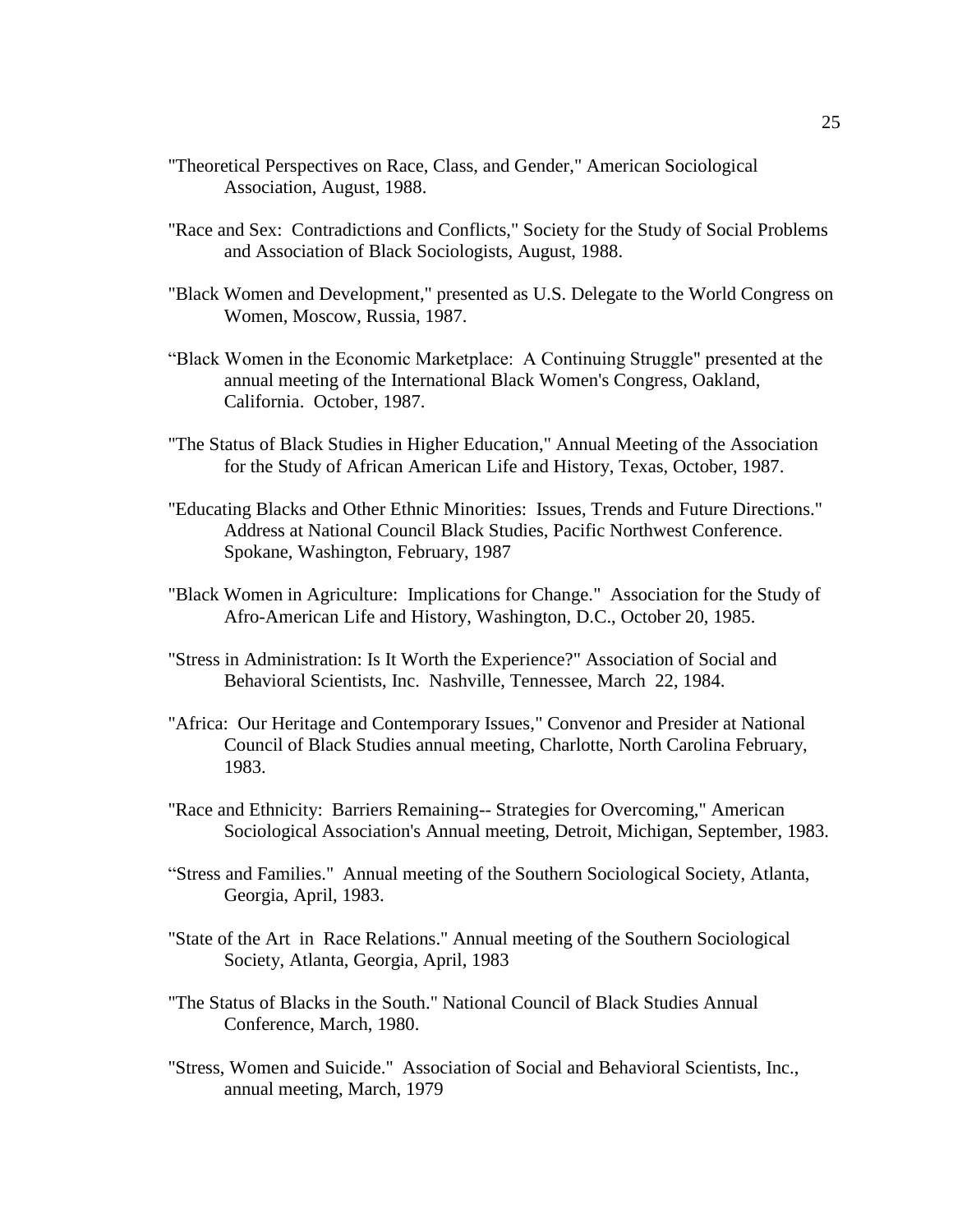- "Affirmative Action and Black Women in Higher Education." Association of Black Psychologists annual meeting, March, 1979.
- "Trends in Deviant Behavior Among Women," presented at the American Studies Association's annual meeting, Chicago, Illinois, September, 1977.
- "Marxism and Black Liberation," presented at the American Studies Association's annual meeting, San Antonio, Texas.
- "Alternative Modes in Higher Education: Opportunities in Black Studies," presented at the Interdisciplinary Conference of the Georgia Consortium of the National American Studies Faculty, Athens, Georgia, February, 1975
- "Black Studies in the Schools," presented Conference of African and Afro-American Studies in Atlanta, Georgia, December, 1974.
- "Black Studies: A Tonic for Liberal Arts Education," presented at the Association of Afro-American Life and History, October, 1974, Philadelphia, Pennsylvania.
- "Academic Counseling of Black Students and Females: The Need for a New Perspective," presented at the Southern Deans Conference Atlanta, Georgia, January, 1974.
- "Black Studies in the North and South The Same or Different: A Preliminary Report," presented at the Conference of African and Afro-American Studies, Atlanta, Georgia, December, 1973.
- "Reflections of Black-White Relations in the U.S.A.," presented at the Conference on Contemporary Social Issues, Spartanburg, South Carolina, October, 1973.
- "Pan-Africanism: A Recurring Theme," presented at Conference on Contemporary Social Issues, Spartanburg, South Carolina, October, 1973.
- "Development of Racial and Cultural Attitudes," presented at the National American Studies Faculty Association, Paine College, Augusta, Georgia, February, 1973.

## **Selected Lectures, Addresses, Talks, Colloquiums, etc. (Churches and most civic presentations omitted)**

24<sup>th</sup> Annual Founders Day Convocation Address, Clark Atlanta University, March 21, 2013.

The Coca Cola Senior Toast to Graduating Class of Emory University, May 2011.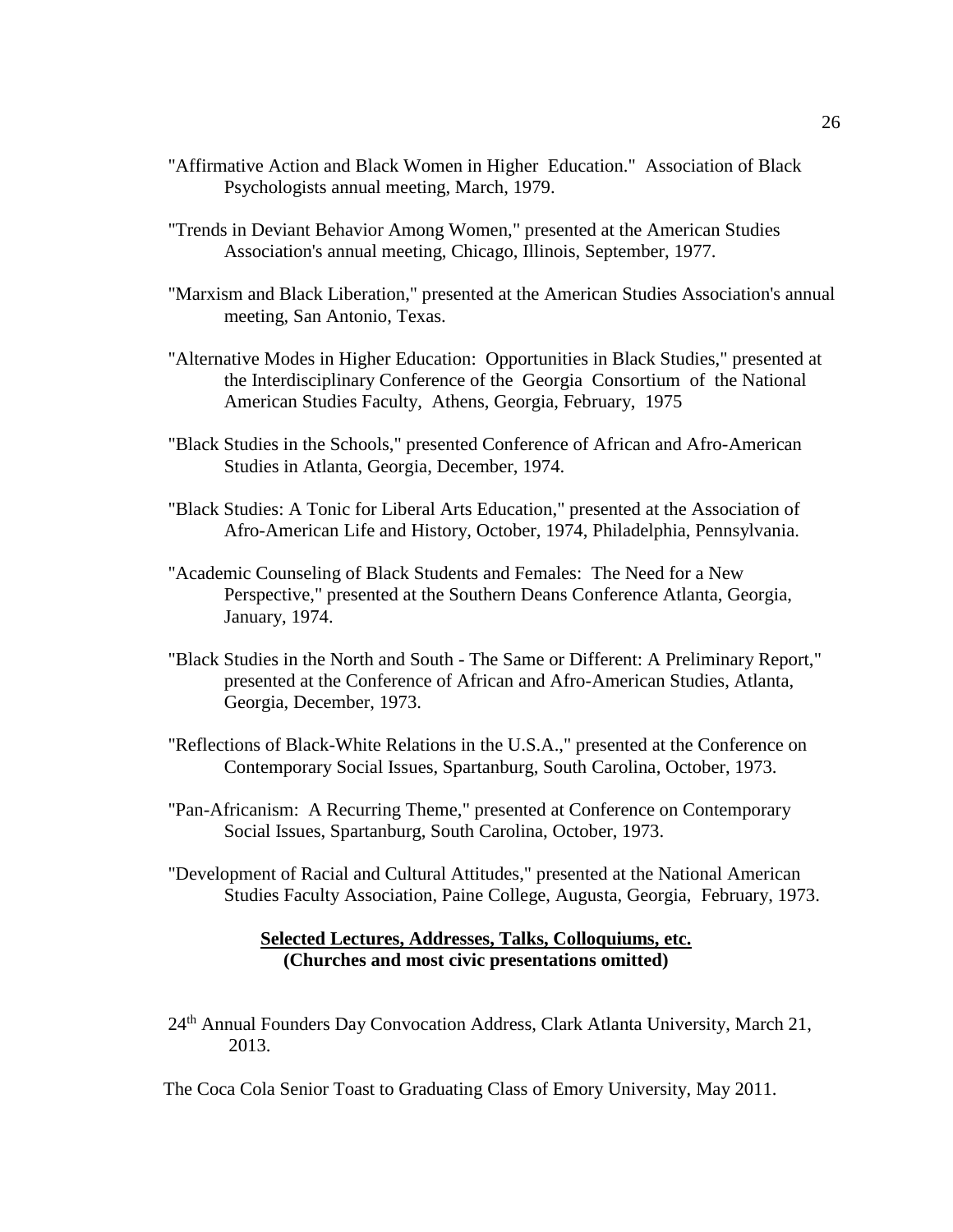- Keynote Address. "Moving Toward a New Day in African American Life." University of Houston, Houston, Texas, May 2011.
- The Benjamin E. Mays Distinguished Lecture, "Cultural Democracy: The Promise and Challenge in a Changing America. Morehouse College, Atlanta, Georgia, (January 27, 2009).
- The Butler Jones Distinguished Lecture, "The Survival of Black Families: Male-Female Relationships. Cleveland State University, Department of Sociology (April 10, 2008).
- Keynote Address, "Race, Gender, and Africana Theorizing in African Diaspora," International Conference on Theorizing African/Black Diaspora: History and Memory, DePaul University, Chicago, Illinois, May 19, 2006.
- Keynote Address, "Black Culture Centers: The Politics of Identity in the 21<sup>st</sup> Century," Association of Black Culture Centers National Conference, Bloomington, Indiana, October 4, 2004.
- Plenary Address, "Gender Equity in Africana Studies: Opportunities and Challenges." 20th Anniversary African American Culture and Philosophy Symposium Series, Purdue University, September 24, 2004.
- Plenary Address, "Gender Equity in Africana Studies: Creative Approaches." 10th Anniversary of the Department of African American Studies, Georgia State University, September 16, 2004.
- Keynote Address, 55th Anniversary of Sociology at Purdue University," The Sociological Imagination: Past, Present, and Future: Sociology and Cultural Democracy, November 30, 2003.
- Honors Convocation Address, "Cultural Democracy and the New World Order," Paine College, Augusta, Georgia, May 2002.
- Keynoter, "Symposia on Engendering Africana Studies," Cornell University, June, 2002.
- Plenary Address, International Black Women's Congress, Norfolk, Virginia, September, 2002.
- A Series of Public Lectures, "Women's Issues in the Africana Diaspora." University of the West Indies, Cave Hill, Barbados, November, 2002.
- Presenter at African American Studies Black History Event, Emory University, February 2003.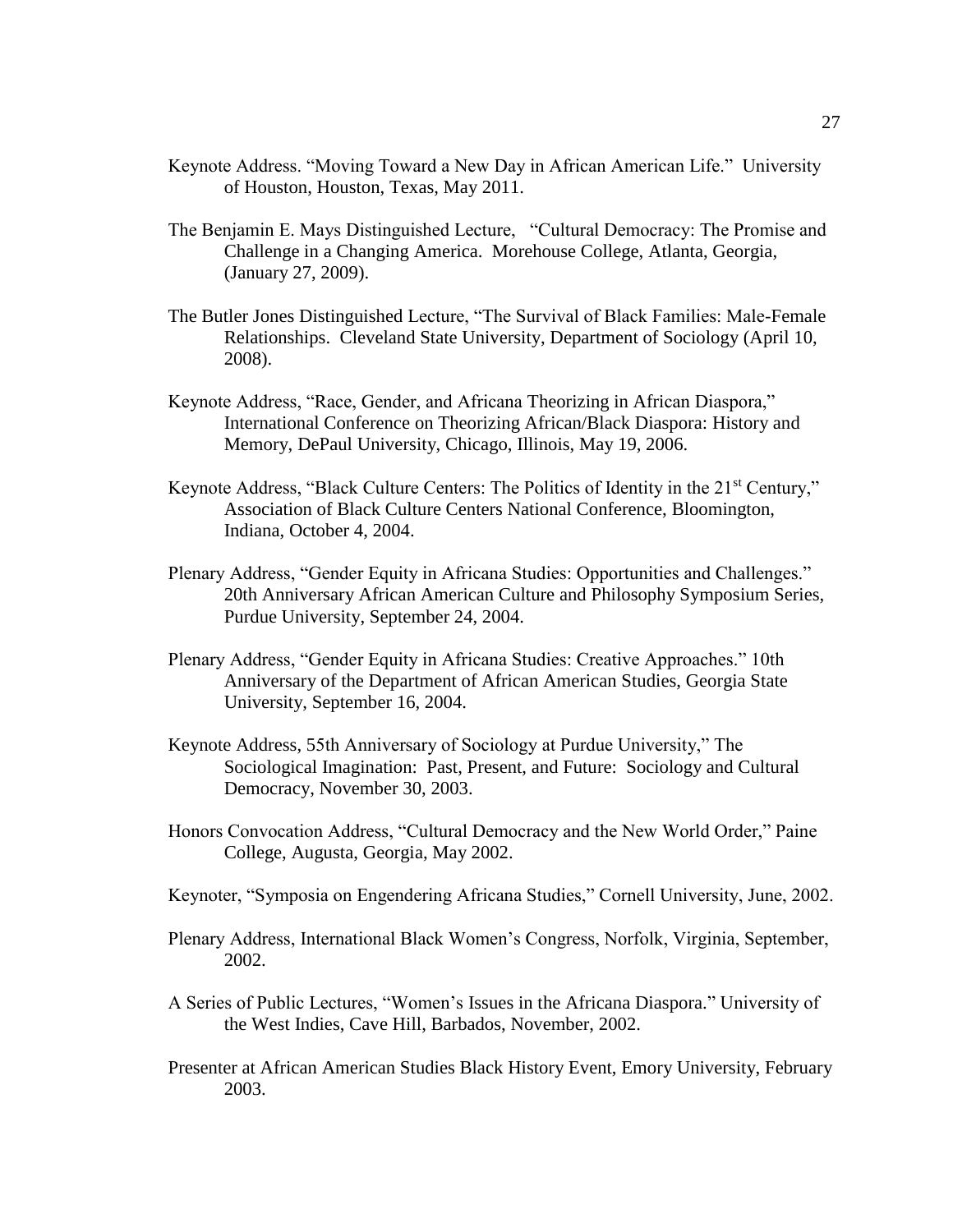- Panelist, Status of Africana/Black Studies Symposium at the Schomberg Library in New York, February, 2003.
- Keynoter, Symposium on Black Women Studies and the Academy, Purdue University, February, 2003.
- Opening Conference Keynote Address, National Council for Black Studies, Atlanta, Georgia, March, 2003.
- Speaker, The Inauguration of the President, Clark Atlanta University, March 21, 2003. Aired on WCLK date of inauguration.
- Speaker, Council of Presidents, Consortium of Colleges and Universities in the Atlanta Area, March, 2003.
- Speaker, "Celebrating Black Women at Emory: Honoring the Creative Process," Emory University, March 31, 2003.
- Keynote Address, "Women and Leadership, Ballot Power of Women," Conference sponsored by the State of Georgia, Carter Center, Coca Cola Foundation, Georgia Commission on Women, and Georgia Coalition of Black Women, Atlanta, Georgia, October, 2002.
- Public Lecture, "'I'm Not from Africa': The Importance of Establishing Our Ties with Africa," Emory University, October, 2001.
- Keynote Address, "Black Women and the New World Order." International Black Women's Congress, Norfolk, Virginia, September, 2000.
- Public Lecture, "Black Women and Development in the African Diaspora at Cape Coast University," Cape Coast, Ghana, August 2000.
- Keynote Address, National Association of Museums of Women's History, Atlanta, Georgia, February, 2000.
- Keynote Address, Black Cultures and Race Relations Symposium, University of Nebraska- Omaha, May, 1999.
- Keynote Address, Africana Studies Banquet, Morris Brown College, Atlanta, Georgia, April, 1999.
- Keynote Address, Alpha Kappa Alpha, Atlanta, Georgia, November 16, 1999.

Keynote Address, "Where Do We Go From Here? Community or Chaos," 5<sup>th</sup> National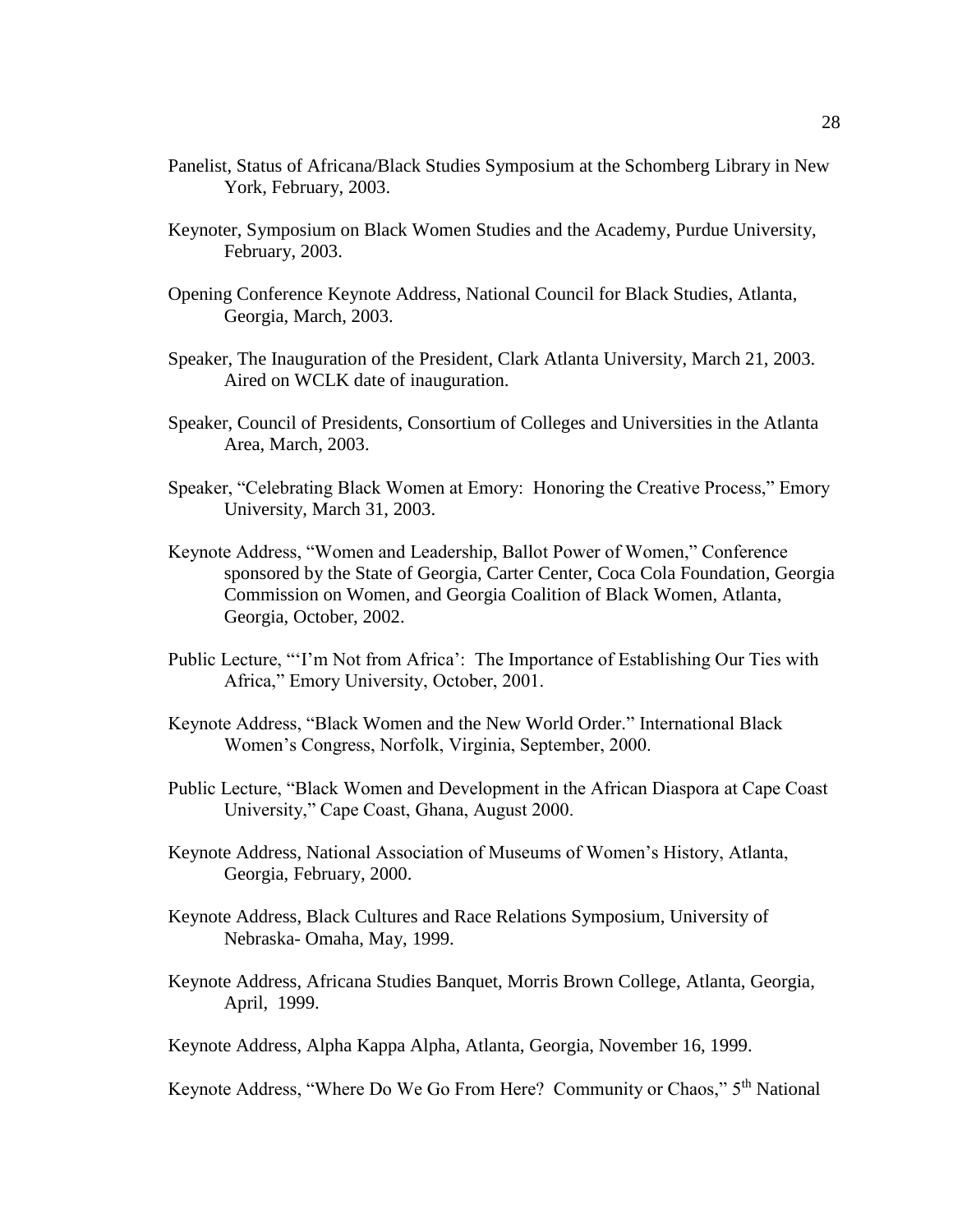African American Student Leadership Conference, Holly Springs, Mississippi, January 16, 1999.

- Keynote Address, On Race and Culture: Beyond Afrocentrism, Eurocentrism to Cultural Democracy, North Central Sociological Association Meeting, Cleveland, Ohio, April, 1998.
- Convocation Address, "Africana Studies, Historical Black Colleges and Universities, (HBCU's) and the New World Order," Morehouse College, Atlanta, Georgia, February 20, 1997.
- Keynote Address, "Hate Crimes and the Burning of Black Churches Toward an Understanding," Social Issues Conference, Tennessee State University, Nashville, March, 1996.
- Keynote Address, "Burning of Black Churches: Toward An Understanding of the Assault on Martin L. King's Vision of Religion and Race," Social Issues Symposium, University of Alabama, Huntsville, Ala., January, 1997.
- Special Address, "The Relevance and Importance of Black Studies as a Social Movement in the Transformation of American Higher Education," University Interdisciplinary Honors Symposium, University of Alabama--Huntsville, Alabama, January, 1997.
- Plenary Address, "Celebrating Diversity in the African Diaspora," New York State Museum, SUNY-Albany, October 29, 1994.
- Keynote Address, "African-Americans in a Changing World Order: Responding to the Wake-Up Call" (Addressing Issues Facing African Americans in Higher Education Today), Indiana Coalition of Blacks in Higher Education, Indianapolis, Indiana, April 21, 1995.
- Opening Colloquium Address, The Vision and Scope of Africana Studies: The Role of Africana Studies at HBCU's," Inauguration Celebration of the Africana Studies Department, Tennessee State University, Nashville, Tennessee, April 7, 1995.
- Thematic Address, "Diversity in Higher Education and the Role of HBCU's," National Conference on The Legacy of Benjamin E. Mays: The Education of African Americans, sponsored by the Morehouse Research Institute, Atlanta, Georgia, April 6, 1995
- Invited Lecture Series on "Male-Female Relations in a Changing World, Hillsboro College, University of South Florida, and Florida Professional Women's Consortium, Tampa, Florida, March, 1995.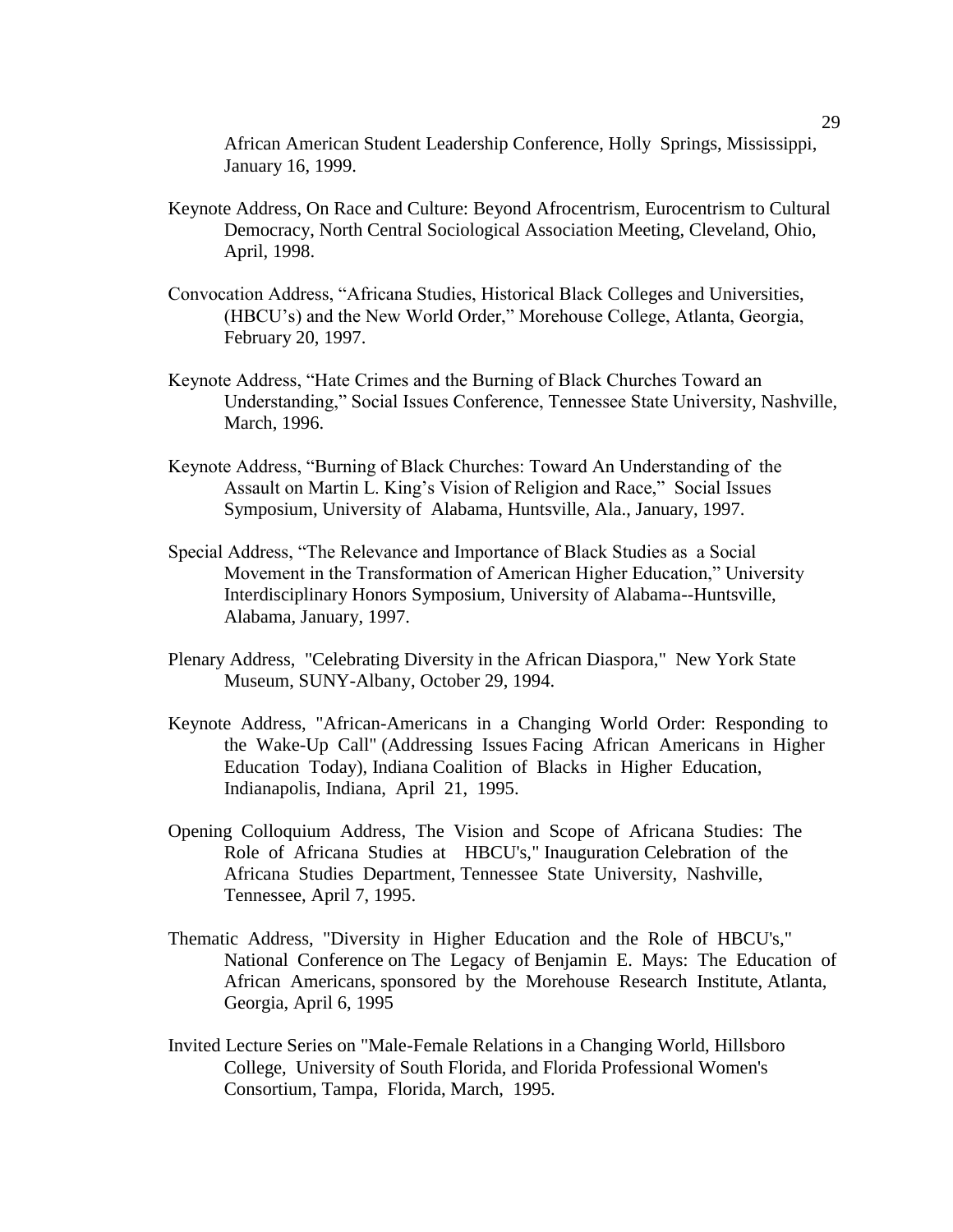- Keynote Address, Conference on An American Dilemma Revisited: Race Relations in a Changing World, Atlanta, Georgia, April 20-23, 1994 sponsored by the Carnegie Foundation, The Foundation for Child Development, and The Coca-Cola Foundation.
- Keynote Address, "Empowering Black Institutions--Never Allowing the Voice to be Silenced," Carter G. Woodson Luncheon, Annual Meeting , Association of Afro-American Life and History, Atlanta, Georgia, October 14, 1994.
- Distinguished Lecture Series on Black Families and Male-Female Relations in the U.S.," University of the West Indies, Cave Hill Campus, Barbados W.I., May, 1994.
- Plenary Address, "A Black Perspective on Cultural Democracy and Family Support," Family Resource Coalition National Conference, Chicago, Illinois, May 6, 1994.
- Alton Hornsby Lecture, "The Challenge of Multiculturalism for Historically Black Colleges and Universities," Morehouse College, Atlanta, Georgia, April 27, 1993.
- Keynote Address, "Renewing the Partnership, Extending the Leadership--The Status of Black Male-Female Relationships," Ninth Annual Symposium on African American Culture and Philosophy, Purdue University, March 31, 1993.
- "Perspective on Afrocentrism," A Symposium on Afrocentric Perspective Revisited: History, Research and Practice, Clark Atlanta University School of Social Work, March 19, 1993.
- "Theoretical and Empirical Concerns for the Study of Black Male-Female Relationships," Emory Campus Lecture, sponsored by NAMBICO, February 28, 1993.
- "The Future of Black Studies," African Centered Energy in Motion Conference, Atlanta, GA., January 29, 1993. An edited version of presentation appeared in the Atlanta Constitution/Atlanta Journal, Sunday, February 7, 1993 entitled "Black Studies: Model for Multiculturalism".
- "The Changing Nature of Male-Female Relations in American Society," Public Lecture, Ohio State University, July, 1992.
- "Engendering Africana Studies," International Scholars Symposia, Cornell University, October 2, 1992.
- "The Significance of the National Council for Black Studies for the Africana Studies Movement in the U.SA." Invited participant to first International Seminar on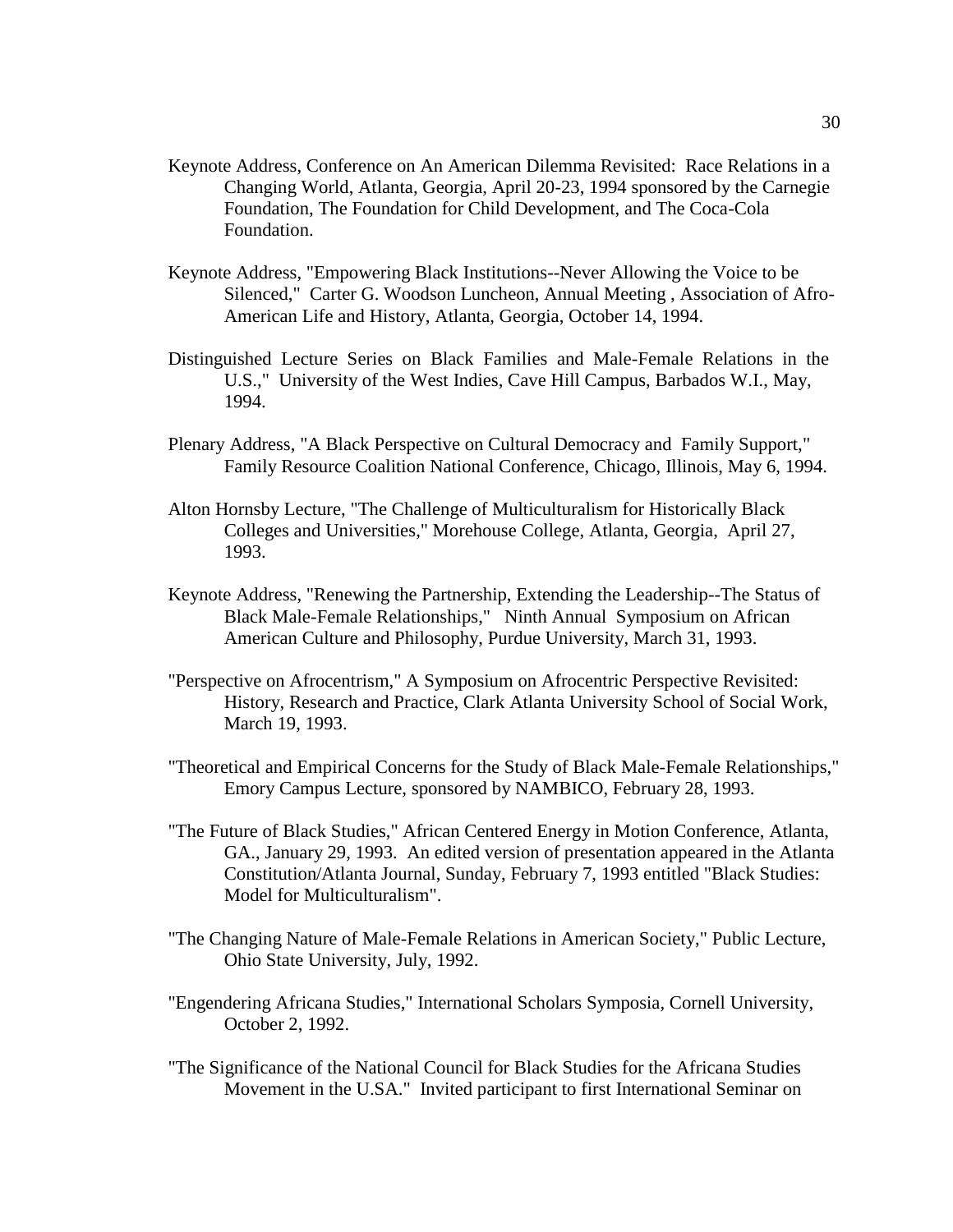Africana Studies in collaboration with the International Conference on Racism and Race Relations in the Countries of the African Diaspora, Rio de Janeiro, Brazil, April 6 - l0, 1992.

- Keynote Address "The Challenge and Promise of Africana Studies in a Multicultural Society." Twentieth Anniversary Celebrations, University of Rhode Island, Kingston, Rhode Island, February 27-28, 1992.
- Keynote Address, "Pieces of the Puzzle: Achieving Success in the Workplace," AT&T Synergy Conference, Somerset, New Jersey, September, 1991.
- "Making Cultural Diversity and Gender Work in the Corporate World," AT&T Synergy Conference, Somerset, New Jersey, September, 1991
- Keynote Address, "Africana Studies: Past, Present, and Future," Georgia Conference on African American Studies, Athens, Georgia, February, 1990.
- "Black Men-Black Women: Same Struggle," Address at the l2th Annual Conference on the Black Family--Black Males: Hardships and Victories, Hampton University, Hampton, Virginia, March, 19
- "Africana Studies and the Academy: Definition, Organization, and Direction." 20th Anniversary Celebration, Africana Studies Research Center, Cornell University, March, 1990.
- "New Perspectives on Black Families: The Impact of Black Male-Female Relations." June, 1989, Indiana University, NCBS Summer Institute funded by The Ford Foundation.
- "Black Male-Female Relations: Afro-Centric Perspectives," presented at symposium on African American Directions for the Future, The State University of New York at Albany, May, 1989.
- "Black Women and Suicide: A Revisit," Black Health Conference, May, 1989, Columbus, Ohio.
- "The Field, Function, and New Directions in Black Studies," National Council for Black Studies Annual meeting in Nashville, Tennessee, April, 1989.
- Invited Public Lecturer at Georgia State University on April l8, 1989 entitled "The Importance of Multicultural Education" and on April 19, 1989 a presentation on "Building a Mullticultural Curriculum."
- "Women Studies and the Politics of Education: The Tension Between Black Studies and Women Studies."Southeastern Women Studies Association Annual Conference,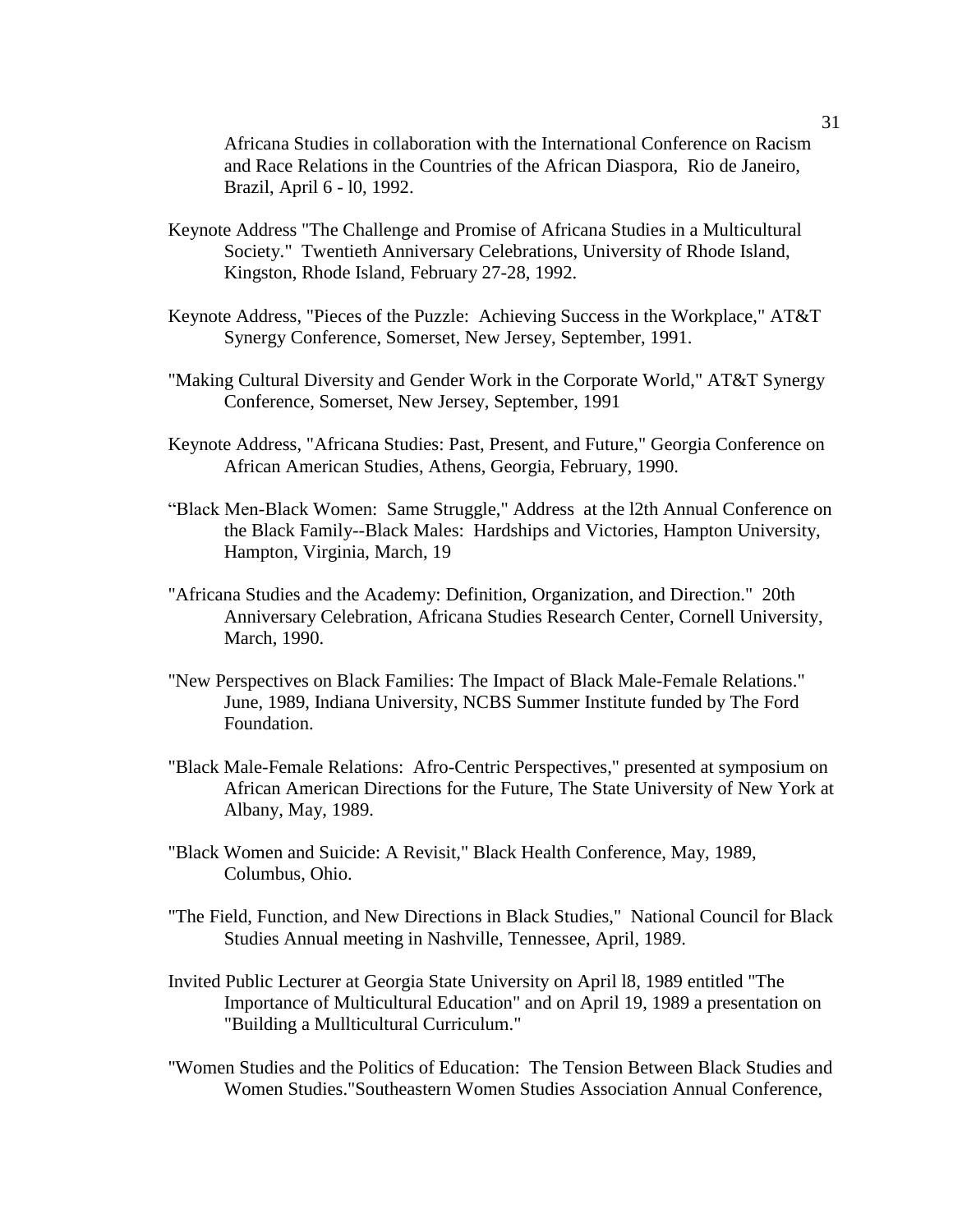Atlanta, Georgia, February 25, 1989.

- Maurice S. Cherry Invited Public Lecture, "The Accountability the Black Church to the Black Community." Candler Theological Seminary, Emory University, February 23, 1989.
- Martin Luther King, Jr. Distinguished Lecture Series at Wesley Theological Seminary. Lectures entitled "Equity in America: The Dream and the Reality" and "The Challenge and the Promise of a Pluralistic World in the 2lst Century," January l7, 1989. Session organizer on "Theoretical Perspectives on Race, Class and Gender," for the American Sociological Association, August, 1988.
- Session Chair, Society for the Study of Social Problems and Association of Black Sociologists, August, 1988. Session entitled "Social Progress by Race & Sex: Contradictions and Conflicts."
- Plenary Address at the World Congress of Women held in Moscow, Russia, Summer, 1988.
- "Black Studies: State of the Art," University of California-Northridge. Invited address to the university community, November, 1987.
- "Black Male-Female Relationships: The Problematic of Paradigm," University of California-Northridge. Invited lecture to faculty and students in Pan African Studies, November, 1987.
- "Black Studies: Past, Present, and Future Status in Higher Education." Temple University. Invited address to Temple community, February, 1987.
- Keynote Address, "Legacies, Legacies, Legacies." Emory University. For Emory Excellence Awards Banquet sponsored by the Office of Campus Life, April, 1987.
- "The Black Family: Dubois, Frazier and Beyond," W.E.B. DuBois Distinguished Lecture Series, Purdue University, November, 1987.
- "Africology: Toward a Classificatory Schema of Fields and Sub-fields for the discipline." Invited symposium participant on Africology: Defining the Discipline, University of Wisconsin-Milwaukee, April, 1987.
- "Black Studies and Black Community Empowerment." The Ohio State University. Invited address to the University and Columbus community, June, 1986.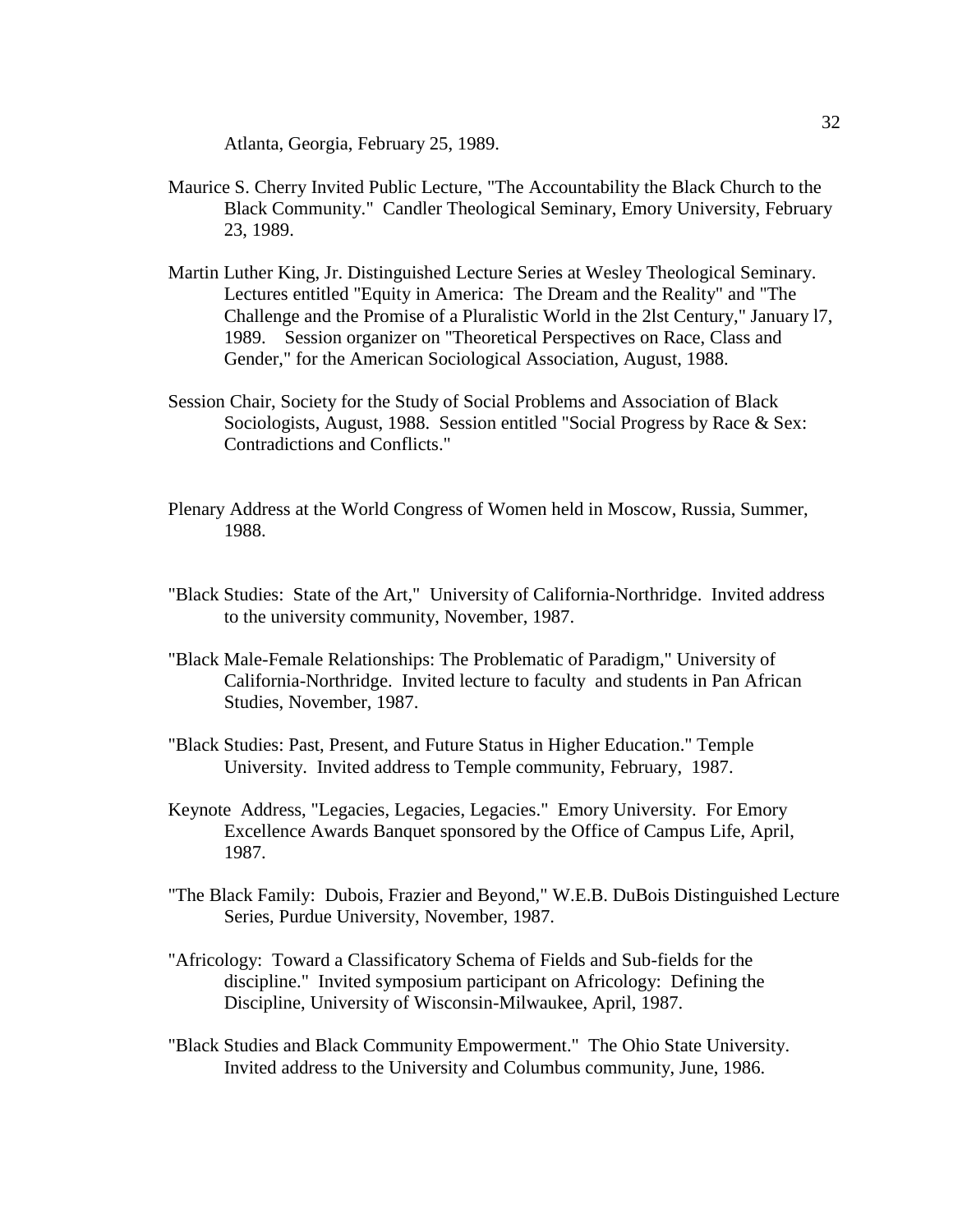- "The Role of the Black Social and Behavioral Scientist in the 2lst Century," W.E.B. DuBois Award Recipient Address at the Annual Conference of the Association of Social and Behavioral Scientists, Washington, D.C., March 2l, 1986.
- Keynote Address "The Black Family: Cause or Effect of the Black Predicament," for Annual Women's Resource Center Banquet, March 25, 1986, Clark College, Atlanta, Georgia.
- "Black Women and International Development," International Black Women's Congress, Regional Meeting, Atlanta, Georgia, February, 1986. Served as Conference Convenor.
- "A Bi-Dimensional Sense of Blackness: Towards An International Perspective for Black Educators," National Alliance of Black School Educators," National Alliance of Black School Educators Annual Conference, November l4, 1985, New York City.
- "Black Women in the 2lst Century: Challenges and Problems". Portland State University, Portland, Oregon, January 30, 1985.
- "Black Women in the 2lst Century: The Challenge and the Promise." University of Washington, Seattle, Washington, February l, 1985.
- "Stress and Women in Administration." ILA Lecture Series, Emory University, March 24, 1984.
- "Does the Black Student Have to Lose His/Her Culture to Survive on White Campuses?" Black Student Conference on Survival on White Campuses, Georgia State University, Atlanta Georgia, April 6, 1984.
- "Black Male/Female Relationships," Public Lecture, Emory University, January, 1984.
- "Toward an Understanding of Black Male-Female Relations," address at DeKalb Junior College-North Campus, Atlanta, Georgia, February 20, 1984.
- Keynote address "Racism: 1980's Style," Conference of Southern Newspaper Publishers Association, Tallahassee, Florida, March l4, 1983.
- "Toward Educating Students for Life in a Multicultural Society," Clark College, Atlanta, Georgia, May, 1982.
- "Participant in Opportunities for Minority Students in Graduate Education: Arts and Sciences, and Engineering," sponsored by Brown University, Columbia University, Cornell University,

Harvard University, Massachusetts Institute of Technology, Princeton University,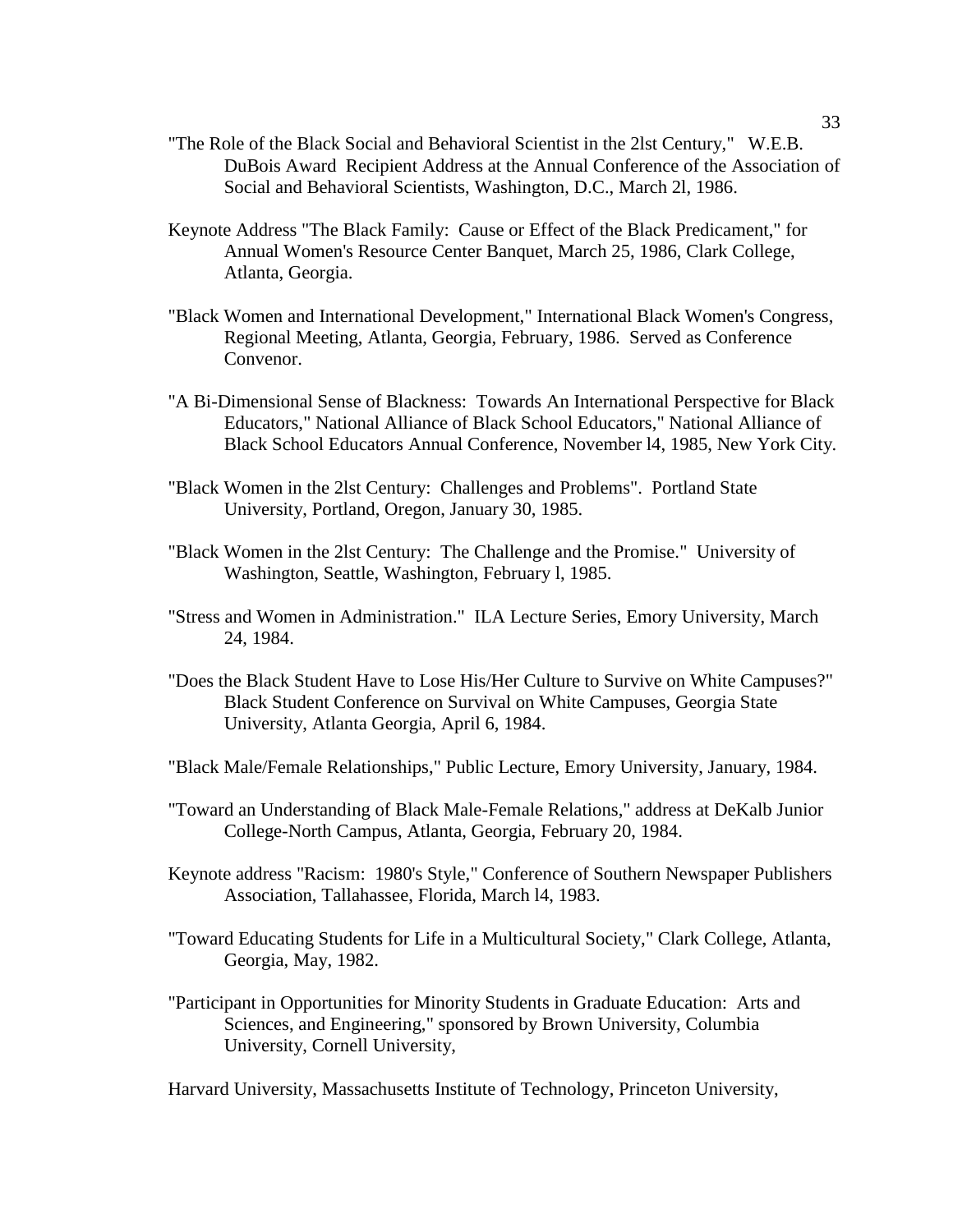University of Pennsylvania and Yale University, April l0, 1980, Atlanta, Georgia.

- "Applied Sociology," discussion of papers presented in this session at the Southern Sociological Society's annual meeting, Atlanta, Georgia, April 5, 1979.
- "Beyond Equality of Opportunity to Equality of Outcomes," Keynote Address at the Georgia Association of Special Programs Personnel, December 2, 1978, Savannah, Georgia.
- "The Changing Role of the Black Woman and Its Effect on the Family," November l6, 1977, Annual Family Life Institute, Voorhees College, Denmark, South Carolina.
- "Undergraduate and Graduate Research in Afro-American Studies," organizer and facilitator at annual meeting of the Association for the Study of Afro-American Life and History, October, 1977, Washington, D.C.
- "Women Studies," section organizer and facilitator at annual meeting of the Association of Social and Behavioral Scientists, Inc., April, 1977.
- "The Meaning of the Adams Case for Black Public Higher Education," facilitator/respondent at Conference on the Future of Georgia's Predominantly Black State Colleges, Southern Education Foundation, December 10, 1976.
- "Black Education," panelist at Conference on Afro-American Studies, Atlanta, Georgia, December 4, 1976.
- "New Directions in Black Family Research," panelist at Conference on Afro-American Studies, Atlanta, Georgia, December 3, 1976.
- "The Black Family in Slavery and Freedom l850-1925," panelist-respondent to Herbert Gutman's presentation in the Afro-American lecture series at Emory University, November 11, 1976.
- "Humanistic Insights: Guidelines for Promoting Mental Health?" panel participant at a conference on Humanities and Mental Health, sponsored by the Mental Health Association of Atlanta and the National Endowment for the Humanities, November 4, 1976.
- "Opportunities in the New World," panel participant at the National Association for Foreign Student Affairs, Region VII Conference on Institutional Commitment to International Education, Atlanta, Georgia, October 29, 1976.
- "Workshop leader at Conference on Prejudice and the Schools Options for Mitigating the Effects, Emory University, October 29, 1976; workshops entitled "What and How are the Needs to be Addressed?"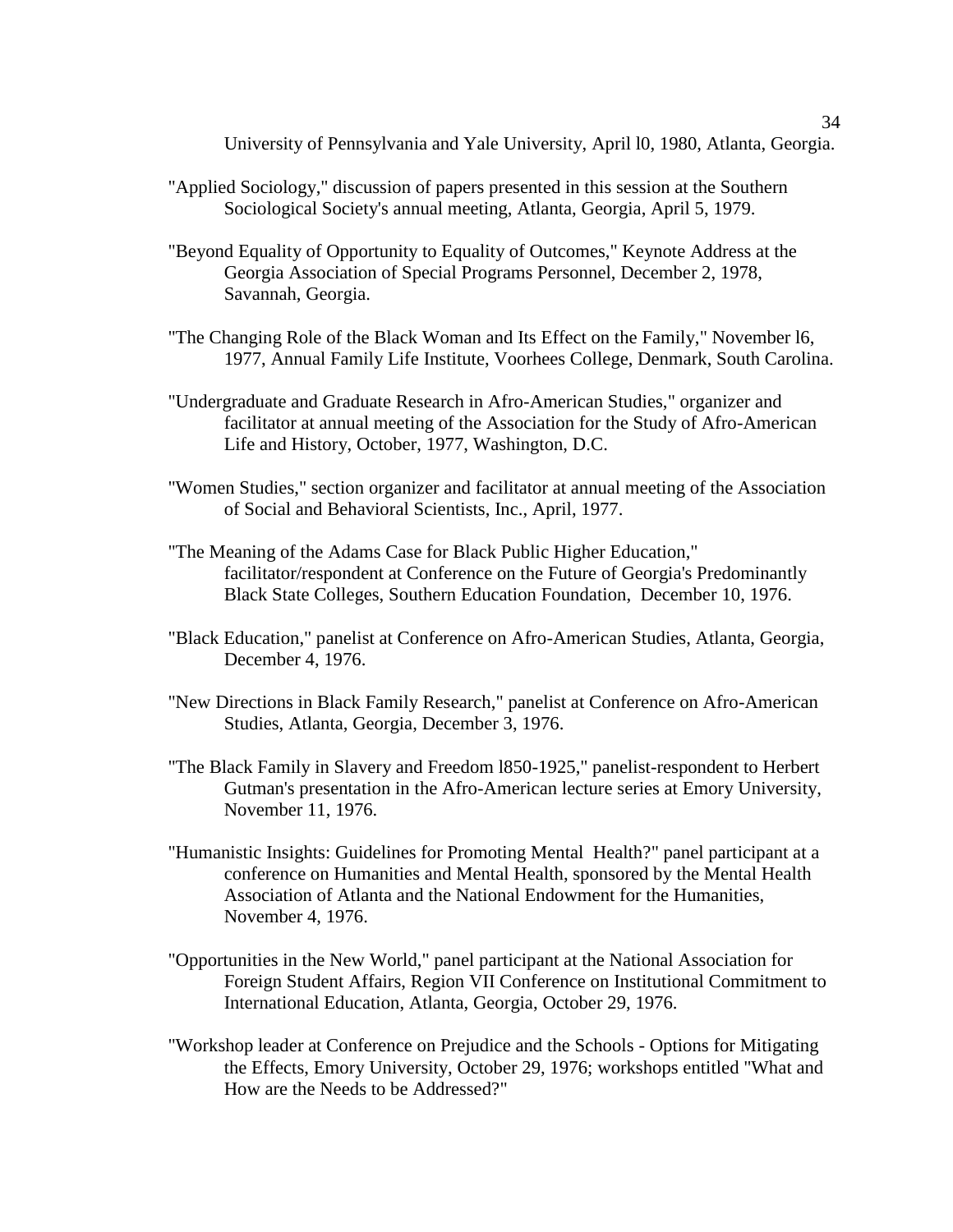- "The Family as a Concept for Interfacing American and Afro-American Studies," presented in Atlanta Institute Inter-facing American and Afro-American Studies, June-July, 1976.
- "Moral Values and Contemporary Issues with Special Emphasis on the Black Community," one-day workshop conducted for the Institute for Teaching and Learning, Spelman College, June 22, 1976.
- "Beyond the Legacy," CONVOCATION ADDRESS, delivered at Clark College, Atlanta, Georgia, on the occasion of its l07th Anniversary on April 6, 1976.
- Panelist on the topic of "The Sociology of Inner City Children," at a Conference on Helping Women Get It Together and Keep It Together sponsored by the Georgia Center for Continuing Education, 1976
- "The Role of Women in the Family: The Need for a New Direction," March 26, 1976, at the Annual Women's Resource Symposium, Atlanta, Georgia
- "Family Roles and Value Conflicts," presentation at experimental workshop at Conference on Helping Women Get It Together and Keep It Together sponsored by the Georgia Center for Continuing Education, 1976.
- Panelist in seminar at African Studies Association Meeting held in Atlanta, Georgia, 1976.
- "Black Families, Black Community, and Social Change," lecture at Spelman College, February 19, 1976.
- The Keynote Address. "Blackness Comes of Age," Dekalb Community College's Black History Week Celebration, Decatur, Georgia, February l0, 1976.
- Chaired session on "Black Studies in the 70's" at the Association for the Study of Afro-American Life and History, Atlanta, Georgia, October, 1975.
- Lecturer for "The Family" component of the Atlanta Summer Institute: Interfaces of American and Afro-American Studies, Emory University, June 20; July l8, 1975.
- Panelist-Discussant, "Employment Problems of Black Women," National Caucus on Black Aged, Inc., Washington, D.C., May, 1975. Also. chaired session at this conference.
- Lecturer-Consultant on "Special Programs and Minorities," Shaw University, Raleigh, North Carolina, April, 1975.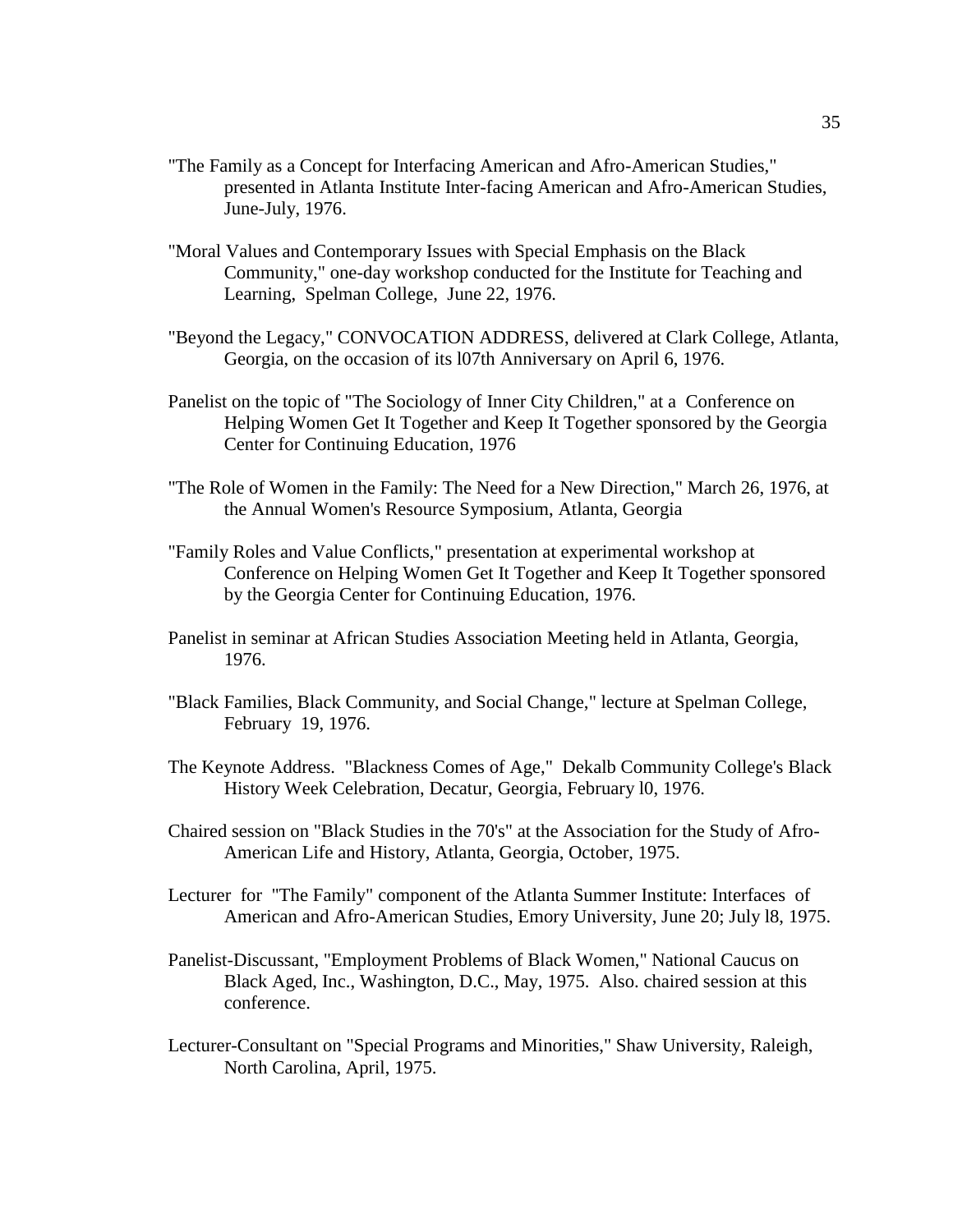- Panelist-Discussant, " A Hard Look at Educational Programs for the Disadvantaged: An Appraisal of TRIO Programs," Atlanta, Georgia, February l0, 1974.
- Panelist at Black Perspective Workshop, "The Black Man in America," Howard University, Washington, D.C., June, 1973.
- "Sociology, Sociologists, and Black Studies on White Campuses," Southern Sociological Society, Atlanta, Georgia, April, 1973.
- "Interviewing Techniques and Methods of Relating in Interpersonal Relationships," Grady Hospital Drug Counseling Center, October, 1972, Atlanta, Georgia.
- Panelist in Personnel Training Conference of the Southern Association of Colleges and Schools, September, 1972.
- Crogman Day Address , "The Role of the Black College in the Liberation of Black People," Clark College, April, 1972.

#### PAPERS/ REVIEWS **PUBLISHED IN MASS MEDIA:**

- Numerous interviews in college and daily newspapers and magazines on issues related to Black Studies, families, race relations, etc. including:
- Featured on television and in newspapers across the country for a landmark gift by an African American Alumni in the amount of \$150,000.00 to Clark Atlanta University, March, 2014.
- "Perspectives on Africana Studies, BLACK COLLEGIAN, April, 2001
- "CNN Website Interview on Africana Studies with Lynn McBrien. http://fyi.cnn.com/2001/fyi/teachers.tools/03/03/esp. Highlighted on pages http://fyi.cnn.com/fyi/teachers/index.html and http://fyi.cnn
- THE EMORY WHEEL profile, "Professor and Former Activist Reflects on Emory's Past," February 15, 2001, pages 1 and 6.
- "Black Studies: A Missed Opportunity, CHICAGO TRIBUNE, Op. Ed. Section, February, 20, 1994. Reprinted in FOCUS, Summer, 1994, Newsletter of the Multicultural Center, Emory University, Atlanta, Georgia.
- "The Western Influence on African Male-Female Relationships," Houston GAITHER REPORTER, December, 1993, Vol. 1, Number 5.
- "Legacy of Slavery Marks Black Families," USA TODAY, Monday, May 7, 1984, p. 10A.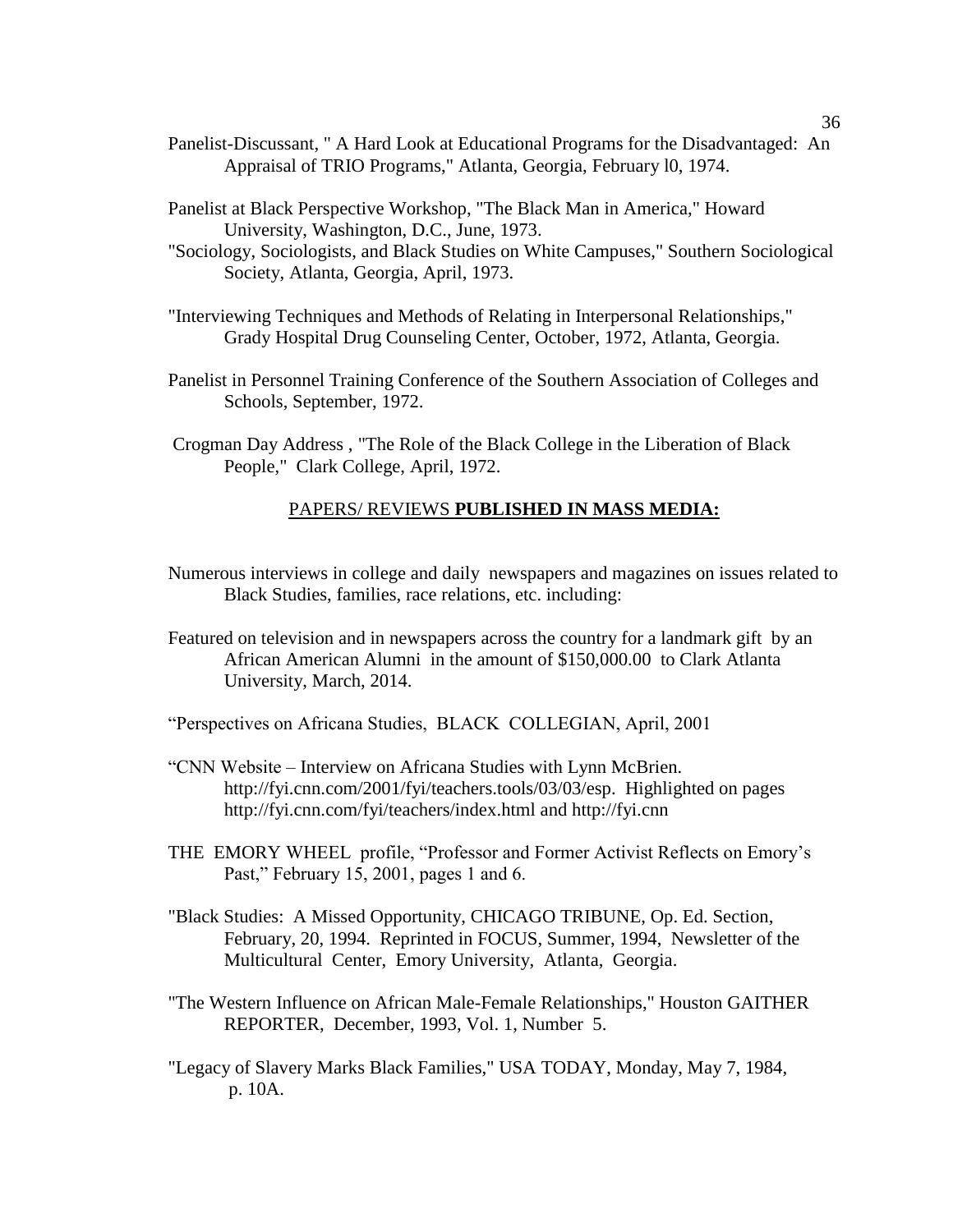- "Mistakes Black Women Make in Relating to Black Men," excerpts of an interview in EBONY, January, 1976.
- "No Ebony Tower for Her," and interview detailing the development of Black Studies at Emory and in the USA, ATLANTA JOURNAL-CONSTITUTION, October 26, 1975.
- "Mixed Marriages," an interview detailing interracial marriages, ATLANTA JOURNAL, April, 1974.
- "Black Revolution Stalled?" EMORY WHEEL, April, 1973.
- "Is Southern Belle Still Clinging?" detailed interview on females, ATLANTA CONSTITUTION, January l6, 1972.
- "The Afro Style Brings Problems," an interview detailing the Afro, JET, August, 1972.
- "Some Effects of Maternal Deprivation on Children During Early Developmental Stages," IRISH TIMES, April, 1967.

#### **TELEVISION AND RADIO DOCUMENTARIES:**

- Numerous television and radio shows on women, families, intergroup relations, and African American Studies in Alabama, Florida, Georgia, South Carolina, Tennessee, Texas, Ohio, Pennsylvania, New York, California, Oregon, North Carolina, New Jersey, Illinois, Rhode Island, Virginia, Washington, D.C., etc.
- Video Oral History interview in 2006 found on [http://The](http://the/) HistoryMakers.com. Archived in The Library of Congress, 2014.
- "Sociologists celebrate civil rights, diversity" featuring Delores P. Aldridge. [http://esciencecommons.blogspot.com/2010/08/sociologists-celebrate.](http://esciencecommons.blogspot.com/2010/08/sociologists-celebrate)..
- "Living Thinkers" Documentary interviewed by Roxanna Walker-Canon (August 11, 2010) funded by National Council for Black Studies.
- "Celebrating Women Elders of the South" interviewed by Lakeya Williams (February 27, 2010).
- Spelman's Independent Scholars (SIS)—SIS Oral History Project in LEADS. CD of the interview now housed in the SIS-in-LEADS archive at Trevor-Arnett on the Clark Atlanta University Campus.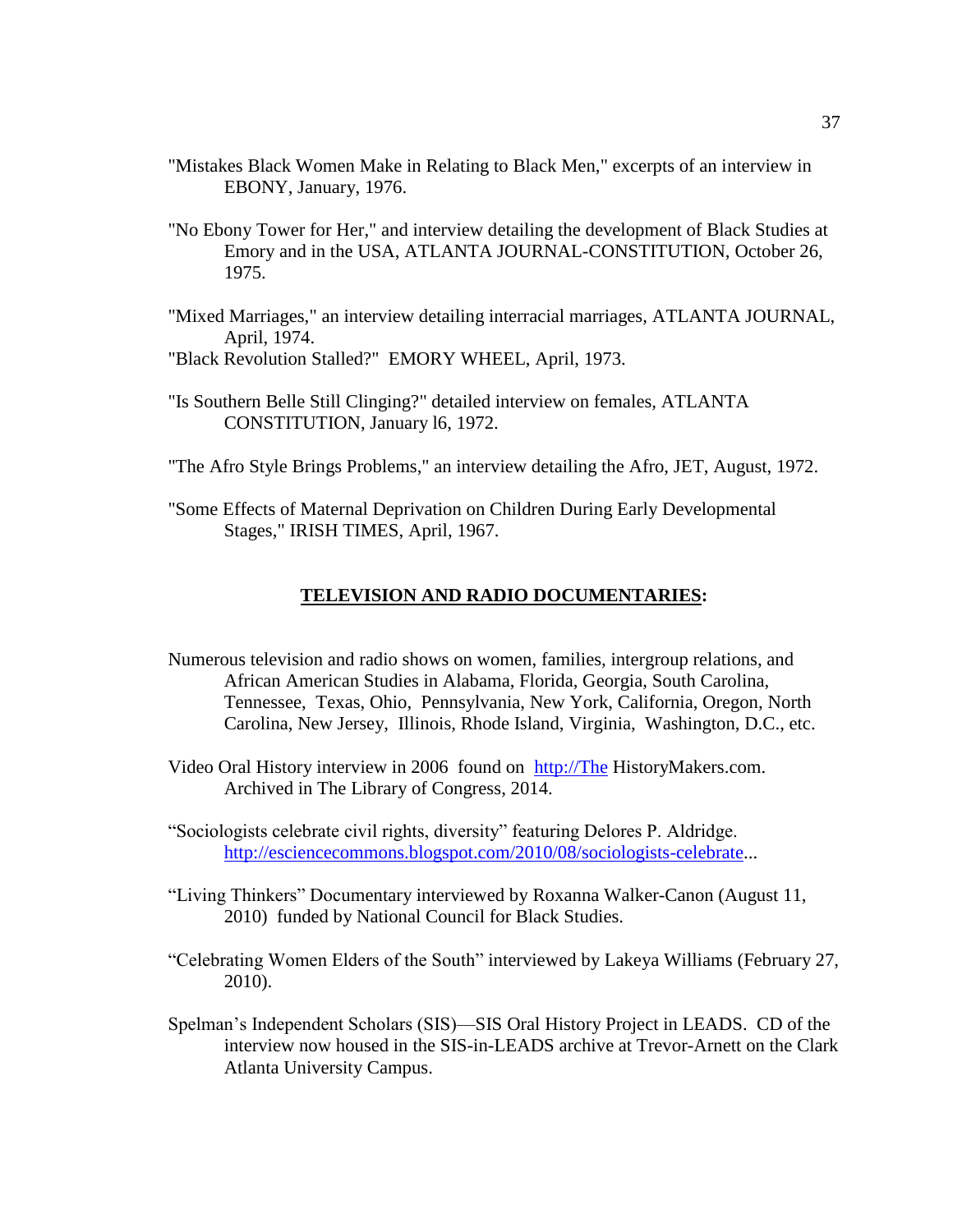- "What Obama's Presidency Means to America (January 20, 2009) BBC Newsline Live Interview for nightly TV broadcast.
- "History in the Making (February, 2009) Profile in UPSCALE MAGAZINE in article "History in the Making" along with President Barach Obama and nineteen other individuals.
- "Aldridge Awards grow: Celebrate More Diversity (March 30, 2009) Featured in EMORY CAMPUS REPORT, Vol. 61, No 25
- "Pioneering in Black Studies and Women Studies (April 2, 2009) Interview with Timberly Brayboy of Clayton State University
- "African American Studies in Context" Documentary FOR MY PEOPLE PRODUCTIONS, INC. (FMPP) Marilyn Houston-Thomas, Project Coordinator, November 21, 2009
- CNN Website Interview on Africana Studies with Lynn McBrien. Interview is at http://fyi.cnn.com/2001/fyi/teachers.tools/03/03/exp. It is highlighted on pages http://fyi.com/fyi/teacyhers/index.html and http://fyi.cn
- Featured on all Huntsville, Alabama's TV Channels, January 29, 1996 and in several newspapers in Huntsville, Alabama, January-February, 1997.
- Guest on Channel 8, NBC, Nightly News, March 15, 1995
- Guest on WOL Radio, Washington, D.C., September 23, 1994
- Guest on V105, Tampa, Florida, February 20, 1991.
- Guest on Channel 2, Columbus, Ohio, March 1, 1987.
- Guest on a Public Affairs Program on Denmark, South Carolina's WWBD, November, 1975. Appearance consisted of an earlier taped presentation of a paper presented at Voorhees College entitled "Women's Liberation: Male-Female Authority In Interaction in Black Families."
- Featured guest on the Black Journal Program for WSB-Channel 2 on November 23, 1975.
- Appeared as one of two guests on "Whatever Happened to Black Studies," on Black Atlanta Today's Program for WETV-Channel 30, June l7, 1975.
- Coordinated and developed script for "The Black Woman in White America," which was moderated for WAGA-TV, January 24, 1972.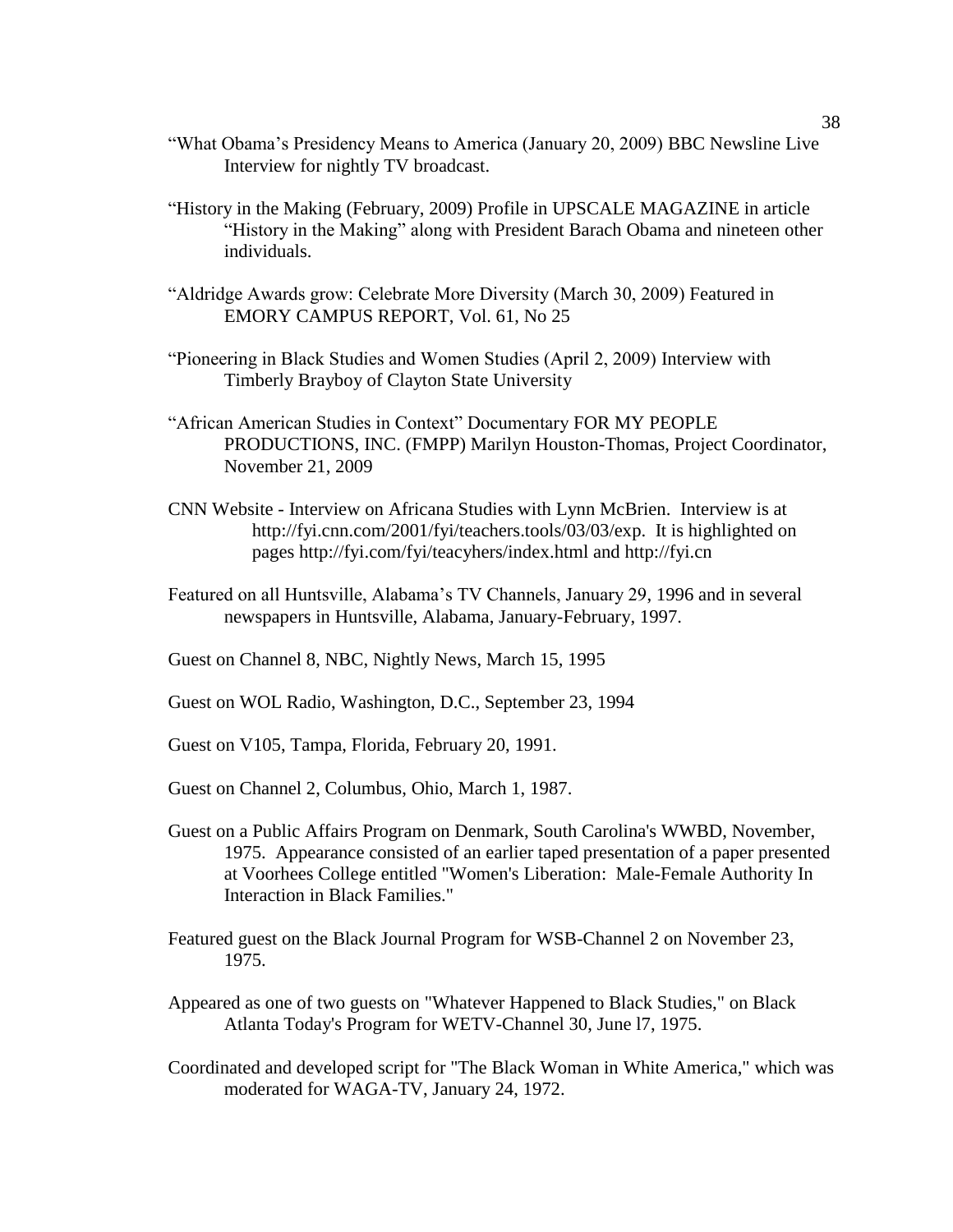- Dozens of entries in newsletters, magazines of professional organizations, alumni associations, Emory University publications, etc. Since 2001:
- NEWSLETTER of Association of Black Sociologists, "Reflections on the A. Wade Smith Distinguished Teaching, Mentoring and Service Award," November, 2003.
- THE EMORY REPORT, "AA Studies Celebrates its 30<sup>th</sup> Anniversary," written by Michael Terrazas February 4, 2002, Vol. 54, Number 18.
- The Journal of Blacks in Higher Education, "A Roster of African Americans Who Hold Endowed University Chairs, written by Chuck Stone, Autumn, 2001, No. 33.
- The Journal of Blacks in Higher Education, "Two Blacks Who Integrated the Faculty at Emory University," Spring, 2001, No. 31, pp. 60-61.

#### **UNPUBLISHED WORKS:**

- Alienation and Self-Esteem of College Students as Related to Socio-Economic Background, Race and College Experiences. Purdue University, DISSERTATION ABSTRACTS INTERNATIONAL, August, 197l.
- A Follow-up Study of Families Who Withdrew Applications for Homemaker Service. Atlanta University, THESIS ABSTRACTS INTERNATIONAL, June, 1966.

#### **PROFESSIONAL AND HONORARY AFFILIATIONS (SELECTED):**

Editorial Board, THE ENCYCLOPEDIA OF THE AFRICAN, 2004.

- Founding General Editor, AFRICAN AMERICANS IN THE WEST SERIES, University Press of Colorado, 2004.
- Reviewer, FRONTIERS: A JOURNAL OF WOMEN STUDIES, 2004.
- Editorial Board, Founding Member, AFRICANA STUDIES: A REVIEW OF SOCIAL SCIENCE, 2003-

Editorial Board, CONTEMPORARY SOCIOLOGY, 2003 - 2008

Editorial Board, JOURNAL OF AFRICAN AMERICAN STUDIES, 2003 -

Editorial Board, BLACKWELL BOOK SERIES, 2000-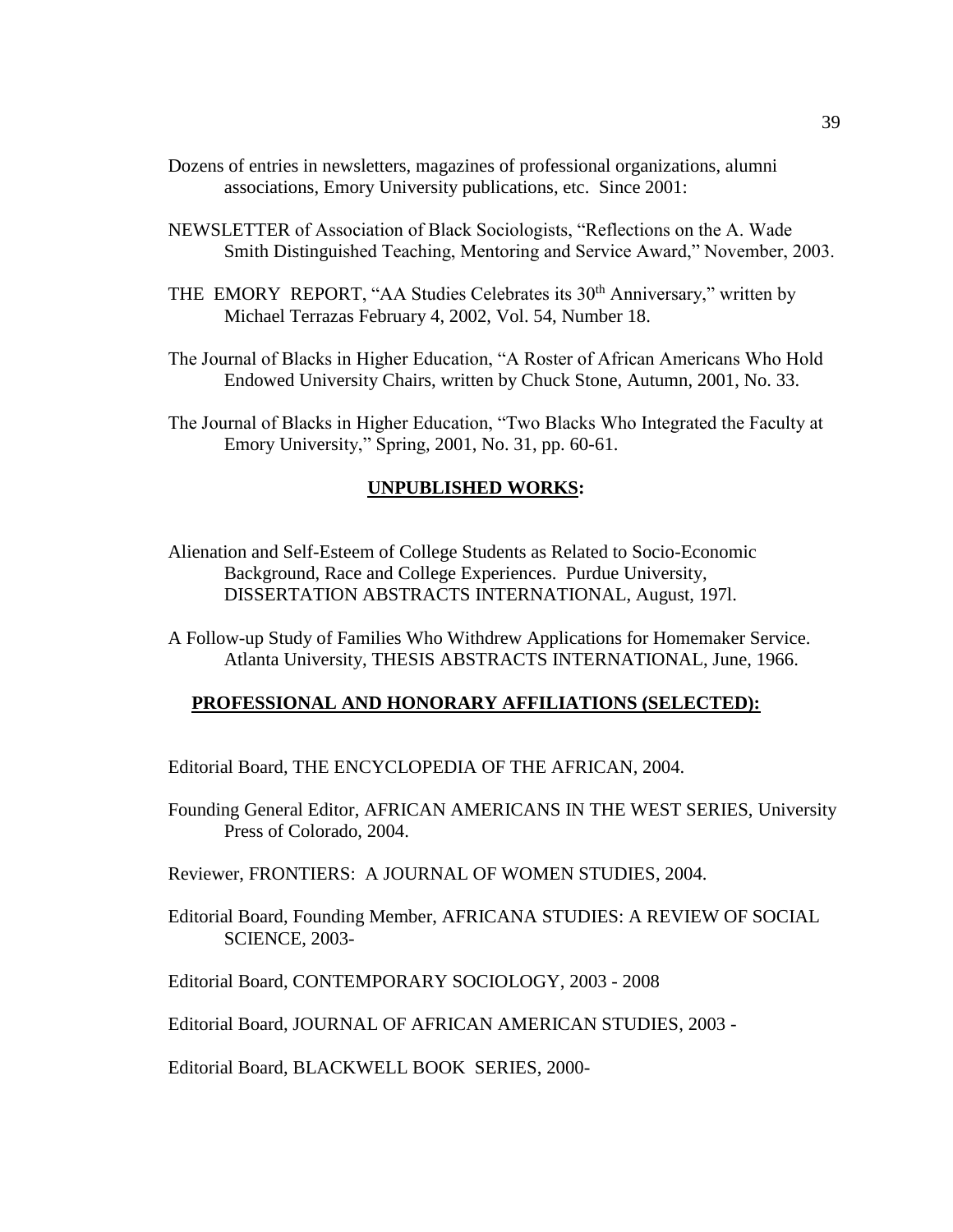Executive Committee, International Conference on Nonviolence, 1999–

Editorial Board, COLLEGIATE PRESS, 1997-

Reviewer, JOURNAL OF NEGRO HISTORY, 1998–2005

- Advisory Research Panel, Georgia Endowment of the Humanities 1997–
- Honorary Member, Phi Beta Kappa, Georgia Chapter/Morehouse College, 1998
- Honorary Member of Research Board of Advisors, National Division, American Biographical Institute, Inc., 1997.
- National Research Council of the National Academy of Sciences and the National Academy of Engineering, Social Sciences Panel, 1996–
- Reviewer, SOCIOLOGICAL FOCUS, 1999–
- Reviewer, JOURNAL OF SOCIAL PROBLEMS, 1994–
- Reviewer, SOCIAL SCIENCE QUARTERLY, AMERICAN JOURNAL OF SOCIOLOGY, 1990–

Reviewer, SOCIOLOGICAL SPECTRUM, CONTEMPORARY SOCIOLOGY, 1998 –

- Reviewer, JOURNAL OF NEGRO EDUCATION, 1996–
- Editorial Board, CHALLENGE: A JOURNAL OF RESEARCH ON AFRICAN AMERICAN MEN, 1993–
- Associate Editor, THE AFROCENTRIC SCHOLAR, 1992 1996
- Associate Editor, WORD: A BLACK CULTURE JOURNAL, 1990– 1995
- Manuscript Reviewer for African American Life Series, Wayne State University Press, Detroit, Michigan.
- National Council for Black Studies, Chair/President, 1986–88, 1984–1986; Chair of Accreditation Committee, 1982-84; Executive Board Member, 1979–1990, Grants Administrator, 1988-1993.
- Association of Social and Behavioral Scientists, Inc., President, 1982-83; President-Elect for 198l-82; 2nd Vice President, 1980; Secretary, 1979; Long Range Planning Committee, 1984; Search Committee for Executive Director; Life Member. Board, 1989-1992; Chair, Book Awards Committee, 1984–; Chair, W.E.B. Du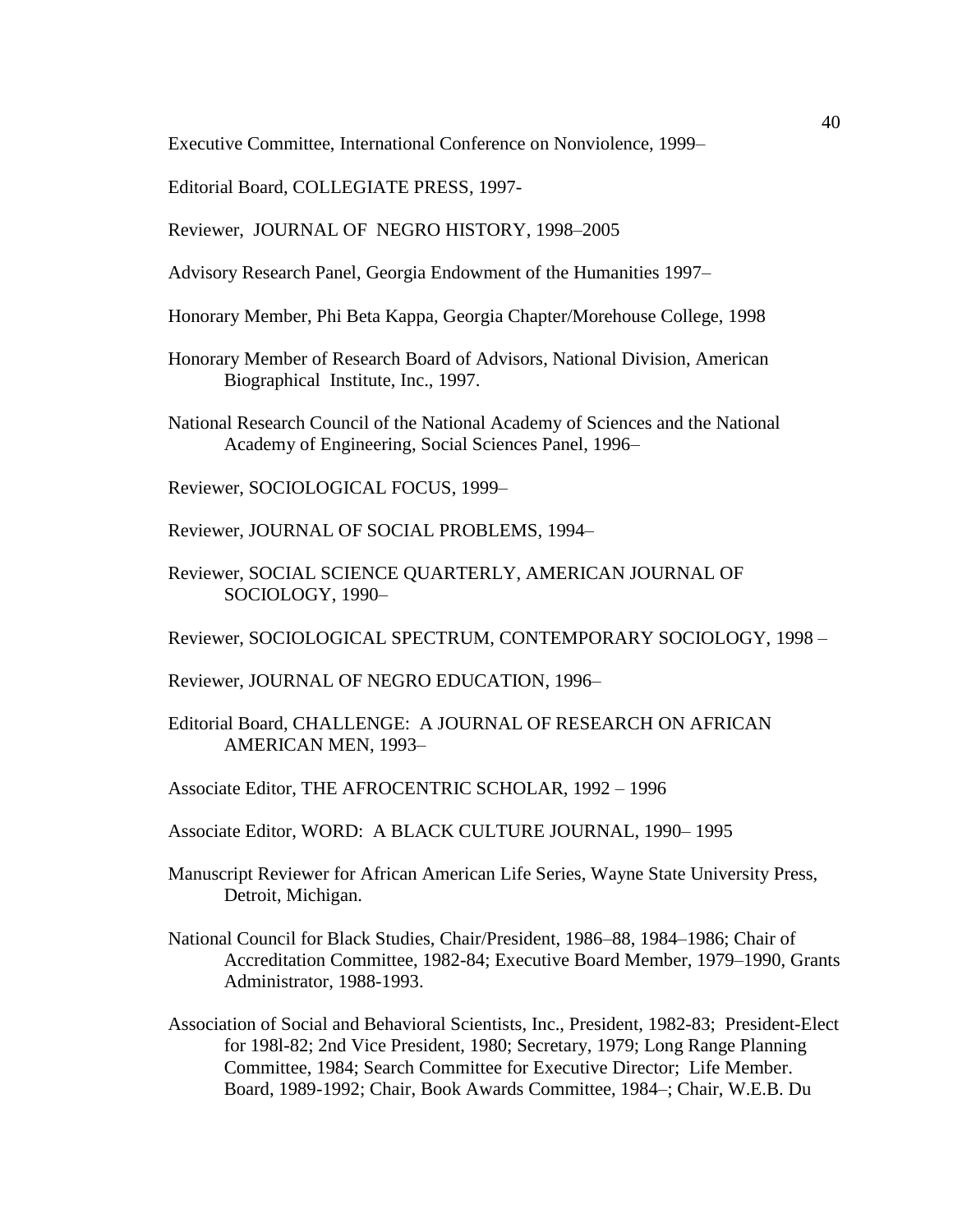Bois Award Selection Committee, 1994–

International Black Women's Congress, Chair of the Board, 1991–; Public Relations, 1984; Vice President for Programs, 1985–

Associate Editor, JOURNAL OF BLACK STUDIES, 1986- 1992

- The American Sociological Association Distinguished Contributions to Teaching Award Selection Committee, 1987-; Chair/Organizer of Race Relations Section, 1982- 1983; 1987-1988 (Theoretical Perspectives on Race, Class, and gender)
- Associate Editor, JOURNAL OF AFRO-AMERICAN ISSUES AND CULTURE, 1979- 1981
- Associate Editor, JOURNAL OF SOCIAL AND BEHAVIORAL SCIENCES, 1979- 1990
- Associate Editor**,** UMOJA, A SCHOLARLY JOURNAL OF BLACK STUDIES, 1979- 1983
- Reviewer for PHYLON: REVIEW OF RACAE AND CULTURE, 1981- 2001; Board, 2002--
- National Advisory Council for the Black Studies Curriculum Development Project, 1981- 1982
- Association for the Study of Afro-American Life and History, Life Member; Conference Coordinating Committee, 1994.
- Association of Black Sociologists Distinguished Awards Committee, 1990-199l; Executive Board Member, 1980-198l.
- Southern Sociological Society, Subcommittee on the 50th Anniversary

International Association of Intellectuals, 1983

Alpha Kappa Mu National Honorary Society, President, 1962, Southern Region

Alpha Kappa Delta National Sociological Honor Society, 1963

Academy of Certified Social Workers (ACSW)

Omicron Delta Kappa National Society, 1983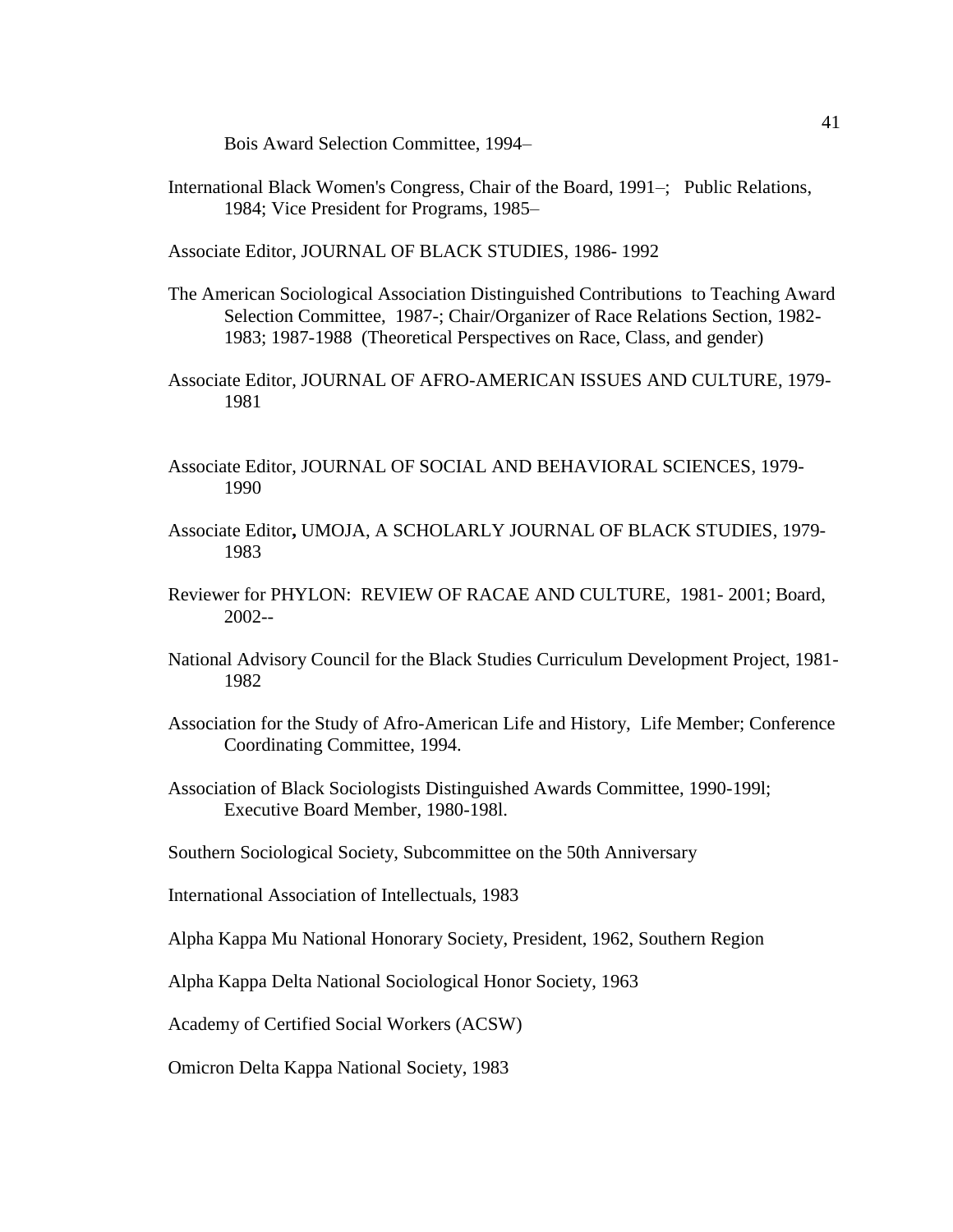Member of the Board of Directors for the National American Studies Faculty, 1974-1976

- Chairperson of Georgia Consortium of Ten Colleges on International Education, 1974- 1976
- Member of the National Advisory Board for the American Forum for International Studies, 1974-1976
- District Chairperson of Committee on Women and Women's Issues of American Psychiatric Association, 1976-1978

Georgia Committee on the Life and History of Black Georgians, 1977- 1982

## **SUPPORT AND GRANTS (SELECTED):**

| 1959-1963                                                             | National Methodist Scholar--Full Tuition and Support, Clark College                                                                 |  |
|-----------------------------------------------------------------------|-------------------------------------------------------------------------------------------------------------------------------------|--|
| 1964-1965                                                             | National Institute of Mental Health--Trainee-ship, Atlanta University<br>School of Social Work (Social Work with Families)          |  |
| 1966                                                                  | \$10,000 -- Feasibility study for a Day Care Center to be managed by the<br>Tampa Urban League, Tampa, Florida (Private Foundation) |  |
| 1967                                                                  | Merrill Foundation--Competitive grant to study and travel abroad,<br>University of Ireland-Dublin                                   |  |
| 1969                                                                  | National Defense Educational Act Fellowship, Purdue University                                                                      |  |
| 1970                                                                  | \$1,500,000 -- Building of the Hanna Community Center, Lafayette, Indiana<br>(U.S. Housing and Urban Development)                   |  |
| 1971-1974                                                             | \$5,000 -- Emory Faculty Research Grant for Study of West African Culture                                                           |  |
| 1972                                                                  | \$2,000 -- Educational Research in West Africa (American Forum for<br>International Studies Foundation).                            |  |
| 1976                                                                  | \$20,000--Interfacing Afro-American and American Studies Summer<br>Traineeship Program                                              |  |
| Private Foundations (including the National American Studies Faculty) |                                                                                                                                     |  |
| 1977                                                                  | \$10,000--Interfacing Afro-American and American Studies (Private                                                                   |  |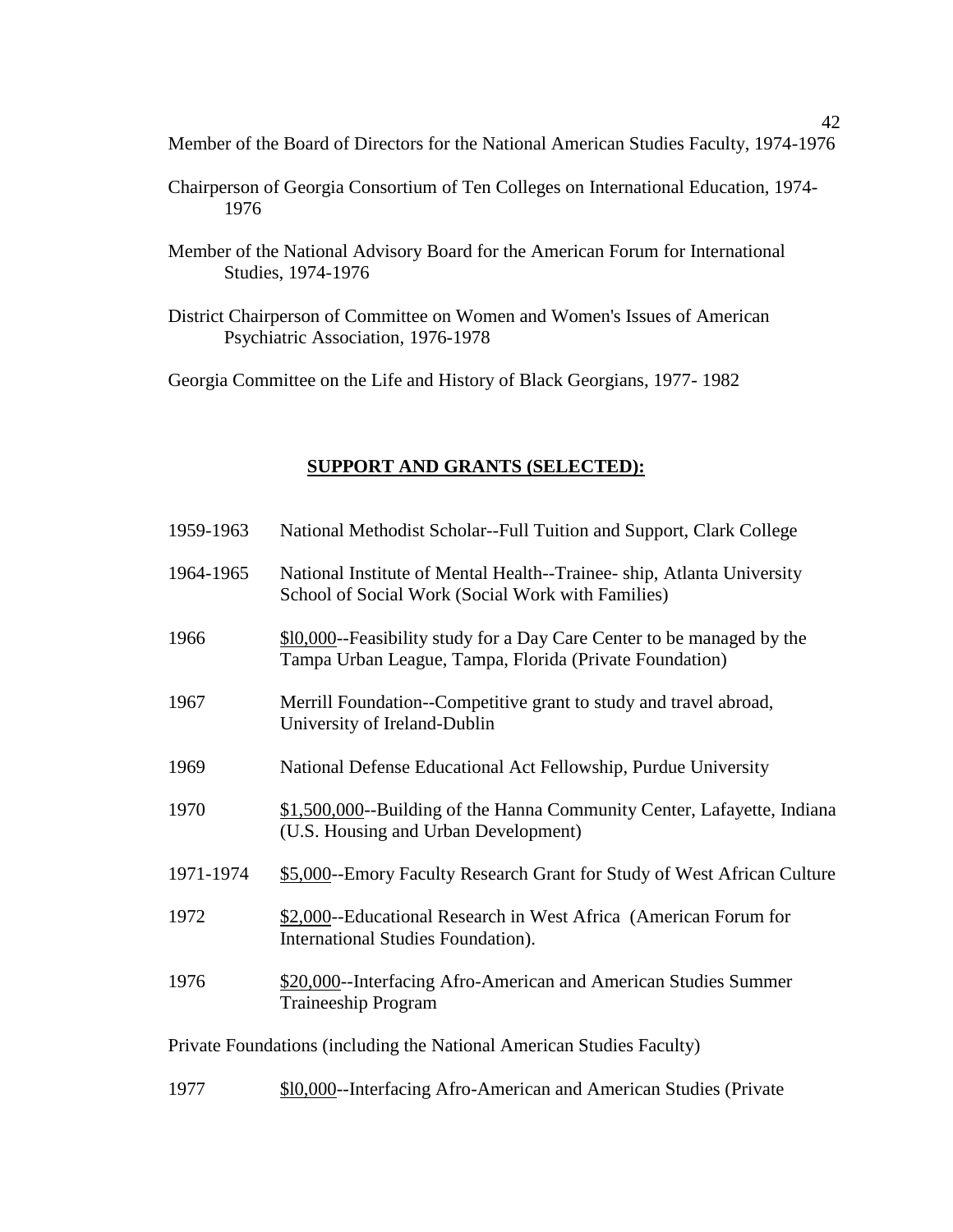Foundation)

| 1980 | \$3,000--Women and Minorities in Education Management, Summer<br>Institute, Bryn Mawr (Emory University Stipend)                                                                                                                                                                                                                                                                                                             |
|------|------------------------------------------------------------------------------------------------------------------------------------------------------------------------------------------------------------------------------------------------------------------------------------------------------------------------------------------------------------------------------------------------------------------------------|
| 1981 | \$5,000--Use of Sociology in Research and Program Development in a<br>Natural Resource Agency (Policy Analysis, Forest Service United States<br>Department of Agriculture)                                                                                                                                                                                                                                                   |
| 1982 | \$10,000-Increasing Career Options for Minorities: Opportunities in<br>Agriculture (University Affairs Office United States Department of<br>Agriculture)                                                                                                                                                                                                                                                                    |
| 1988 | \$300,000 -- Professional Development Curriculum Standards, and Program<br>Data Centralization, Project Administrator, Ford Foundation grant to<br>National Council for Black Studies, Inc.                                                                                                                                                                                                                                  |
| 1992 | \$300,000--NCBS Renewal/ Continuation Grant                                                                                                                                                                                                                                                                                                                                                                                  |
| 1993 | U.S. Office of Minority Health grant to International Black Women's<br>Congress for publishing of conference proceedings which resulted in<br>River of Tears: The Politics of Black Women's Health Issues                                                                                                                                                                                                                    |
| 1994 | \$5,000-Southern Education Foundation grant for work on Diversity<br>and Multiculturalism                                                                                                                                                                                                                                                                                                                                    |
| 1994 | Start-up grant with Mary Dolan, M.D. for Program in Research in<br>Women's Health Care from Emory University Center for Clinical<br><b>Evaluation Services.</b>                                                                                                                                                                                                                                                              |
| 1997 | \$100,000--Resource Guide to Social and Economic Contributions of<br>Georgia Women, Project Director, State of Georgia Legislature \$60,000<br>continuation grant in 1998; additional grants totaling $$50,000+$ from Coca<br>Cola Company, Georgia Pacific Company, Georgia Power Company and<br>the Atlanta Constitution/Atlanta Journal; \$60,000 Continuation grant in<br>1999, and \$40,000 continuation grant in 2000. |

## **TRAVEL:**

Travel includes visits to every state of the United States of America; Canada; every country in West Africa; every country in Western and Northern Europe; the Soviet Union and much of Eastern Europe; much of the Caribbean, Central America, South America and Asia.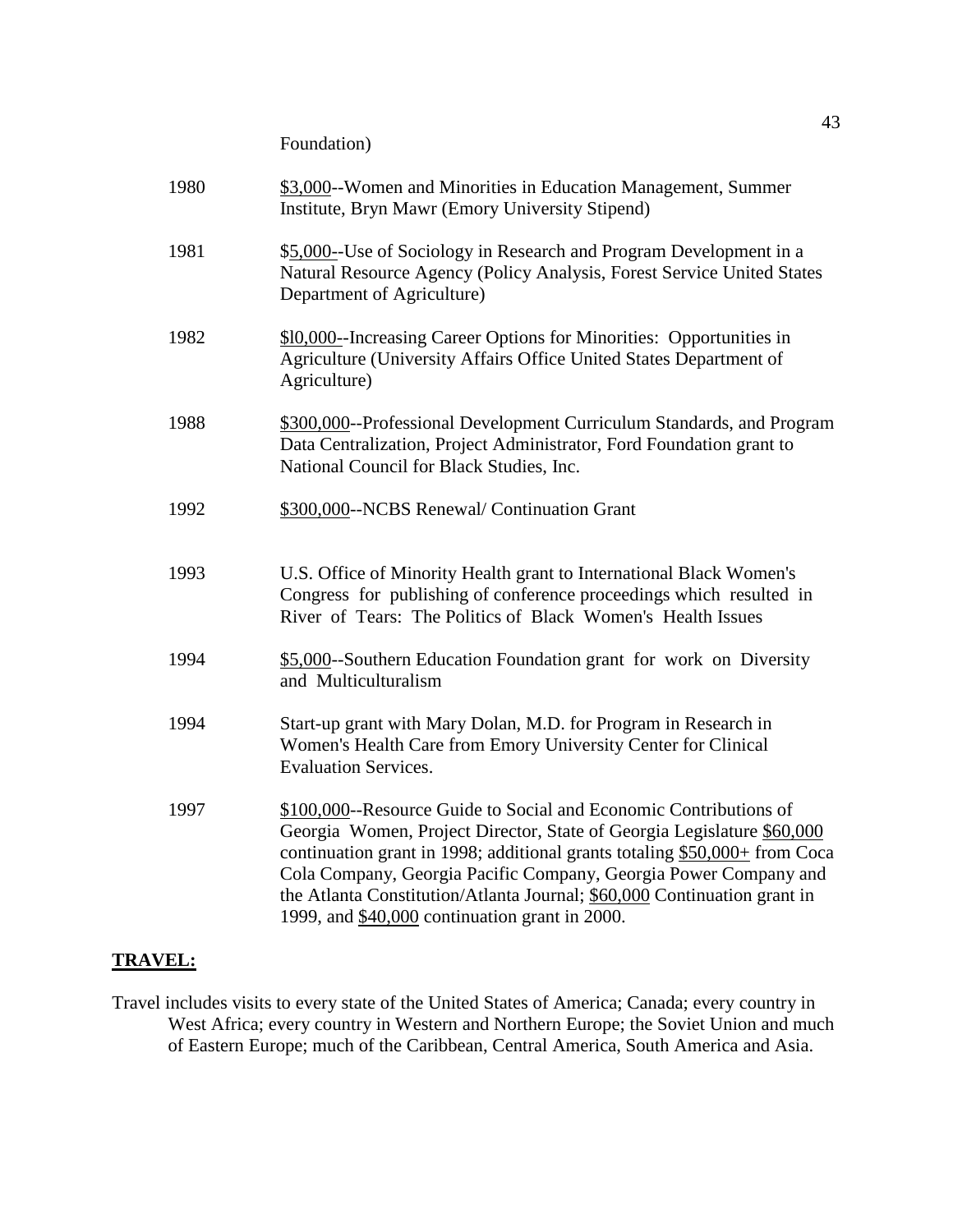## **EDUCATIONAL/CIVIC/COMMUNITY ACTIVITIES** (Selected List):

Southern Christian Leadership Conference, National Board of Directors, April 2014.

Advisory Board of Carlos Museum of Emory University, 2007–

Appointed to the DeKalb Development Authority and three other Authorities charged with the overall development of the county and three other counties and as such share responsibility for bond issues in the amount of billions of dollars. Elected secretary of each of these authorities in 2007 (initially appointed as a member in 2006). Elected Vice-Chair in 2009.

Represented the Development Authority of Dekalb County in China in 2008.

Board of Directors, Ronald McNair Foundation, Atlanta, Georgia, 1995– Consultant prior to Board Appointment; Chaired Gala Fund Raising Event, 1997–raised a quarter million dollars)

Advisory Board Member, Leadership Council, Southern Poverty Law Center, 1994–

Advisory Board to Seven Stages Theater, Atlanta, Georgia, 1993

Honorary Member of the Atlanta Auburn Avenue Research Library Advisory Committee, 1992 Advisory Board to Georgia Department of Children and Youth Services 1994–2000

Consultant Advisory Group for Black Male Suicide, Dekalb County, Ga., Division of Mental Health, 1993–1994.

Board of Directors, Wesley Community Center, Atlanta, Georgia 1992– 2000

Honorary Advisory Board African American Triumphs, Columbus, Ohio 1993– 2005

Co-Chaired the 30th Anniversary Celebration of the Atlanta Civil Rights Movement, 1990.

Board of Trustees, Clark Atlanta University, 1988- Chair, Personnel Committee; Chair, Student Affairs Committee; Member of Executive Committee, 1988 --; Chair, Academic Affairs Committee 2009 --; and numerous special committees; Secretary of the Board, 2003–

Board of Trustees, Clark College, 1986-1987; Presidential Search Committee, 1986–1987

Arts Festival of Atlanta, Vice President for Membership, 1972–1973

Indiana Commission on Human Relations, 1970–1971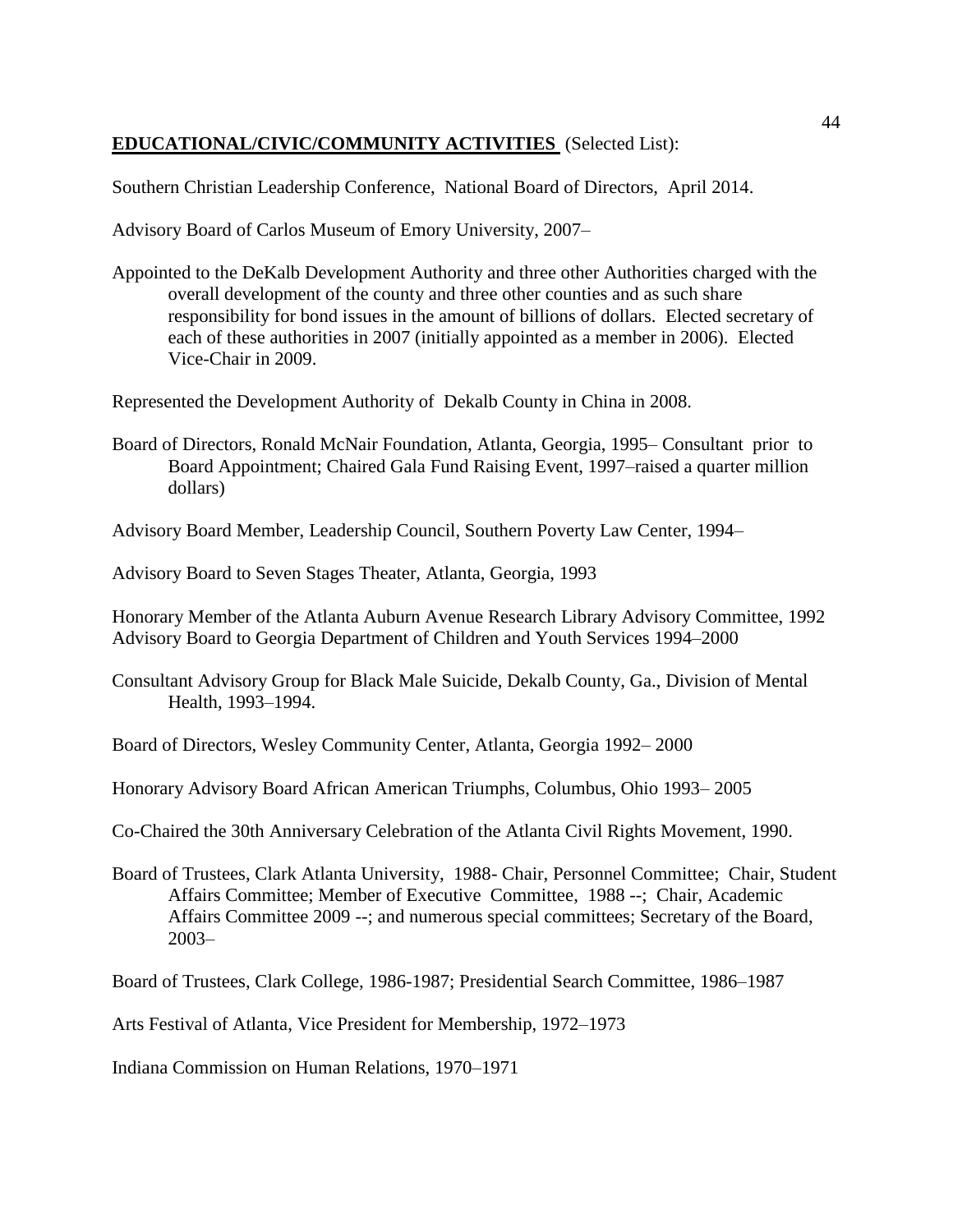Delta Sigma Theta, Life Member; Charter Member, Decatur Alumnae

Societas Doctas, Charter Member

Assault on Illiteracy Program, National Council Board

Atlanta Care Advisory Board of Care International, Charter member

Governing Boards of Colleges and Universities

Association of Black Sociologists, Charter Life Member

Ankh Maat Wedjau Honor Society, Charter Member

Clark Atlanta University Alumni Association, Life Member

## **ACADEMIC STUDENT COMMITTEES**

Chaired or served on over 4 dozen student committees for undergraduate honors, master's thesis, or doctoral dissertations from 1971 to present.

#### **MEMBERSHIPS AND ENDOWMENTS**

Life Memberships in:

Delta Sigma Theta Sorority

Association of Social and Behavioral Scientists

International Black Women's Congress

Association of African American Life and History

National Council for Black Studies

Association of Black Sociologists

Endowed:

The Delores P. Aldridge/Elridge McMillan Achievement Award

The Mary Ellen Aldridge Scholarship at Clark Atlanta University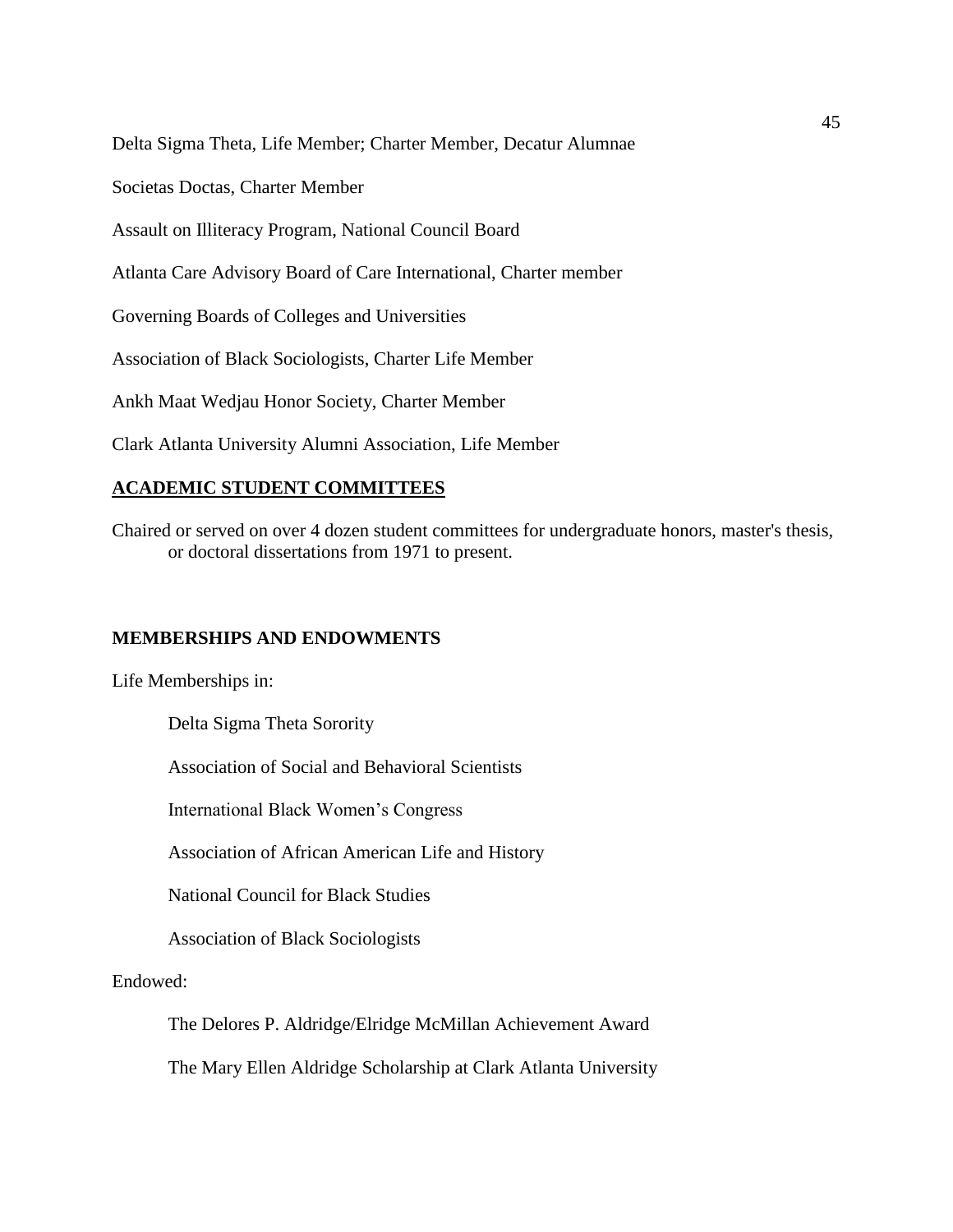The Kess Nsona Foundation (Co-Founder and President)

## Charter Member:

Association of Black Sociologists

Societas Doctas

Care International-Atlanta

Decatur Alumnae Chapter of Delta Sigma Theta Sorority – Georgia

Ankh Maat Wedjau Honor Society of the National Council for Black Studies

Founding Sponsor for the Martin Luther King, Jr. "Building the Dream" National Memorial Project, Washington, D.C., September, 2011.

International Black Women's Congress

 The National Museum of African American History and Culture, Washington, D.C., May, 2011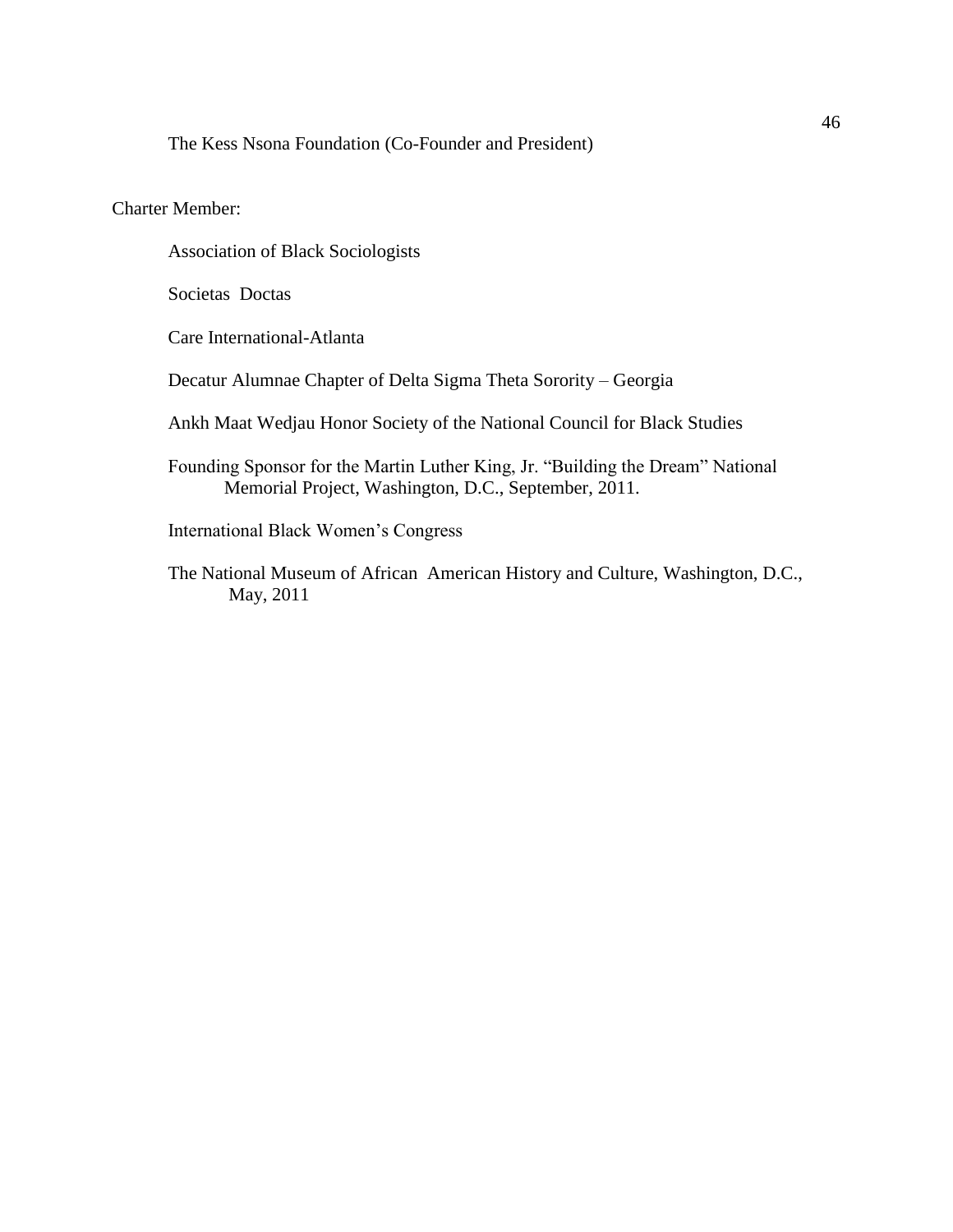Other Memberships:

American Sociological Association Southern Sociological Society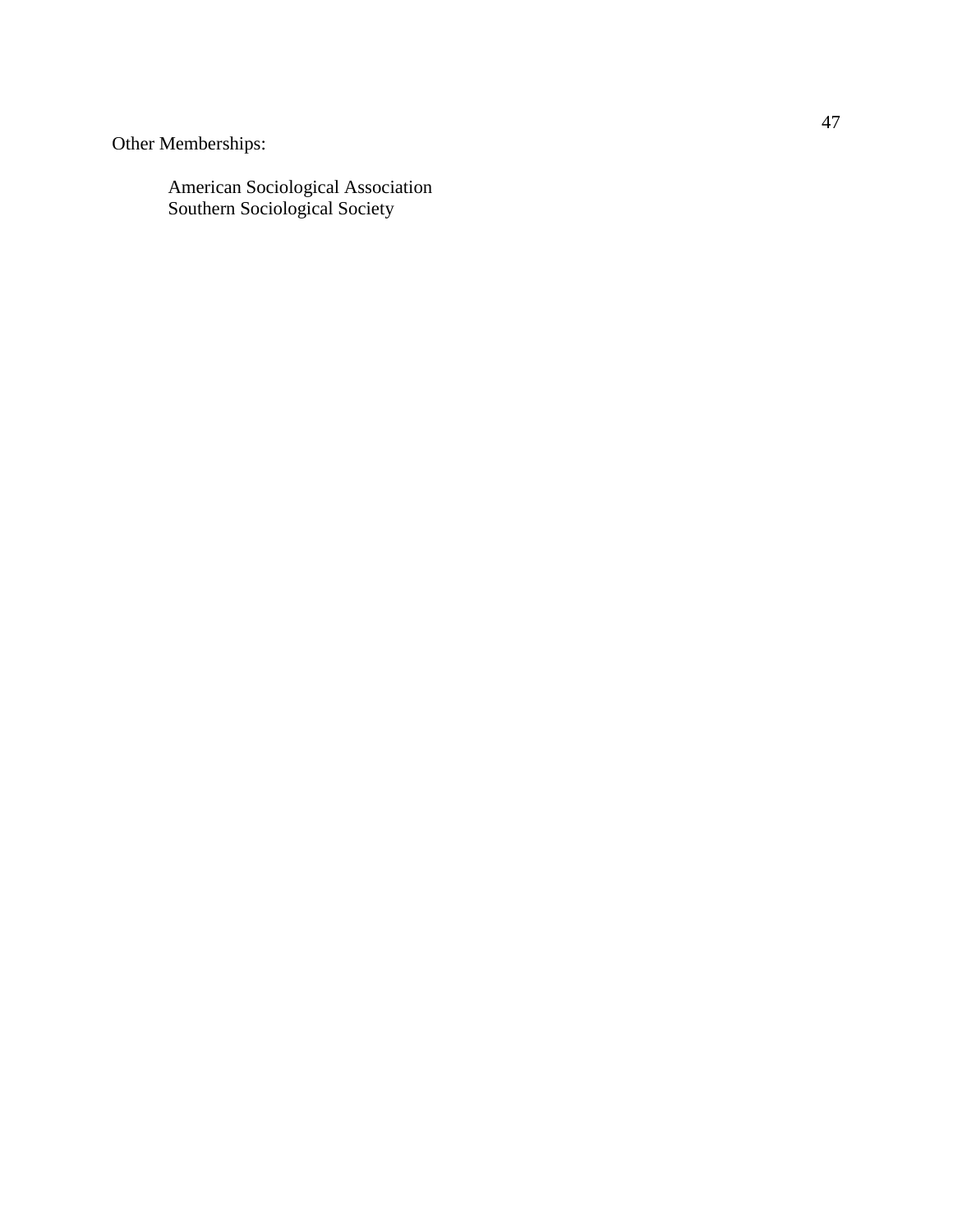## **ADDENDUM**

# **CONSULTANTSHIPS** (SELECTED LIST):

| 2009      | Morehouse School of Public Health                                                                                            |
|-----------|------------------------------------------------------------------------------------------------------------------------------|
| 2005      | Georgia delegation representative to China, IEDC                                                                             |
| 2004      | Consultant, Governments of South Africa and Tanzania                                                                         |
| 2003      | Columbia Press, New York, NY                                                                                                 |
| 2003      | Blackwell Series, Malden, MA                                                                                                 |
| 1998      | University of Nebraska-Lincoln, Paul D. Amato                                                                                |
| 1995      | University of Tennessee Press, Kimberly Scarbrough, Acquisitions                                                             |
| 1995      | Consultant, Ronald McNair Foundation, Jewel Kennedy, Executive<br>Director                                                   |
| 1995      | Consultant/Proposal Reviewer, Social Sciences and Humanities, Research<br>Council of Canada                                  |
| 1994      | Consultant, National Research Council of the National Academy of<br>Sciences and the National Academy of Engineering         |
| 1994      | University of the West Indies, visiting lectureship and consultation on<br>curriculum expansion                              |
| 1994      | University of Cincinnati with focus on African American Studies<br>Graduate Program                                          |
| 1994      | University of Minnesota Press                                                                                                |
| 1991-1988 | Bell South Laboratories and AT&T                                                                                             |
| 1990      | The Zora Neale Hurston Festival of the Arts and Humanities and the<br>Association to Preserve the Eatonville Community, Inc. |
| $1989-$   | Wayne State University Press, African American Life Series                                                                   |
| 1989      | Georgia State University                                                                                                     |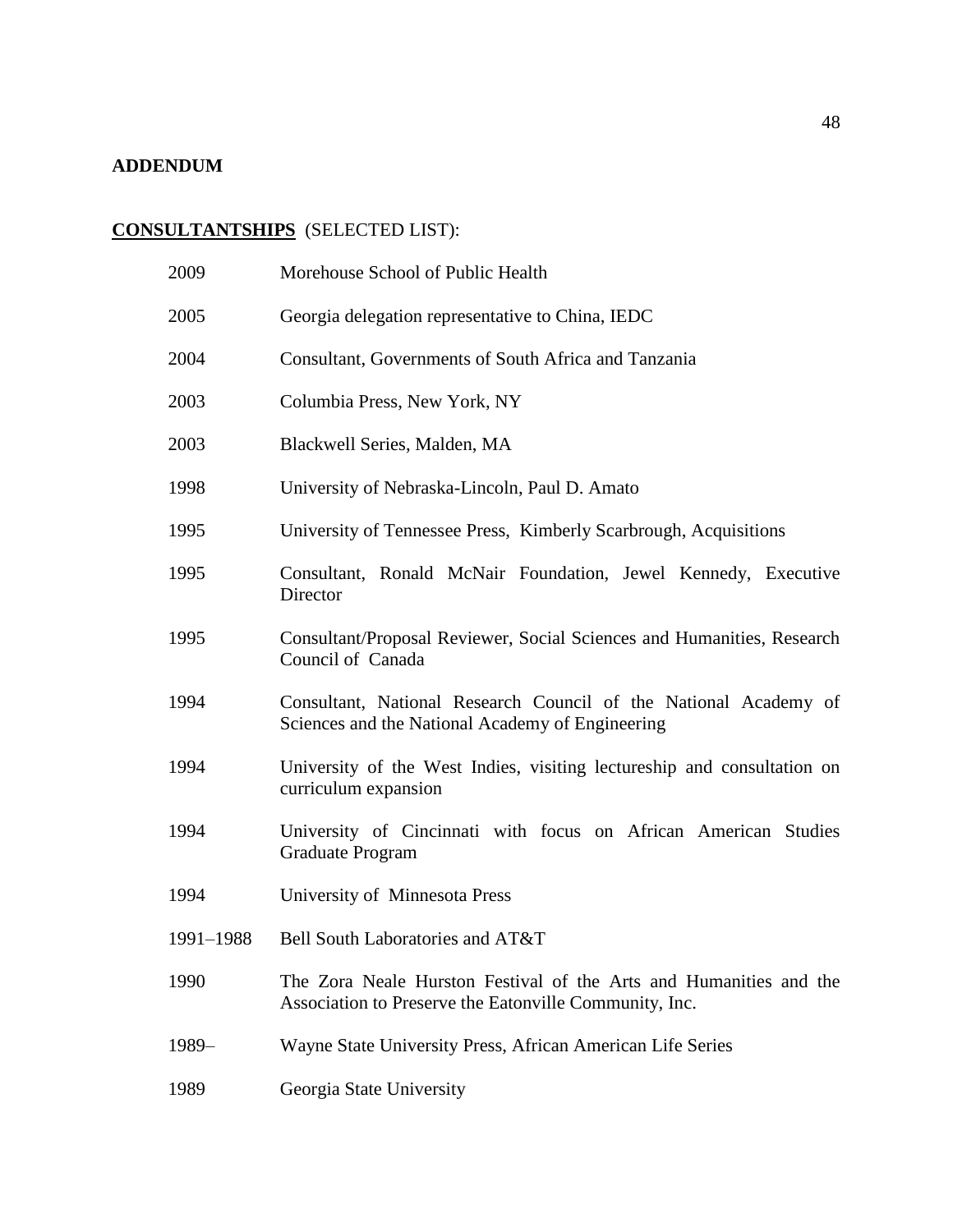| 1988      | Mercer University                                                                                                                                                                                                                                                   |
|-----------|---------------------------------------------------------------------------------------------------------------------------------------------------------------------------------------------------------------------------------------------------------------------|
| 1987      | Temple University, Dr. Peter Liacouris, President                                                                                                                                                                                                                   |
| 1985-1986 | Georgia Public Telecommunications Commission, Terry Whittaker,<br>Project Director, The Africans                                                                                                                                                                    |
| 1985      | Ministries of Education, Senegal and the Gambia in West Africa                                                                                                                                                                                                      |
| 1985      | Indiana University, Bloomington, Indiana                                                                                                                                                                                                                            |
| 1982      | Chicago Center for Afro-American Studies and Research, Inc.                                                                                                                                                                                                         |
| 1980      | Afro-American Studies Program, University of Virginia, Charlottesville                                                                                                                                                                                              |
| 1980-1981 | Office of the Ghana Ambassador to the United States. Washington, D.C.                                                                                                                                                                                               |
| 1980      | Holt, Rinehart and Winston Publishers                                                                                                                                                                                                                               |
| 1980      | Family Life Institute for Rights of the Child as Related to Family<br>Structure, South Carolina State College, Orangeburg, South Carolina                                                                                                                           |
| 1980      | Joint Program for Minorities in Graduate Education sponsored by Brown<br>University, Columbia University, Cornell University, Harvard University,<br>Massachusetts Institute of Technology, Princeton University, University<br>of Pennsylvania and Yale University |
| 1980      | University of North Carolina - Charlotte with focus on minorities and<br>women in higher education                                                                                                                                                                  |
| 1979      | Career Counseling for Academic Women Institute, Emory University                                                                                                                                                                                                    |
| 1979      | Social and Behavioral Sciences Institute, Paine College                                                                                                                                                                                                             |
| 1979      | Para-Professional<br>Project<br>Childhood Education, Psychology<br>in<br>Department, Morehouse College                                                                                                                                                              |
| 1979      | Community and Clinical Psychology Program, Psychology Department,<br>Morehouse College                                                                                                                                                                              |
| 1978      | Chairperson for Task Force on the Black Family for the Southern<br><b>Regional Education Board</b>                                                                                                                                                                  |
| 1977      | Cummings Publishing Company, Inc. Reading, Massachusetts                                                                                                                                                                                                            |
|           |                                                                                                                                                                                                                                                                     |